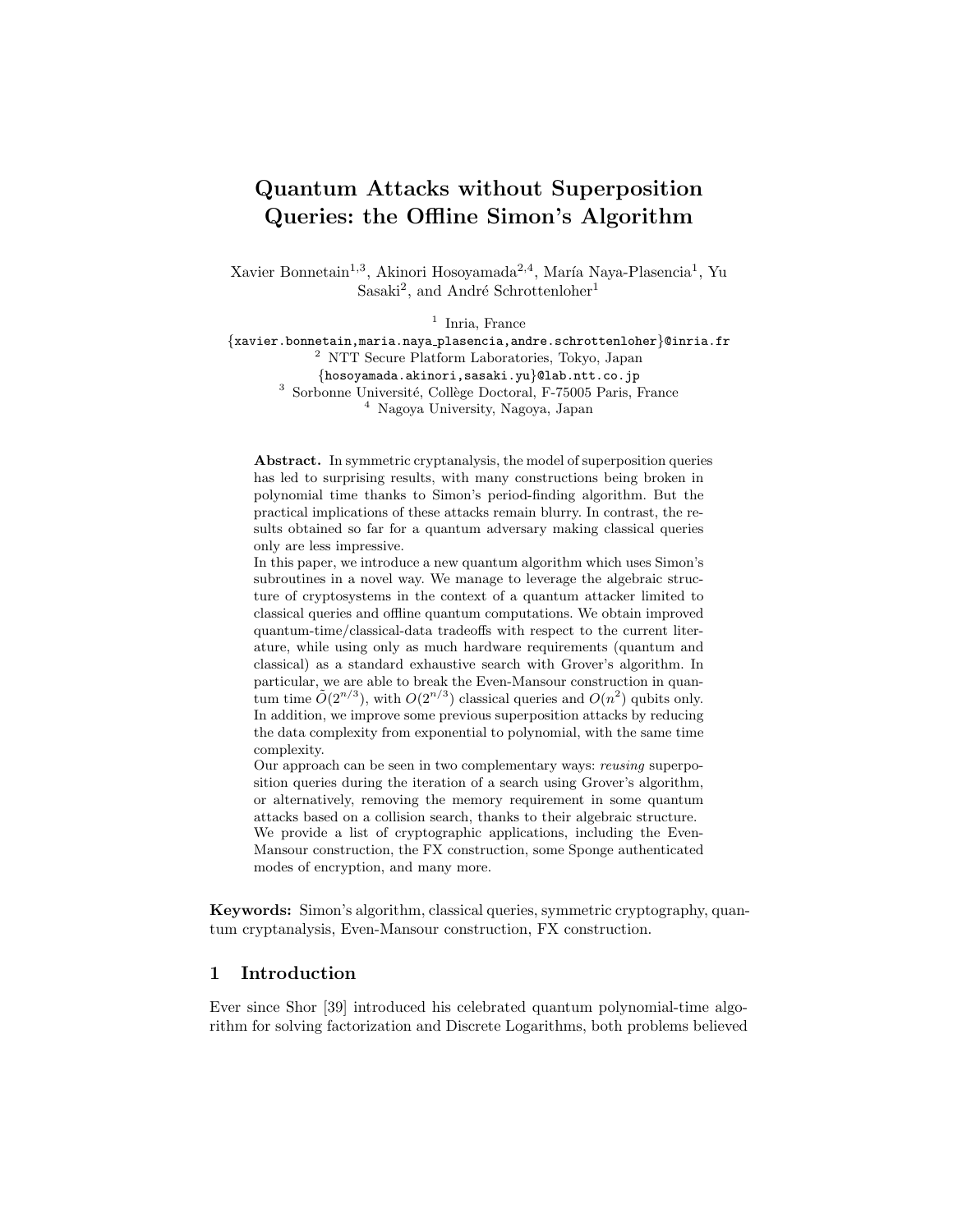to be classically intractable, post-quantum cryptography has become a subject of wide interest. Indeed, the security of classical cryptosystems relies on computational assumptions, which until recently, were made with respect to classical adversaries; if quantum adversaries are to be taken into account, the landscape of security is bound to change dramatically.

While it is difficult to assert the precise power of quantum computers, which are yet to come, it is still possible to study quantum algorithms for cryptographic problems, and to estimate the computational cost of solving these problems for a quantum adversary. The ongoing project by NIST [35] for post-quantum asymmetric schemes aims to replace the current mostly used ones by new standards.

In symmetric cryptography, the impact of quantum computing seems, at first sight, much more limited. This is because the security of most of symmetric-key schemes is not predicated on structured problems. Symmetric-key schemes are required to be computed extremely efficiently, and designers must avoid such computationally expensive operations. Grover's quantum search algorithm [22], another cornerstone of quantum computing, speeds up by a quadratic factor exhaustive search procedures. This has led to the common saying that "doubling the key sizes" should ensure a similar level of post-quantum security.

However, the actual post-quantum security of symmetric-key schemes requires more delicate treatment. Recovering the secret key via exhaustive search is only one of all the possible approaches. The report of the National Academy of Sciences on the advent of quantum computing [34] also states that "it is possible that there is some currently unknown clever quantum attack" that would perform much better than Grover's algorithm. Indeed, cryptographers are making significant progress on quantum attackers with superposition queries, which break many symmetric-key schemes in polynomial time.

Quantum Generic Attacks in Q1 and Q2 Models. Quantum attacks can be mainly classified into two types [20, 25, 23], Q1 model and Q2 model, assuming different abilities for the attacker. In the Q1 model, attackers have an access to a quantum computer to perform any offline computation, while they are only allowed to make online queries in a classical manner. In the Q2 model, besides the offline quantum computation, attackers are allowed to make superposition queries to a quantum cryptographic oracle. Here, we briefly review previous results in these models to introduce the context of our results.

The Q2 model is particularly interesting as it yields some attacks with a very low cost. Kuwakado and Morii [29, 30] showed that the Even-Mansour cipher and the three-round Feistel networks, classically proven secure if their underlying building blocks are ideal, were broken in polynomial time. This exponential speedup, the first concerning symmetric cryptography, was obtained thanks to Simon's algorithm [40] for recovering a Boolean hidden shift. Later on, more results have been obtained in this setting, with more generic constructions broken [24, 31], and an exponential acceleration of slide attacks, which target ciphers with a self-similar structure. Versions of these attacks [5] for constructions with modular additions use Kuperberg's algorithm [27], allowing a better than quadratic speed-up. All these attacks, however, run in the model of *superposition queries*,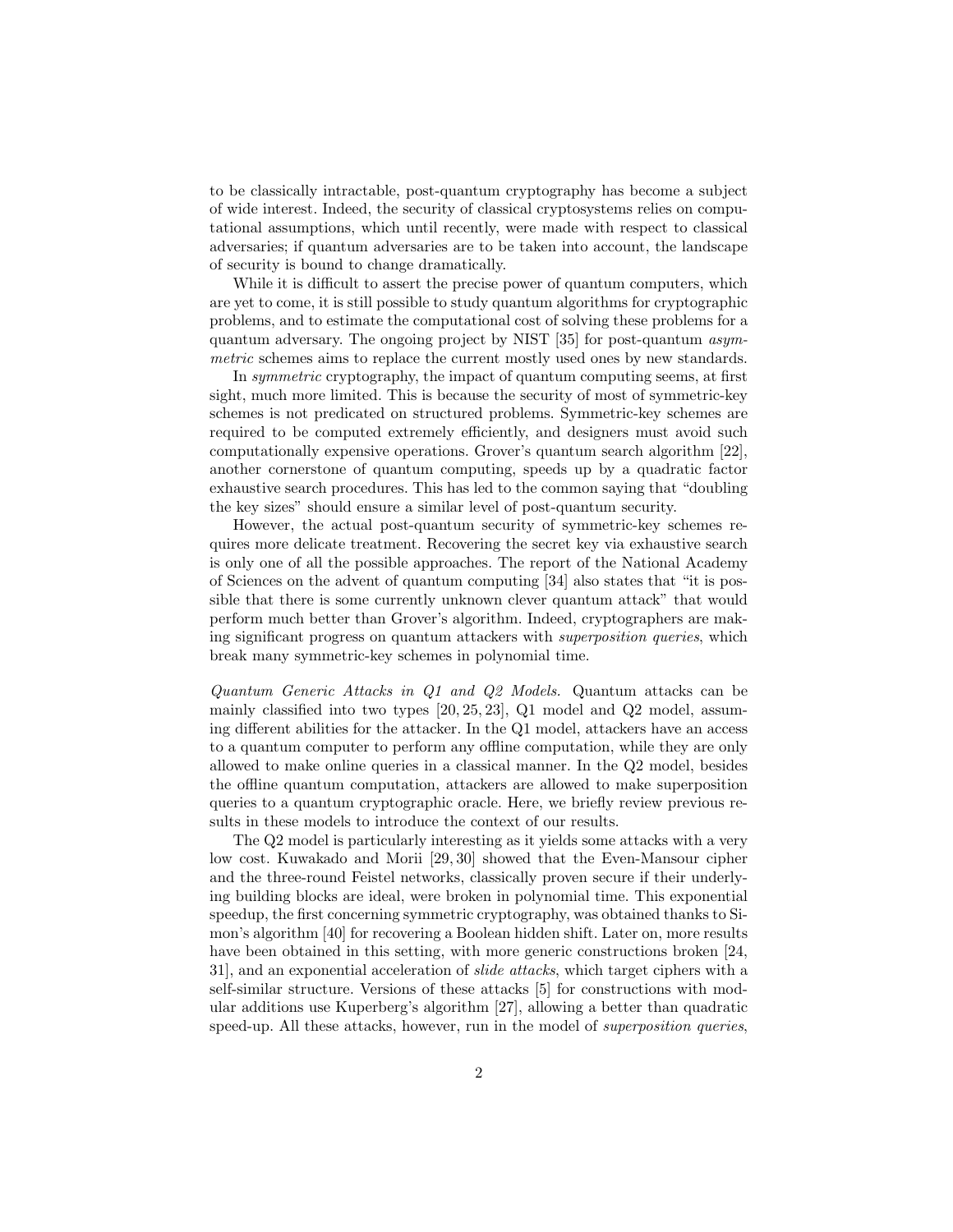which models a quantum adversary having some inherently quantum access to the primitives attacked. As such, they do not give any improvement when the adversary only has classical access.

Stated differently, the attacks in the Q1 model are particularly relevant due to their impact on current data communication technology. However, the quantum algorithms that have been exploited for building attacks in the Q1 model are very limited and have not allowed more than a quadratic speed-up. The most used algortihm is the simple quantum exhaustive search with Grover's algorithm. A possible direction is the collision finding algorithm that is often said to achieve " $2^{n/3}$  complexity" versus  $2^{n/2}$  classically. However, even in this direction, there are several debatable points; basic quantum algorithms for finding collisions have massive quantum hardware requirements [9]. There is a quantum-hardwarefriendly variant [12], but then the time complexity becomes suboptimal.

In summary, attacks using Simon's algorithm could achieve a very low complexity but could only be applied in the Q2 model, a very strong model. In contrast, attacks in the Q1 model are practically more relevant, but for now the obtained speed-ups were not surprising.

Another model to consider when designing quantum attacks is whether the attacker has or not a big amount of quantum memory available. Small quantum computers seem like the most plausible scenario, and therefore attacks needing a polynomial amount of qubits are more practically relevant. Therefore, the most realistic scenario is Q1 with small quantum memory.

Our Main Contribution. The breakthrough we present in this paper is the first application of Simon's algorithm [40] in the Q1 model, which requires significantly less than  $\mathcal{O}(2^{n/2})$  classical queries and offline quantum computations, only with  $poly(n)$  qubits, and no qRAM access (where n is the size of the secret). Namely, we remove the superposition queries in previous attacks. The new idea can be applied to a long list of ciphers and modes of operation. Let us illustrate the impact of our attacks by focusing on two applications:

The first application is the key recovery on the Even-Mansour construction, which is one of the simplest attacks using Simon's algorithm. Besides the polynomial time attacks in the Q2 model, Kuwakado and Morii also developed an attack in the Q1 model with  $\mathcal{O}(2^{n/3})$  classical queries, quantum computations, qubits, and classical memory [30]. The extension of this Q1 attack by Hosoyamada and Sasaki [23] recovers the key with  $\mathcal{O}(2^{3n/7})$  classical queries,  $\mathcal{O}(2^{3n/7})$  quantum computations, polynomially many qubits and  $\mathcal{O}(2^{n/7})$  classical memory (to balance classical queries and quantum computations). Our attack in the Q1 model only uses polynomially many qubits, yet only requires  $\mathcal{O}(2^{n/3})$  classical queries,  $\mathcal{O}(n^3 2^{n/3})$  quantum computations and poly $(n)$  classical memory.

The second application is the key recovery on the FX-construction  $\text{FX}_{k,k_{in},k_{out}}$ which computes a ciphertext c from a plaintext p by  $c \leftarrow E_k(p \oplus k_{in}) \oplus k_{out}$ , where E is a block cipher, k is an m-bit key and  $k_{in}$ ,  $k_{out}$  are two n-bit keys. Leander and May proposed an attack in the Q2 model with  $\mathcal{O}(n2^{m/2})$  superposition queries,  $\mathcal{O}(n^3 2^{m/2})$  quantum computations, poly $(n)$  qubits and poly $(n)$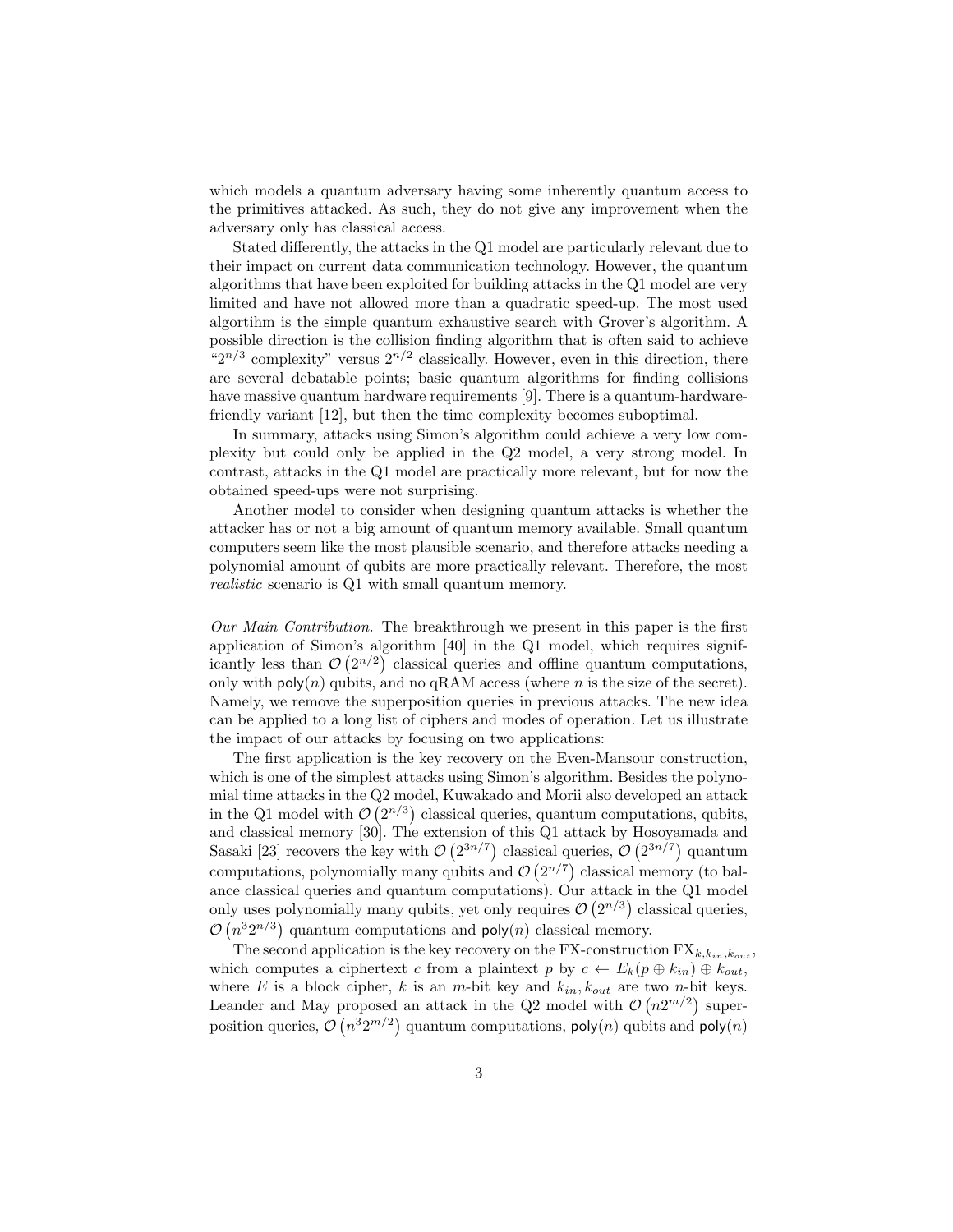classical memory [31]. <sup>1</sup> They combined Simon's algorithm and Grover's algorithm in a clever way, while it became inevitable to make queries in an adaptive manner. For the Q1 model, the meet-in-the-middle attack [23] can recover the key with  $\mathcal{O}(2^{3(m+n)/7})$  complexities. Our results can improve the previous attacks in two directions. One is to reduce the amount of superposition queries in the Q2 model to the polynomial order and convert the adaptive attack to a nonadaptive one. The other is to completely remove the superposition queries. The comparison of previous quantum attacks and our attacks on Even-Mansour and the FX construction is shown in Table 1. Other interesting complexity trade-offs are possible, as shown in detail in sections 5 and 4.

| Target Model |    | Queries                 | Time                                 | Q-memory                          | C-memory                          | Reference         |
|--------------|----|-------------------------|--------------------------------------|-----------------------------------|-----------------------------------|-------------------|
|              | Q2 | $\mathcal{O}(n)$        | $\mathcal{O}(n^3)$                   | $\mathcal{O}(n)$                  | $\lceil (n^2) \rceil$<br>O        | [30]              |
|              | Q1 | $(2^{n/3})$             | $(2^{n/3})$<br>O                     | $\mathcal{O}\left(2^{n/3}\right)$ | $\mathcal{O}\left(2^{n/3}\right)$ | [30]              |
| EM           | Q1 | $O(2^{3n/7})$           | $\binom{2^{3n/7}}{3^n}$              | $\mathcal{O}(n)$                  | $\mathcal{O}\left(2^{n/7}\right)$ | [23]              |
|              | Q1 | $\mathcal{O}(2^{n/3})$  | $\mathcal{O}\left(n^32^{n/3}\right)$ | $\mathcal{O}(n^2)$                | $\mathcal{O}(n)$                  | Section 5         |
|              | Q2 | $\mathcal{O}(n2^{m/2})$ | $n^3 2^{m/2}$                        | $\mathcal{O}(n^2)$                |                                   | $\left[31\right]$ |
| <b>FX</b>    | Q2 | $\mathcal{O}(n)$        | $\left(n^3 2^{m/2}\right)$<br>O      | $\mathcal{O}(n^2)$                | $\mathcal{O}(n)$                  | Section 4         |
|              | Q1 | $(2^{3(m+n)/7})$<br>O   | $\frac{1}{2^{3(m+n)/7}}$<br>O        | $\mathcal{O}(n)$                  | $O(2^{(m+n)/7})$                  | $[23]$            |
|              | Q1 | $O(2^{(m+n)/3})$        | $n^3 2^{(m+n)/3}$<br>O               | $\mathcal{O}(n^2)$                | Ω<br>(n)                          | Section 5         |

Table 1. Previous and New Quantum Attacks on Even-Mansour and FX, assuming that  $m = \mathcal{O}(n)$ .

Our New Observation. Here we describe our new algorithm used in the Q1 model with the Even-Mansour construction as an example. Recall that the encryption  $E_{k_1,k_2}$  of the Even-Mansour construction is defined as  $E_{k_1,k_2}(x) = P(x \oplus k_1) \oplus k_2$ , where P is a public permutation and  $k_1, k_2 \in \{0, 1\}^n$  are the secret keys. Roughly speaking, our attack guesses  $(2n/3)$ -bit of  $k_1$  (denoted by  $k_1^{(2)}$  in Fig. 1) by using the Grover search, and checks if the guess is correct by applying Simon's algorithm to the remaining  $(n/3)$ -bit of  $k_1$  (denoted by  $k_1^{(1)}$  in Fig. 1). If we were in the  $Q2$  model, we could recover  $k_1$  by using the technique by Leander and May [31] in time  $\tilde{\mathcal{O}}(2^{n/3})$ . However, their technique is not applicable in the Q1 setting since quantum queries are required.

Our core observation that realizes the above idea in the Q1 model is that, we can judge whether a function  $f \oplus g$  has a period (i.e., we can apply Simon's algorithm) without any quantum query to g, if we have the quantum state  $|\psi_a\rangle :=$ 

<sup>&</sup>lt;sup>1</sup> Here we are assuming that m is in  $\mathcal{O}(n)$ , which is the case for usual block ciphers.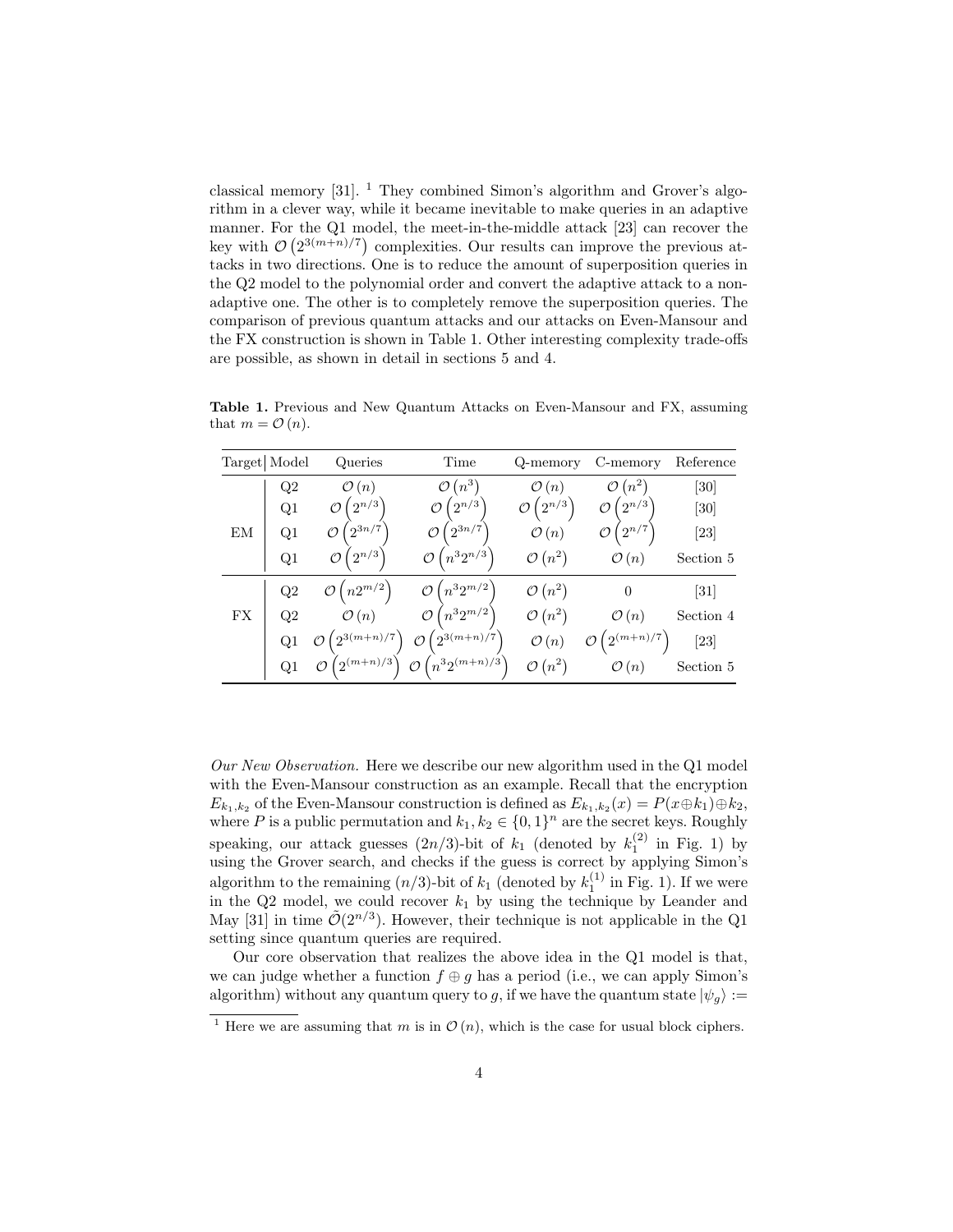$(\sum_x |x\rangle|g(x))\rangle^{\otimes cn}$  (c is a small constant): If we have the quantum state  $|\psi_g\rangle$ , then we can make the quantum state  $|\psi_{f \oplus g}\rangle := (\sum_x |x\rangle |(f \oplus g)(x)\rangle)^{\otimes cn}$  by making  $\mathcal{O}(n)$  quantum queries to f. Once we obtain  $|\psi_{f\oplus g}\rangle$ , by applying the Hadamard operation  $H^{\otimes n}$  to each  $|x\rangle$  register, we obtain the quantum state

$$
\left(\sum_{x_1, u_1} (-1)^{u_1 \cdot x_1} |u_1\rangle |(f \oplus g)(x_1)\rangle \right) \otimes \cdots \otimes \left(\sum_{x_{cn}, u_{cn}} (-1)^{u_{cn} \cdot x_{cn}} |u_{cn}\rangle |(f \oplus g)(x_{cn})\rangle \right)
$$

Then, roughly speaking,  $\dim(\text{Span}(u_1, \ldots, u_{cn})) < n$  always holds if  $f \oplus g$  has a secret period s, while  $\dim(\text{Span}(u_1, \ldots, u_{cn})) = n$  holds with a high probability if  $f \oplus g$  does not have any period. Since the dimension of the vector space can be computed in time  $\mathcal{O}(n^3)$ , we can judge if  $f \oplus g$  has a period in time  $\mathcal{O}(n^3)$ . Note that we can reconstruct the quantum data  $|\psi_q\rangle$  after judging whether  $(f \oplus g)$ has a period (with some errors) by appropriately performing uncomputations, which help us use these procedures as a subroutine without measurement in other quantum algorithms.

For the Even-Mansour construction, we set  $g: \{0,1\}^{n/3} \to \{0,1\}^n$  by  $g(x) :=$  $E_{k_1,k_2}(x||0^{2n/3})$ . Then we can make the quantum state  $|\psi_g\rangle$  by classically querying x to g for all  $x \in \{0,1\}^{n/3}$ , which requires  $2^{n/3}$  classical queries. After obtaining the state  $|\psi_g\rangle$ , we guess  $k_1^{(2)}$ . Suppose that here our guess is  $k' \in \{0,1\}^{2n/3}$ . We define  $f_{k'} : \{0,1\}^{n/3} \to \{0,1\}^n$  by  $f_{k'}(x) := P(x||k')$ . Then, roughly speaking, our guess is correct if and only if the function  $f_{k'} \oplus g$  has a period  $k_1^{(1)}$ . Thus we can judge whether the guess is correct without quantum queries to  $g$ , by using our technique described above. Since  $k_1^{(2)}$  can be guessed in time  $\tilde{\mathcal{O}}(2^{n/3})$ by using the Grover search, we can recover the keys by making  $\mathcal{O}(2^{n/3})$  classical queries and  $\tilde{\mathcal{O}}(2^{n/3})$  offline quantum computations.



Fig. 1. Idea of our Q1 attack on the Even-Mansour construction.

We will show how we can similarly attack the FX construction in the Q1 model, by guessing additional key bits (see Fig. 2).

Moreover, our attack idea in the Q1 model can also be used to reduce the number of quantum queries of attacks in the Q2 model. The Leander and May's attack on the FX construction in the Q2 model [31] guesses the m-bit key  $k$ of the FX construction  $\text{FX}_{k,k_{in},k_{out}}$  and checks whether the guess is correct by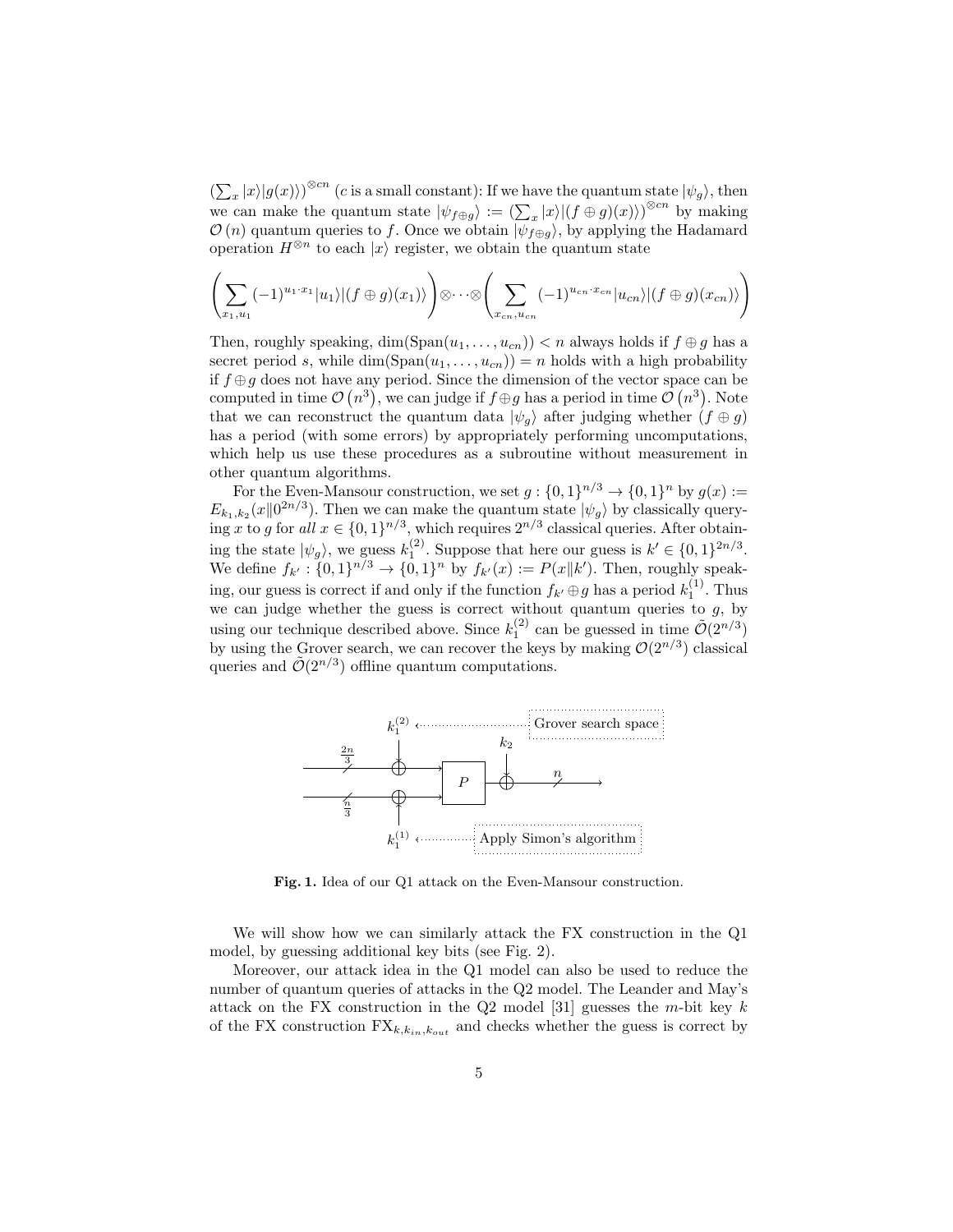

Fig. 2. Idea of our Q1 attack on the FX construction.

using Simon's algorithm, which requires  $\mathcal{O}(2^{m/2})$  online quantum queries and  $\tilde{\mathcal{O}}(2^{m/2})$  offline quantum computations. Roughly speaking, the guess k' for the key k is correct if and only if  $(f_{k'} \oplus g)(x)$  has the secret period  $k_{in}$ , where  $f_{k}(x) = E_{k}(x)$  and  $g(x) = \text{FX}_{k,k_{in},k_{out}}(x)$ . In the Q2 model, we can make the quantum state  $|\psi_g\rangle = (\sum_x |x\rangle |g(x)\rangle)^{\otimes cn}$  by making  $\mathcal{O}(n)$  quantum queries to g. Thus, by our new attack idea described above, we can break the FX construction with  $\mathcal{O}(n)$  online quantum queries and  $\mathcal{O}(2^{m/2})$  offline quantum computations, which exponentially improves the attack by Leander and May from the viewpoint of quantum query complexity.

This exponential improvement on the quantum query complexity is due to the separation of offline queries and online computations: In the previous attack on the FX construction in the Q2 model by Leander and May, we have to do online queries and offline computations alternately in each iteration of the Grover search. Thus the number of online quantum queries becomes exponential in the previous attack. On the other hand, in our new attack, the online queries (i.e., the procedures to make the quantum state  $|\psi_g\rangle$  are completely separated from offline computations. This enables us to decrease the number of quantum queries exponentially, while we still need exponentially many offline computations.

Paper organization. Section 2 gives preliminaries. Section 3 describes our main algorithms. Section 4 shows applications of our algorithms in the Q2 model. Section 5 shows applications of our algorithms in the Q1 model. Section 6 discusses further applications of our algorithm. Section 7 concludes the paper.

# 2 Preliminaries

In this section, we introduce some quantum computing notions and review Simon's and Grover's algorithms. We refer to [36] for a broader presentation.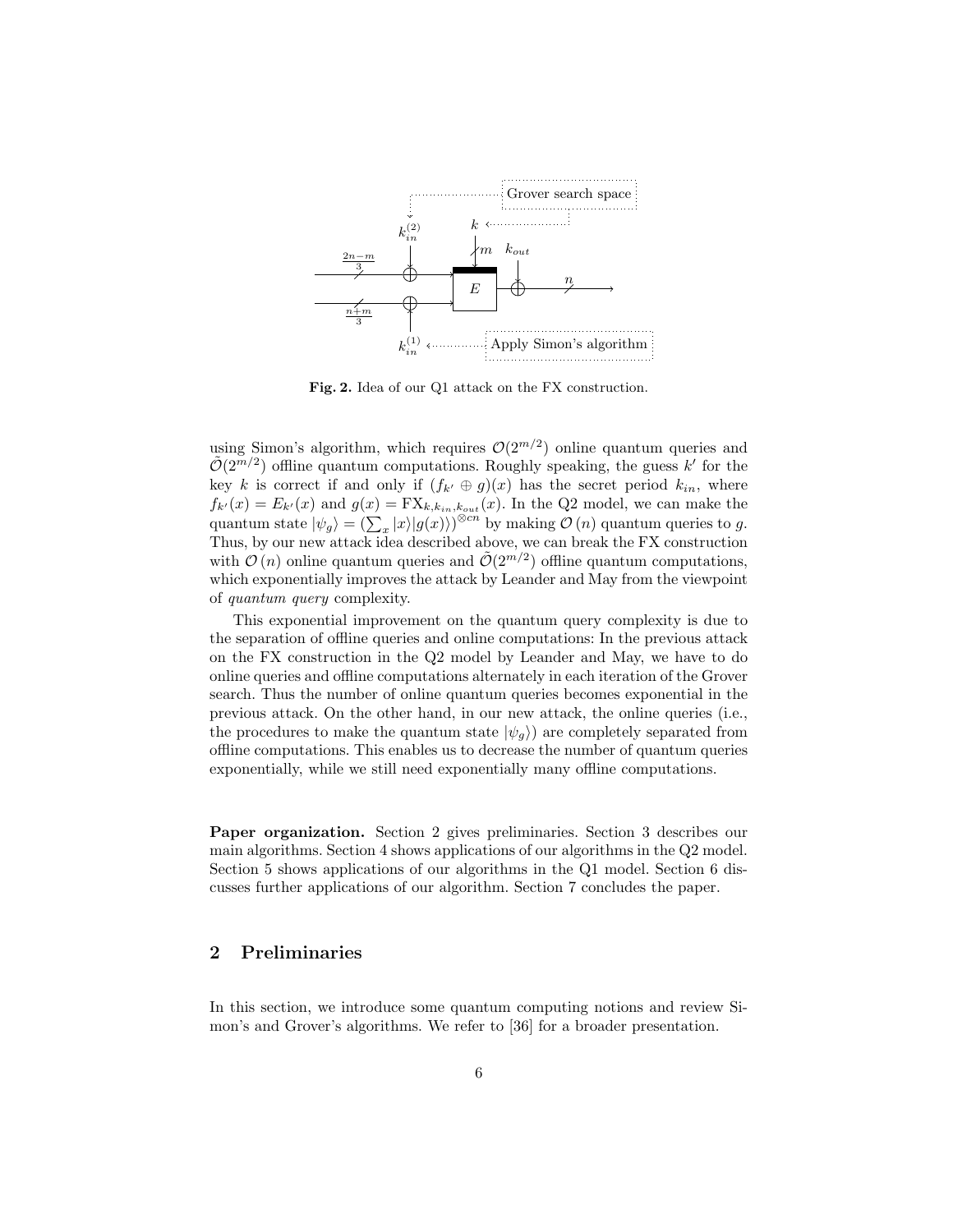### 2.1 The Quantum Circuit Model

It has become standard in the cryptographic literature to write quantum algorithms in the circuit model, which is universal for quantum computing. We only consider the logical level of quantum circuits, with logical qubits, not their implementation level (which requires physical qubits, quantum error-correction, etc). Although it is difficult to estimate the cost of a physical implementation which does not yet exist, we can compare security levels as quantum operation counts in this model. For example, Grover search of the secret key for AES-128 is known to require approximately  $2^{64}$  quantum evaluations of the cipher, and 2 <sup>84</sup> quantum operations [21].

Qubits and Operations. A quantum circuit represents a sequence of quantum operations, denoted as quantum gates, applied to a set of qubits. An individual qubit is a quantum object whose state is an element of a two-dimensional Hilbert space, with basis  $|0\rangle, |1\rangle$  (analogs of the classical logical 0 and 1). Hence, the state is described as a linear combination of  $|0\rangle, |1\rangle$  with complex coefficients (a superposition). We add to this a normalization condition:  $\alpha|0\rangle + \beta|1\rangle$  is such that  $|\alpha|^2 + |\beta|^2 = 1$ . When it is clear from context, we dismiss common normalization factors.

When *n* qubits are given, the computational basis has  $2^n$  vectors, which are all *n*-bit strings. The qubits start in a state  $|0\rangle$ , for example a fixed spin or polarization. The sequence of quantum gates that is applied modifies the superposition, thanks to constructive and destructive interferences. In the end, we measure the system, and obtain some  $n$ -bit vector in the computational basis, which we expect to hold a meaningful result.

All computations are (linear) unitary operators of the Hilbert space, and as such, are reversible (this holds for the individual gates, but also for the whole circuit). In general, any classical computation can be made reversible (and so, implemented as a quantum circuit) provided that one uses sufficiently many ancilla qubits (which start in the state  $|0\rangle$  and are brought back to  $|0\rangle$  after the computation). Generally, on input  $|x\rangle$ , we can perform some computation, copy the result to an output register using CNOT gates, and uncompute (perform backwards the same operations) to restore the initial state of the ancilla qubits. Uncomputing a unitary  $U$  corresponds to applying its adjoint operator  $U^*$ .

By the principle of deferred measurements, any measure that occurs inside the quantum circuit can be deferred to the end of the computation.

Quantum Oracles. Many quantum algorithms require an oracle access. The difference they make with classical algorithms with this respect is that classical oracles (e.g. cryptographic oracles such as a cipher with unknown key) are queried "classically", with a single value, while quantum oracles are unitary operators. We consider oracle calls of the type:

$$
\begin{array}{ccc}\n|x\rangle & \cdots & O_f & x\rangle \\
|y\rangle & \cdots & |y \oplus f(x)\rangle\n\end{array}
$$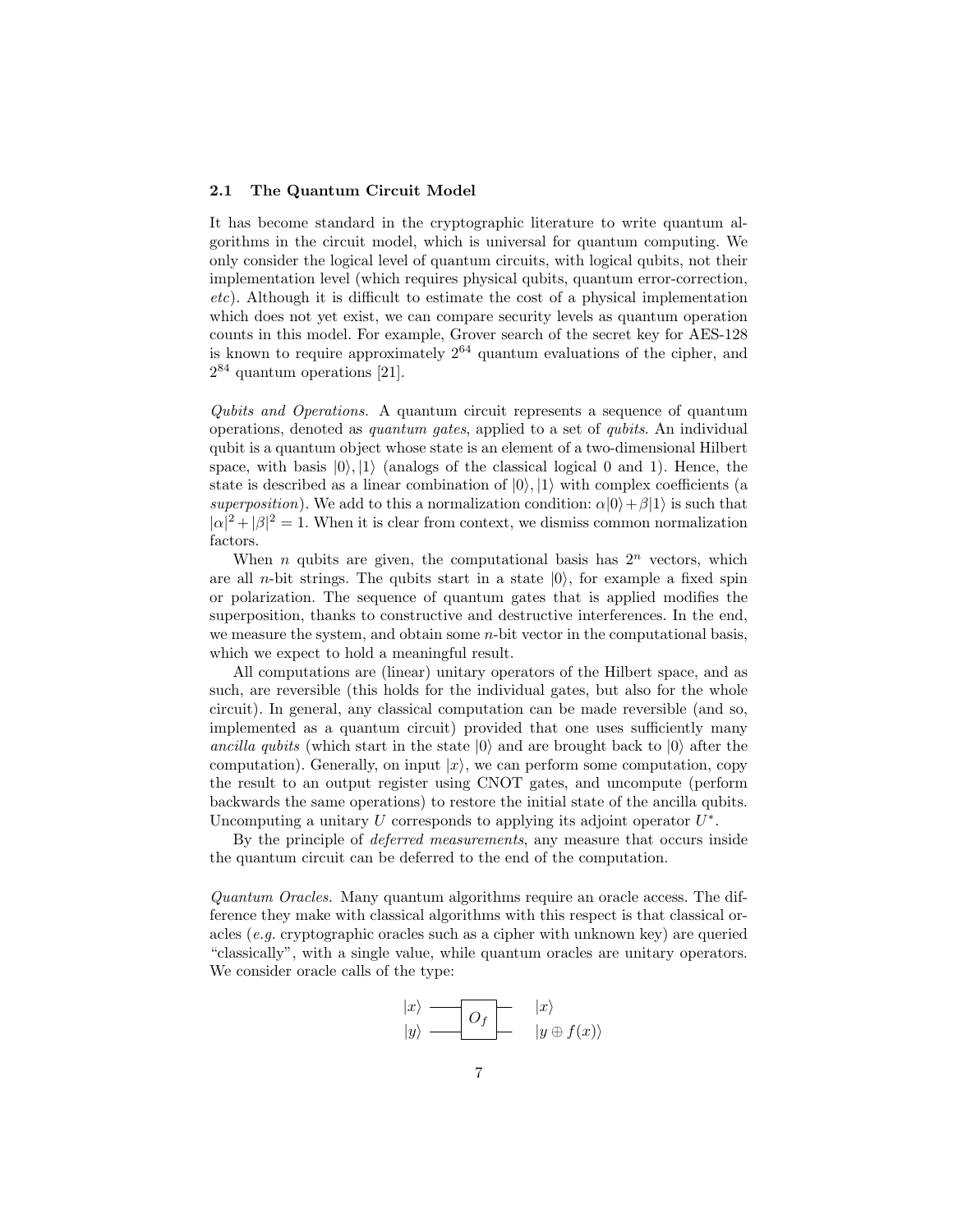which XOR their output value to an output register (ensuring reversibility). If we consider that  $|y\rangle$  starts in the state  $|0\rangle$ , then  $f(x)$  is simply written here. If the function f can be accessed through  $O<sub>f</sub>$ , we say it has superposition oracle access.

Quantum RAM. Additionally to the use of "plain" quantum circuits with universal quantum computation, many algorithms require quantum random-access, or being able to access at runtime a *superposition* of memory cells. This is a strong requirement, since this requires an extensive quantum hardware (the qRAM) and a huge architecture that is harder to build than a quantum circuit with a limited number of qubits. Shor's algorithm, Simon's algorithm, Grover's algorithm do not require qRAM, if their oracle calls do not either, contrary to,  $e.g.,$ the algorithm for quantum collision search of [9], whose optimal speedup can be realized only by using massive qRAM.

Our algorithm has no such requirement, which puts it on the same level of practicality as Grover's algorithm for attacking symmetric primitives.

### 2.2 Simon's Algorithm

Simon's algorithm [40] gives an exponential speedup on the following problem.

Problem 1 (Simon's problem). Suppose given access to a function  $f : \{0,1\}^n \to$  $\{0,1\}^n$  that is either injective, or such that there exists  $s \in \{0,1\}^n$  with:

$$
\forall x, f(x) = f(y) \iff y = x \text{ or } y = x \oplus s,
$$

then find  $\alpha$ .

In other words, the function  $f$  has a hidden Boolean period. It is also easy to extend this algorithm to a hidden Boolean shift, when we want to decide whether two functions f and g are such that  $g(x) = f(x \oplus s)$  for all x. In practice, f can fall in any set X provided that it can be represented efficiently, but in our examples, we will consider functions producing bit strings.

Solving this problem with classical oracle access to f requires  $\Omega(2^{n/2})$  queries, as we need to find a collision of  $f$  (or none, if there is no hidden period). Simon [40] gives an algorithm which only requires  $\mathcal{O}(n)$  superposition queries. We fix  $c \geq 1$  a small constant to ensure a good success probability and repeat cn times Algorithm 1.

We obtain either:

- a list of cn random values of  $y$ ;
- a list of cn random values of y in the hyperplane  $y \cdot s = 0$ .

It becomes now easy to test whether  $s$  exists or not. If it doesn't, the system of equations obtained has full rank. If it does exist, we can find it by solving the system. Judging whether there exists such an s and actually finding it (if it exists) can be done in time  $\mathcal{O}(n^3)$  by Gaussian elimination.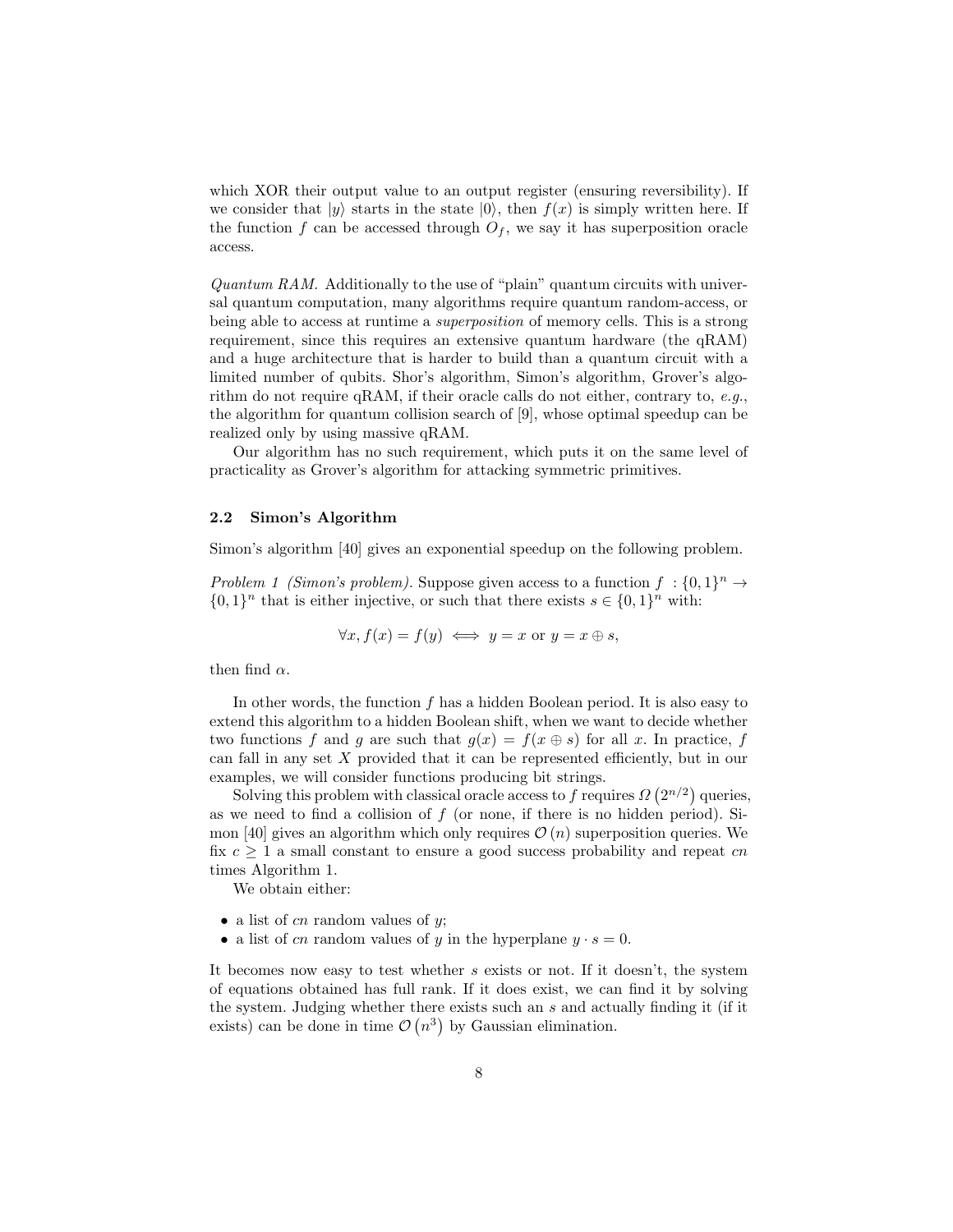#### Algorithm 1 Quantum subroutine of Simon's algorithm.

- 1: Start in the all-zero state  $|0\rangle|0\rangle$  where the first register contains n qubits and the second represents elements of X.
- 2: Apply Hadamard gates to obtain:

$$
\sum_{x \in \{0,1\}^n} |x\rangle |0\rangle
$$

3: Query  $O_f$  to obtain:

$$
\sum_{x \in \{0,1\}^n} |x\rangle |f(x)\rangle = \sum_{a \in X} \left( \sum_{x \in \{0,1\}^n |f(x)| = a} |x\rangle \right) |a\rangle
$$

4: Measure a (alternatively, we can defer this measurement), get a random value  $a \in X$  and:

$$
\sum_{x \in \{0,1\}^n \mid f(x) = a} |x\rangle
$$

5: Apply Hadamard gates:

$$
\sum_{y \in \{0,1\}^n} \left( \sum_{x \in \{0,1\}^n | f(x) = a} (-1)^{x \cdot y} \right) |y\rangle
$$

6: Now measure the  $y$  register. There are two cases.

 $x($ 

- Either  $f$  hides no period  $s$ , in which case we get a random  $y$ .
- Either f hides a period s, in which case the amplitude of  $|y\rangle$  is:

$$
\sum_{\epsilon \in \{0,1\}^n | f(x) = a} (-1)^{x \cdot y} = (-1)^{x_0 \cdot y} + (-1)^{(x_0 \oplus s) \cdot y}
$$

which is zero if  $y \cdot s = 1$  and non-zero otherwise.

• In that case, measuring gives a random y such that  $y \cdot s = 0$ .

Simon's Algorithm in Cryptography. This algorithm has been used in many attacks on modes of operation and constructions where recovering a secret requires to find a hidden shift between two functions having bit-string inputs. Generally, the functions to which Simon's algorithm is applied are not injective, and random collisions can occur. But a quick analysis (as done e.g. in [24]) shows that even in this case, a mild increase of the constant  $c$  will increase the success probability to a sufficient level. To be precise, the following proposition holds.

**Proposition 1 (Theorem 2 in [24]).** Suppose that  $f: \{0,1\}^n \rightarrow X$  has a period  $s \neq 0^n$ , i.e.,  $f(x \oplus s) = f(x)$  for all  $x \in \{0,1\}^n$ , and satisfies

$$
\max_{t \neq \{s,0^n\}} \Pr_{x} \left[ f(x \oplus t) = f(x) \right] \le \frac{1}{2}.\tag{1}
$$

When we apply Simon's algorithm to  $f$ , it returns  $s$  with a probability at least  $1-2^n \cdot (3/4)^{cn}.$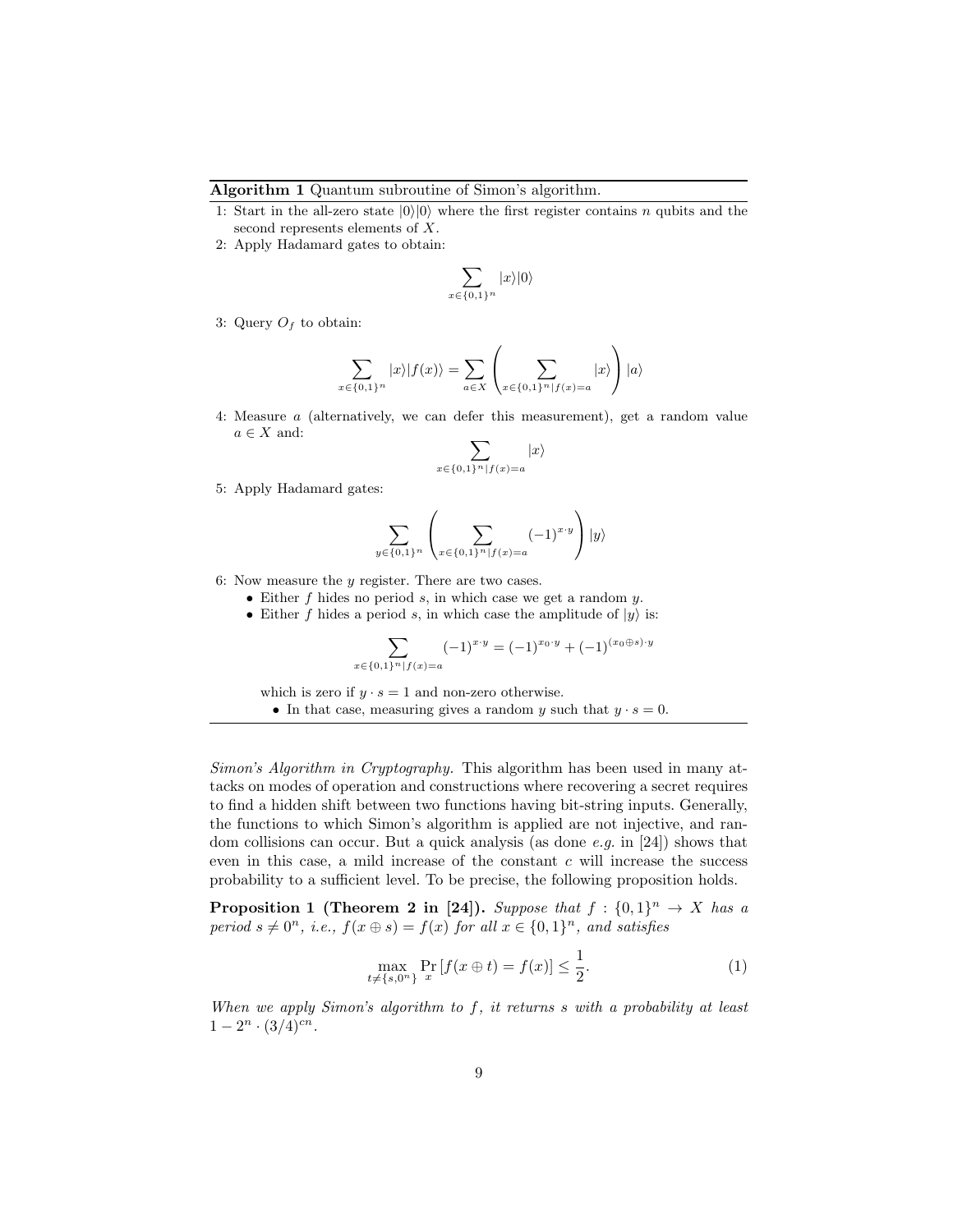#### 2.3 Grover's Algorithm

Grover's algorithm [22] allows a quadratic speedup on classical exhaustive search. Precisely, it solves the following problem:

Problem 2 (Grover's problem). Consider a set X (the "search space") whose elements are represented on  $\lceil \log_2(|X|) \rceil$  qubits, such that the uniform superposition  $\sum_{x \in X} |x\rangle$  is computable in  $\mathcal{O}(1)$  time. Given oracle access to a function  $f: X \to \{0,1\}$  (the "test"), find  $x \in X$  such that  $f(x) = 1$ .

Classically, if there are  $2<sup>t</sup>$  preimages of 1, we expect one to be found in time (and oracle accesses to f)  $\mathcal{O}(|X|/2^t)$ . Quantumly, Grover's algorithm finds one in time (and oracle accesses to  $O_f$ )  $\widetilde{\mathcal{O}}(\sqrt{|X|/2^t})$ . In particular, if there is one preimage of 1, the running time is  $\tilde{\mathcal{O}}(\sqrt{|X|})$ . If the superposition oracle for f uses a ancilla qubits, then Grover's algorithm requires  $a + \lfloor \log_2(|X|) \rfloor$  qubits only.

Grover's algorithm works first by producing the superposition  $\sum_{x \in |X|} |x\rangle$ . It applies  $\tilde{\mathcal{O}}\left(\sqrt{|X|/2^t}\right)$  times an operator which, by querying  $O_f$  "moves" some amplitude towards the preimages of 1.

### 3 Simon's Algorithm with Asymmetric Queries

In this section, we introduce a problem that can be seen as a general combination of Simon's and Grover's problems, and that will be solved by an according combination of algorithmic ideas. The problem has many cryptographic applications, and it will be at the core of our improved Q2 and Q1 time-memory-data tradeoffs.

Problem 3 (Asymmetric Search of a Period). Let  $F: \{0,1\}^m \times \{0,1\}^n \rightarrow \{0,1\}^{\ell}$ and  $g: \{0,1\}^n \to \{0,1\}^{\ell}$  be two functions. We consider F as a family of functions indexed by  $\{0,1\}^m$  and write  $F(i, \cdot) = f_i(\cdot)$ . Assume that we are given quantum oracle access to  $F$ , and classical or quantum oracle access to  $q$ . (In the Q1 setting,  $g$  will be a classical oracle. In the Q2 setting,  $g$  will be a quantum oracle.)

Assume that there exists exactly one  $i \in \{0,1\}^m$  such that  $f_i \oplus g$  has a hidden period, *i.e.*:  $\forall x \in \{0,1\}^n$ ,  $f_{i_0}(x) \oplus g(x) = f_{i_0}(x \oplus s) \oplus g(x \oplus s)$  for some s. Furthermore, assume that:

$$
\max_{\substack{i \in \{0,1\}^m \setminus \{i_0\} \\ t \in \{0,1\}^n \setminus \{0\}^n}} \Pr_{x \leftarrow \{0,1\}^n} [(f_i \oplus g)(x \oplus t) = (f_i \oplus g)(x)] \le \frac{1}{2}
$$
(2)

Then find  $i_0$  and s.

In our cryptographic applications, q will be a keyed function such that adversaries have to make online queries to evaluate it, while  $F$  will be a function such that adversaries can evaluate it offline. For example, the problem of recovering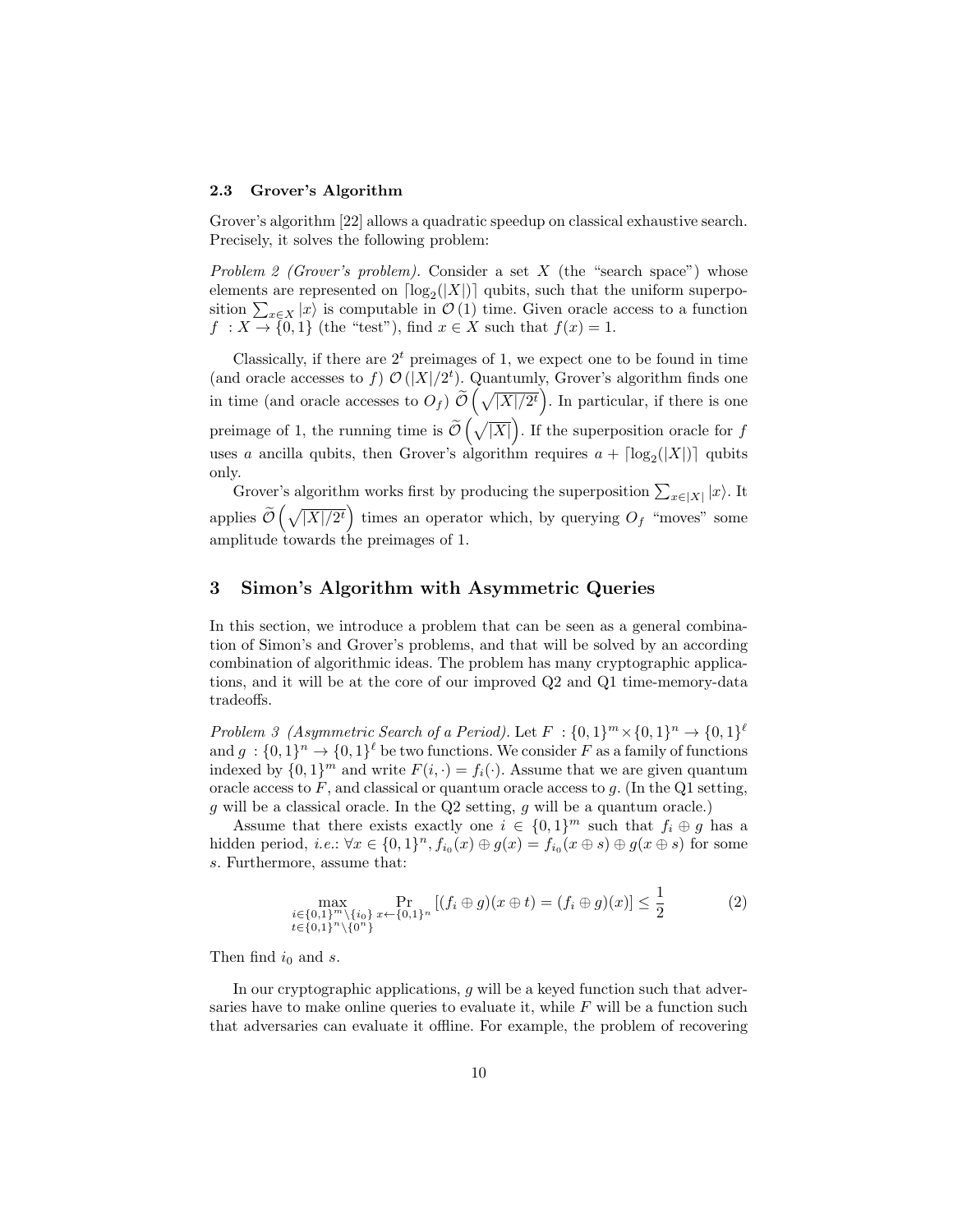keys of the FX construction  $FX_{k,k_{in},k_{out}}(x) = E_k(x \oplus k_{in}) \oplus k_{out}$  can be regarded as a simple cryptographic instantiation of Problem 3: Set  $g(x) := \text{FX}_{k, k_{in}, k_{out}}(x)$ and  $F(i, x) := E_i(x)$ . Then, roughly speaking, the function  $f_i \oplus g$  has a period  $k_{in}$  if  $k = i$ , whereas it does not have any period if  $i \neq k$  and Condition (2) holds. Thus we can know whether  $i = k$  by checking whether  $f_i \oplus g$  has a period.

Justification of Condition (2). We added Condition (2) in Problem 3 because the problem would be much harder to solve if we do not suppose any condition on  $f_i$ . Such assumptions are standard in the litterature of quantum attacks using Simon's algorithm (see for example [24, Sections 2.2 and 4] or [4, Section 3]). This is reasonable for cryptographic applications, as a block cipher is expected to behave like a random permutation, which makes the functions we construct in our applications behave like random functions. This assumption is made in [24, 31], and such functions satisfy Condition (2) with an overwhelming probability. Moreover, as remarked in [24], a cryptographic construction that fails to satisfy Condition (2) would exhibit some poor differential properties which could be used for cryptanalysis.

### 3.1 Existing Techniques to Solve the Problem

Here we explain existing algorithms to solve Problem 3 in both the Q1 model and the Q2 model, with the algorithms to recover keys of the FX construction as an example. Note that we consider the situation in which exponentially many qubits are not available.

The model Q1. In the Q1 model, when we are allowed to make only classical queries to  $g := \text{FX}_{k, k_{in}, k_{out}}$ , there exists a Q1 algorithm to attack the FX construction that uses a kind of meet-in-the-middle technique [23]. However, it does not make use of the exponential speed-up of Simon's algorithm, and its time complexity and query complexity is  $\mathcal{O}(2^{3(n+m)/7})$  (for  $m \leq 4n/3$ ).

The model Q2. Problem 3 can be solved with  $\mathcal{O}(n2^{m/2})$  superposition queries to  $F(i, x) = E_i(x)$  and  $g(x) = \text{FX}_{k, k_{in}, k_{out}}(x)$ , and in time  $\mathcal{O}(n^3 2^{m/2})$ , using the Grover-meet-Simon algorithm of [31]. Indeed, we make a Grover search on index  $i \in \{0,1\}^m$ . When testing whether a guess i for the key k is correct, we perform  $\mathcal{O}(n)$  queries to F and  $\mathcal{O}(n)$  queries to q, to check whether  $f_i \oplus q$  has a hidden period, hence whether the guess  $i$  is correct. Moreover, since superposition access to  $F$  and  $g$  is allowed, we can test  $i$  in superposition as well.

#### 3.2 An Algorithm for Asymmetric Search of a Shift

Here we describe our new algorithms to solve Problem 3. We begin with explaining two observations on the Grover-meets-Simon algorithm in the Q2 model described in Section 3.1, and how to improve it. Then we describe how to use the idea to make a good algorithm to solve Problem 3 in the Q1 model.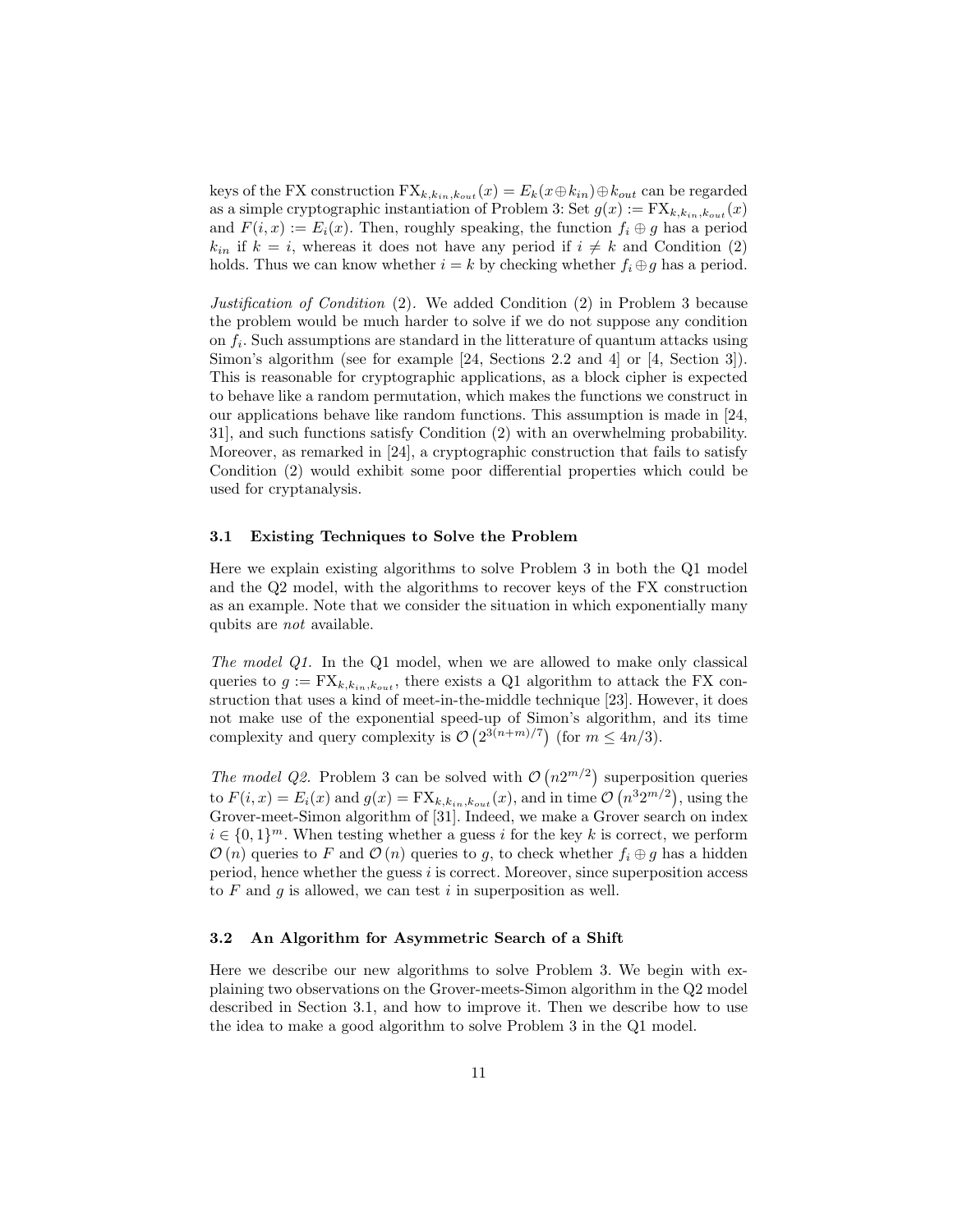Two observations. Our first observation is that, when doing the Grover search over *i* for Problem 3, each time a new *i* is tested, a new function  $f_i$  is queried. But, in contrast, the function  $g$  is always the same. We would like to take this asymmetry into account, namely, to make less queries to  $q$  since it does not change. This in turn has many advantages: queries to  $g$  can become more costly than queries to  $f_i$ .

Our second observation is that, for each  $i \in I$ , once we have a superposition  $|\psi_g\rangle = \bigotimes^{cn} \left( \sum_{x \in \{0,1\}^n} |x\rangle |g(x)\rangle \right)$  and given a quantum oracle access to  $f_i$ , we can obtain the information if  $f_i \oplus g$  has a period or not without making queries to g.

From  $|\psi_g\rangle$ , we can make the state  $|\psi_{f_i\oplus g}\rangle = \bigotimes^{cn} \left( \sum_{x\in\{0,1\}^n} |x\rangle |f_i(x)\oplus g(x)\rangle \right)$ by making queries to  $f_i$ . By applying usual Simon's procedures on  $|\psi_{f_i\oplus g}\rangle$ , we can judge if  $f_i \oplus g$  has a period. Moreover, by appropriately performing uncomputations, we can recover  $|\psi_g\rangle$  (with some errors) and reuse it in other procedures.

With these observations in mind, below we give an intuitive description of our algorithm Alg-PolyQ2 to solve Problem 3 in the Q2 model (we name our algorithm Alg-PolyQ2 because it will be applied to make Q2 attacks with polynomially many online queries in later sections). The main ideas of Alg-PolyQ2 are separating an online phase and offline computations, and iteratively reusing the quantum data  $|\psi_q\rangle$  obtained by the online phase.

#### Algorithm Alg-PolyQ2(informal).

- 1. Online phase: Make *cn* quantum queries to g to prepare  $|\psi_a\rangle$ .
- 2. Offline computations: Run the Grover search over  $i \in \{0,1\}^m$ . For each fixed  $i$ , run a testing procedure test such that: (a) test checks if  $i$  is a good element (i.e.,  $f_i \oplus g$  has a period) by using  $|\psi_g\rangle$  and making queries to  $f_i$ , and (b) after checking if i is good, appropriately performs uncomputations to recover the quantum data  $|\psi_a\rangle$ .

A formal description of Alg-PolyQ2 is given in Algorithm 2. We fix a constant  $c \geq 1$ , to be set later depending on the probability of error wanted.

We show how to implement the testing procedure test in Algorithm 3 without any new query to  $g$ , using only exactly  $2cn$  superposition queries to  $F$ . To write this procedure clearly, we consider a single function  $f$  in input, but remark that it works as well if f is a superposition of  $f_i$  (as will be the case when test is called as the oracle of a Grover search).

In practice, Algorithm 3 works up to some error (see Remark 1), which is amplified at each iteration of Algorithm 2. The complexity and success probability (including the errors) of Alg-PolyQ2 can be analyzed as below.

**Proposition 2.** Suppose that m is in  $\mathcal{O}(n)$ . Let c be a sufficiently large constant. <sup>2</sup> Consider the setting of Problem 3: let  $i_0 \in \{0,1\}^m$  be the good element such that  $g \oplus f_{i_0}$  is periodic and assume that (2) holds. Then Alg-PolyQ2

<sup>2</sup> See Proposition 5 for a concrete estimate.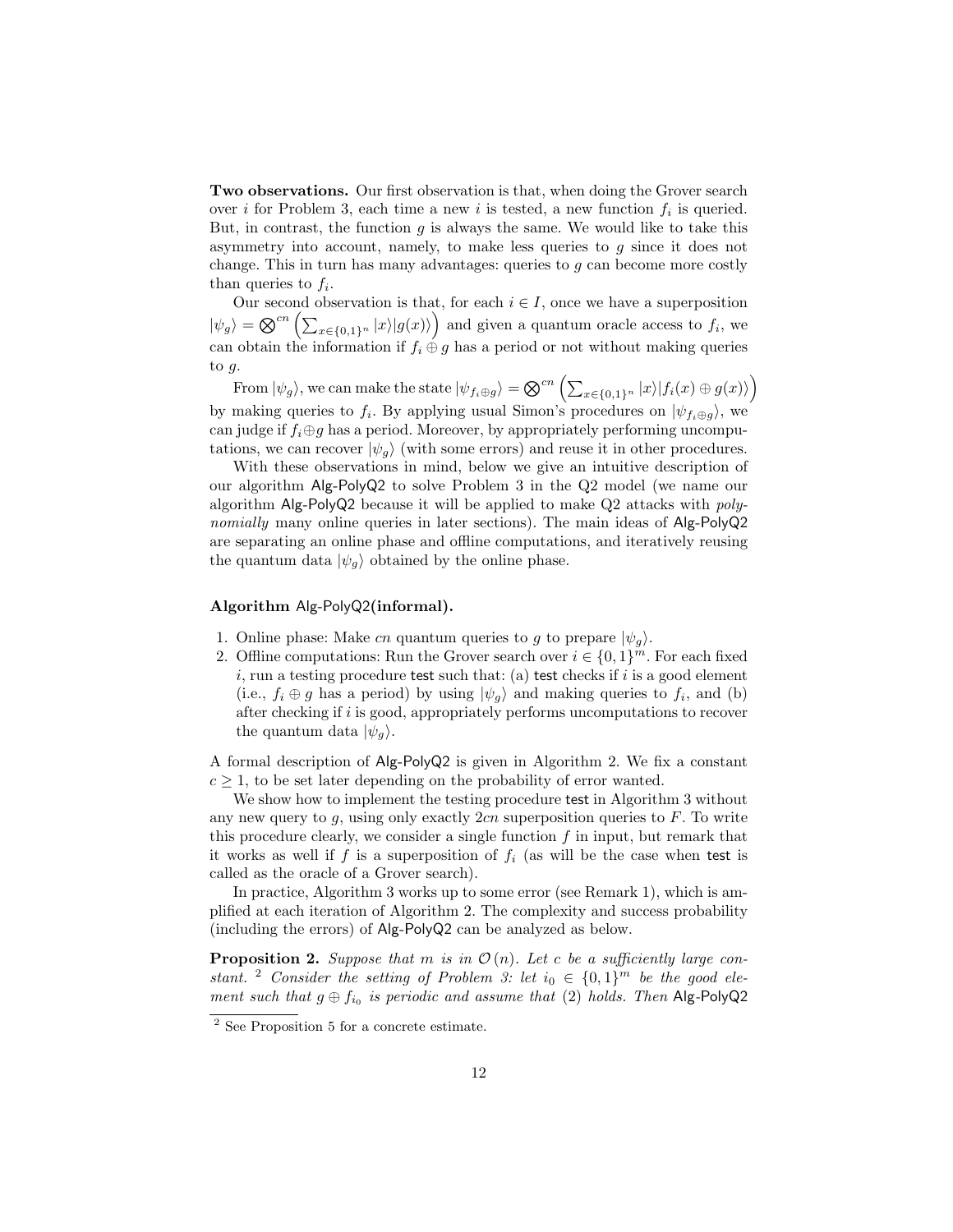### Algorithm 2 Alg-PolyQ2.

- 1: Start in the all-zero state.
- 2: Using  $cn$  queries to  $g$ , create the state:

$$
|\psi_g\rangle = \bigotimes^{cn} \left( \sum_{x \in \{0,1\}^n} |x\rangle |g(x)\rangle \right)
$$

The circuit now contains  $|\psi_q\rangle$ , the "g-database", and additional registers on which we can perform Grover search. Notice that  $|\psi_{q}\rangle$  contains cn independent (and disentangled) registers.

3: Create the uniform superposition over indices  $i \in \{0,1\}^m$ :

$$
|\psi_g\rangle\otimes\sum_{i\in\{0,1\}^m}|i\rangle
$$

4: Apply Grover iterations. The testing oracle is a unitary operator test that takes in input a register for  $|i\rangle$  and the "g-database", and tests in superposition whether  $f_i \oplus g$  has a hidden period. If this is the case, it returns  $|b \oplus 1\rangle$  on input  $|b\rangle$ . Otherwise it returns  $|b\rangle$ . (Algorithm 3 gives the details for test in the case that i is fixed.)

$$
|\psi_g\rangle \longrightarrow |\text{test} \longrightarrow |\psi_g\rangle
$$
  

$$
|b\rangle \longrightarrow |\text{best} \longrightarrow |b \text{ or } b \oplus 1\rangle
$$

The most important feature of test is that it does not change the g-database (up to some errors). The registers holding  $|\psi_g\rangle$  are disentangled before and after the application of test.

- 5: After  $\mathcal{O}\left(2^{m/2}\right)$  Grover iterations, measure the index *i*.
- 6: If the hidden shift is also wanted, apply a single instance of Simon's algorithm (or re-use the database and perform a slightly extended computation of test to retrieve the result).

finds i<sub>0</sub> with a probability in  $\Theta(1)$  by making  $\mathcal{O}(n)$  quantum queries to g and  $\mathcal{O}(n2^{m/2})$  quantum queries to F.<sup>3</sup> The offline computation (the procedures excluding the ones to prepare the state  $|\psi_q\rangle$ ) of Alg-PolyQ2 is done in time  $\mathcal{O}\left((n^3 + nT_F)2^{m/2}\right)$ , where  $T_F$  is the time required to evaluate F once.

See Section A in the Appendix for a proof.

Remark 1. Intuitively, the error produced in each iteration of Algorithm 3 is bounded by the maximum, on *i*, of:  $p^{(i)} := \Pr[\dim(\text{Span}(u_1, \ldots, u_{cn})) < n],$ when  $u_1, \ldots, u_{cn}$  are produced with Simon's algorithm, *i.e.* the probability that Simon's algorithm returns the incorrect answer " $f_i \oplus g$  is periodic" even though

<sup>&</sup>lt;sup>3</sup> In later applications, F will be instantiated with unkeyed primitives, and quantum queries to  $F$  are emulated with offline computations of primitives such as block ciphers.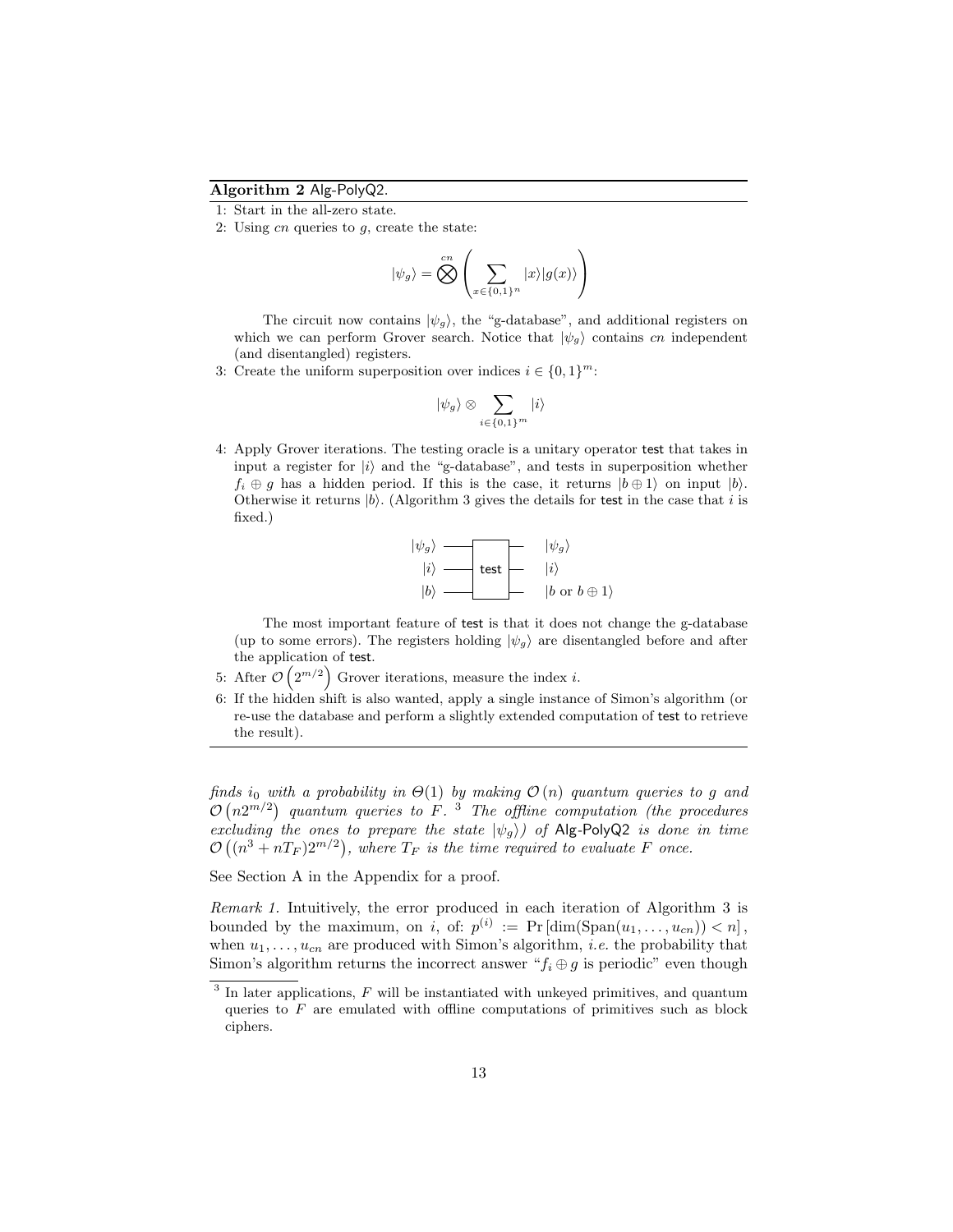**Algorithm 3** The procedure test that checks if a function  $f \oplus g$  has a period against the g-database, without any new query to g.

1: We start with the g-database:

$$
|\psi_g\rangle = \bigotimes^{cn} \left( \sum_{x \in \{0,1\}^n} |x\rangle |g(x)\rangle \right)
$$

2: Using  $cn$  superposition queries to  $f$ , build the state:

$$
|\psi_{f\oplus g}\rangle = \bigotimes^{cn} \left( \sum_{x \in \{0,1\}^n} |x\rangle |g(x) \oplus f(x)\rangle \right)
$$

We will now perform, in a reversible way, the exact computations of Simon's algorithm to find if  $g \oplus f$  has a hidden period or not (in which case f and g have a hidden shift).

3: Apply  $(H^{\otimes n} \otimes I_m)^{cn} \otimes I_1$  to  $|\psi_{f \oplus g} \rangle \otimes |b\rangle$ , to obtain

$$
\left(\sum_{u_1,x_1 \in \{0,1\}^n} (-1)^{u_1 \cdot x_1} |u_1\rangle |(f \oplus g)(x_1)\rangle \right) \otimes \cdots
$$

$$
\cdots \otimes \left(\sum_{u_{cn},x_{cn} \in \{0,1\}^n} (-1)^{u_{cn} \cdot x_{cn}} |u_{cn}\rangle |(f \oplus g)(x_{cn})\rangle \right) \otimes |b\rangle.
$$
 (3)

4: Compute  $d := \dim(\text{Span}(u_1, \ldots, u_{cn}))$ , set  $r := 0$  if  $d = n$  and  $r := 1$  if  $d < n$ , and add  $r$  to  $b$ . Then uncompute  $d$  and  $r$ , and obtain

$$
\sum_{\substack{u_1,\ldots,u_{cn} \\ x_1,\ldots,x_{cn}}} (-1)^{u_1 \cdot x_1} |u_1\rangle |(f \oplus g)(x_1)\rangle \otimes \cdots
$$
  

$$
\cdots \otimes (-1)^{u_{cn} \cdot x_{cn}} |u_{cn}\rangle |(f \oplus g)(x_{cn})\rangle \otimes |b \oplus r\rangle.
$$
 (4)

Note that r in (4) depends on  $u_1, \ldots, u_{cn}$  and now the last register may be entangled with the registers of  $u_1, \ldots, u_{cn}$ .

- 5: Uncompute  $(H^{\otimes n} \otimes I_m)^{cn} \otimes I_1$ .
- 6: Using cn new superposition queries to f, revert  $|\psi_{f\oplus g}\rangle$  to  $|\psi_{g}\rangle$ . There are two cases:
	- If  $f \oplus g$  has a hidden period, then  $r = 1$  always holds. Hence, in the output register, we always write 1.
	- If  $f \oplus q$  does not have a hidden period, then with high probability,  $r = 0$ . Hence, in the output register, we write 0.

 $f_i \oplus g$  is not periodic. From condition (2), we can show that  $p^{(i)} \leq 2^{(n+1)/2}((1+\)$  $(\frac{1}{2})/2)^{cn/2}$  holds (see Lemma 1 in the Appendix).

*Remark 2.* Alg-PolyQ2 finds the index i such that  $f_i \oplus g$  has a period, but does not return the actual period of  $f_i \oplus g$ . However, we can find the actual period of  $f_i \oplus g$  (after finding i with Alg-PolyQ2) by applying Simon's algorithm to  $f_i \oplus g$ .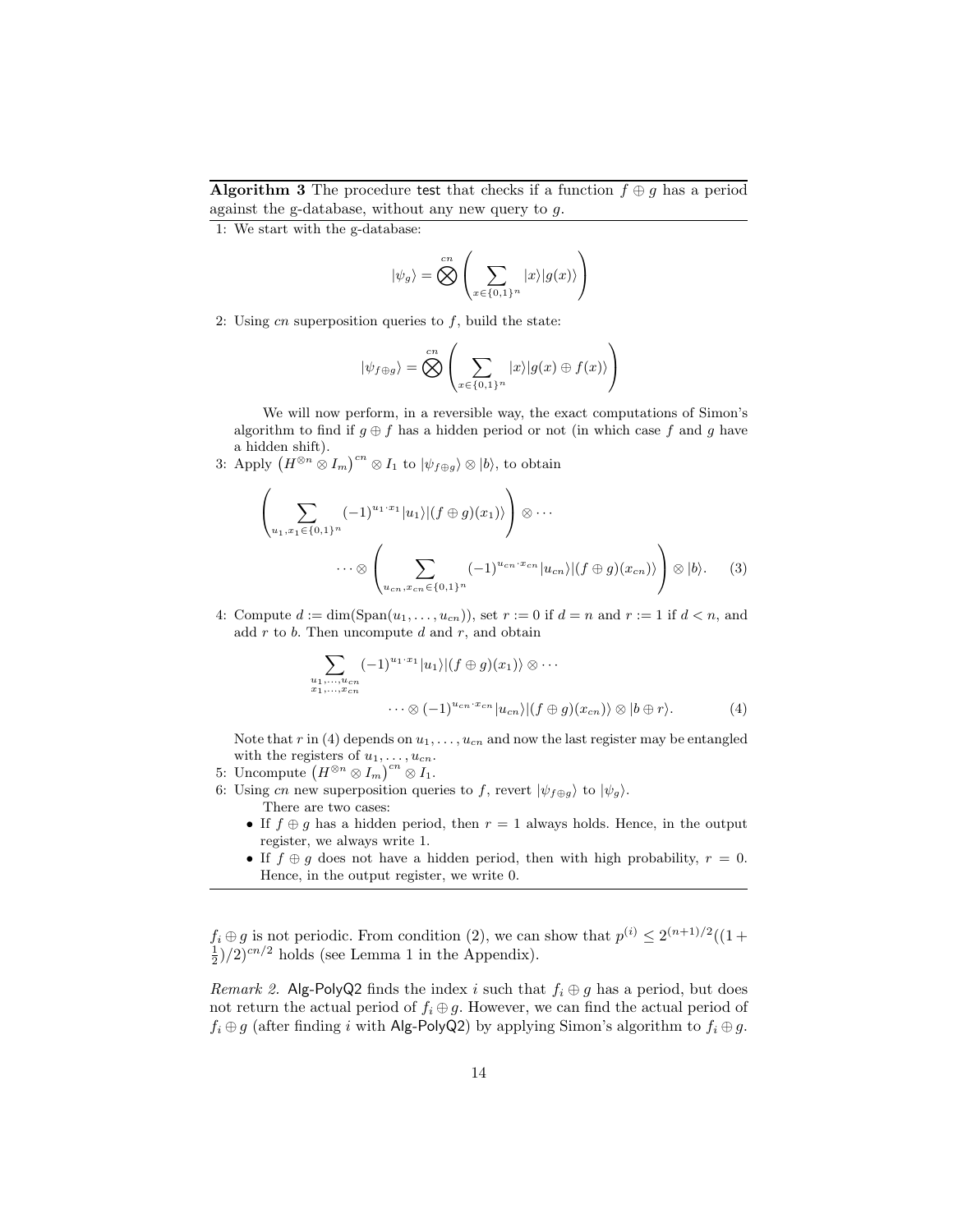Summary. With Alg-PolyQ2, we realize an "asymmetric" variant of Simon's algorithm, in which we store a "compressed" database for a single function  $g$ , which is not modified (up to some errors) while we test whether another function  $f$ has a hidden shift with  $g$ , or not. An immediate application of this algorithm will be to achieve an exponential improvement of the query complexity of some Q2 attacks on symmetric schemes. Indeed, in the context where Simon's algorithm and Grover's algorithm are combined, it may be possible to perform the queries to the secret-key cryptographic oracle only once, and so, to lower the query complexity to  $\mathcal{O}(n)$ .

### 3.3 Asymmetric Search with Q1 Queries

In Alg-PolyQ2, (online) queries to q and (offline) queries to F are separated, and only  $cn$  superposition queries to  $g$  are made. Hence another tradeoff is at our reach, which was not possible when  $q$  was queried in each Grover iteration: removing superposition queries to g completely.

| <b>Algorithm 4</b> Producing the g-database $ \psi_a\rangle$ .                                               |  |  |  |  |
|--------------------------------------------------------------------------------------------------------------|--|--|--|--|
| <b>Input:</b> Classical query access to $q$                                                                  |  |  |  |  |
| <b>Output:</b> The g-database:                                                                               |  |  |  |  |
| $ \psi_g\rangle = \bigotimes^{cn} \left( \sum_{x \in I_0 + 1^n}  x\rangle  g(x)\rangle \right).$             |  |  |  |  |
| 1: Start with the all-zero state<br>cn<br>$\bigotimes  0\rangle  0\rangle$                                   |  |  |  |  |
| 2: Apply Hadamard gates:<br>cn<br>$\bigotimes \quad \sum_{\Box} \;  x\rangle  0\rangle$<br>$x \in \{0,1\}^n$ |  |  |  |  |
| 3. For each $u \in \{0, 1\}^n$ query (classically) $g(u)$ then apply a unitary which writes                  |  |  |  |  |

3: For each  $y \in \{0,1\}^n$ , query (classically)  $g(y)$ , then apply a unitary which writes  $g(y)$  in the second register if the first contains the value y.

This requires now to query the whole codebook for q to prepare the quantum state  $|\psi_a\rangle$ . Once  $|\psi_a\rangle$  is built, the second offline phase runs in exactly the same way. Building  $|\psi_g\rangle$  costs roughly  $2^n$  time (and classical queries), while going through the search space for f takes  $2^{m/2}$  iterations (and quantum queries to F). We call our new algorithm in the Q1 model Alg-ExpQ1 because it will be applied to make Q1 attacks with exponentially many online queries in later sections. The optimal point arrives when  $m = 2n$ .

Below we give an intuitive description of our algorithm Alg-ExpQ1 to solve Problem 3 in the Q1 model. As described above, the difference between Alg-ExpQ1 and Alg-PolyQ2 is the online phase to prepare  $|\psi_a\rangle$ .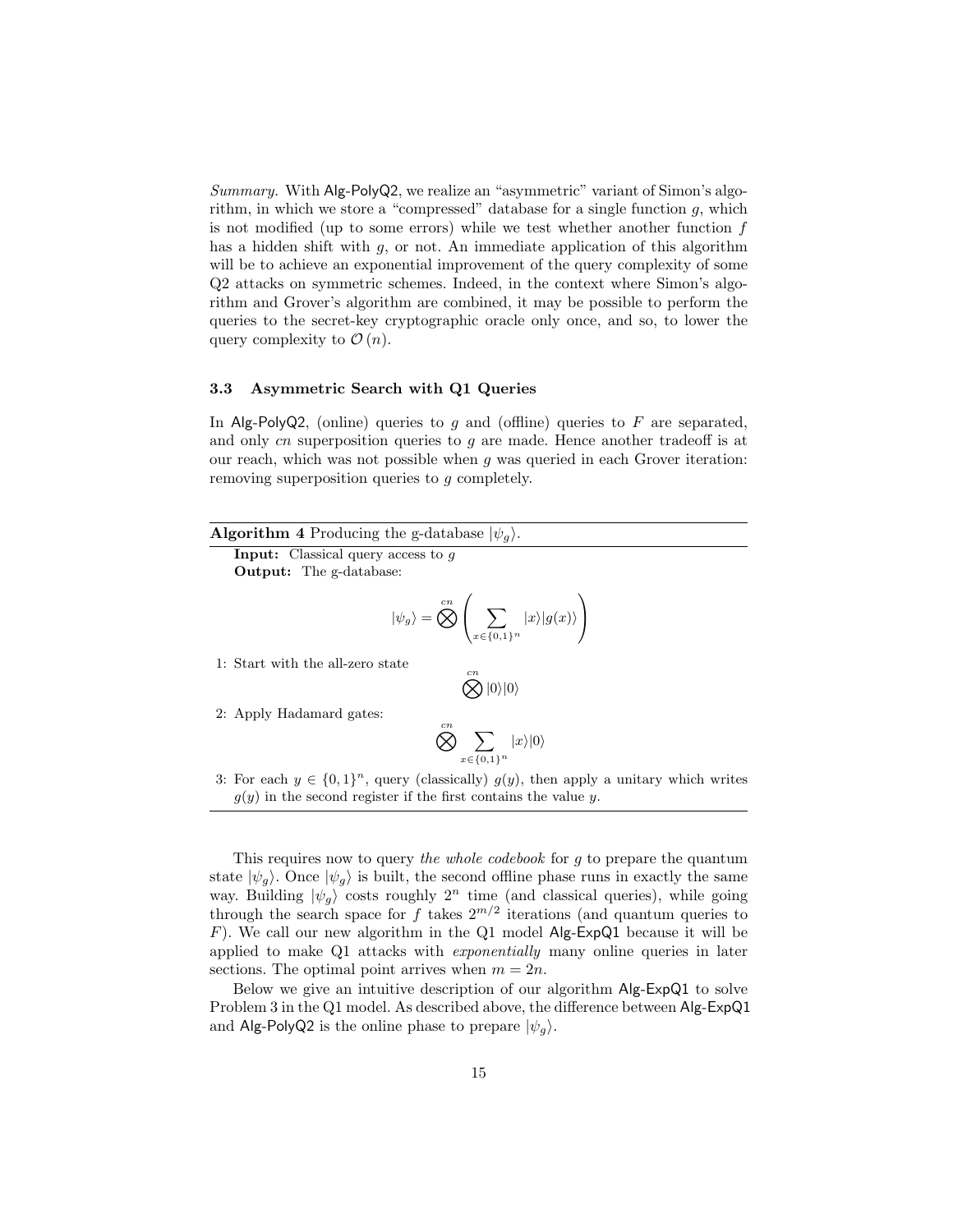### Algorithm Alg-ExpQ1(informal).

- 1. Online phase: Make  $2^n$  classical queries to g and prepare the state  $|\psi_a\rangle$ .
- 2. Offline computations: Run the Grover search over  $i \in \{0,1\}^m$ . For each fixed  $i$ , run a testing procedure test such that: (a) test checks if  $i$  is a good element (i.e.,  $f_i \oplus g$  has a period) by using  $|\psi_g\rangle$  and making queries  $f_i$ , and (b) after checking if i is good, appropriately perform uncomputations to recover the quantum data  $|\psi_{q}\rangle$ .

A formal description of Alg-ExpQ1 is the same as that of Alg-PolyQ2 (Algorithm 2) except that we make  $2^n$  classical queries to g to prepare the quantum state  $|\psi_a\rangle$ . See Algorithm 4 for formal description of the online phase. The complexity and success probability (including the errors) of Alg-ExpQ1 can be analyzed as below.

**Proposition 3.** Suppose that m is in  $\mathcal{O}(n)$ . Let c be a sufficiently large constant. <sup>4</sup> Consider the setting of Problem 3: let  $i_0 \in \{0,1\}^m$  be the good element such that  $g \oplus f_{i_0}$  is periodic and assume that (2) holds. Then Alg-ExpQ1 finds  $i_0$ with a probability in  $\Theta(1)$  by making  $\mathcal{O}(2^n)$  classical queries to g and  $\mathcal{O}(n2^{m/2})$ quantum queries to  $F$ .<sup>5</sup> The offline computation (the procedures excluding the ones to prepare the state  $|\psi_g\rangle$  of Alg-ExpQ1 is done in time  $\mathcal{O}\left((n^3 + nT_F)2^{m/2}\right)$ , where  $T_F$  is the time required to evaluate F once.

A proof is given in Section A in the Appendix.

**Finding actual periods.** The above algorithm Alg-ExpQ1 returns the index  $i_0$ such that  $f_{i_0} \oplus g$  has a period, but does not return the actual period. Therefore, if we want to find the actual period of  $f_{i_0} \oplus g$  after finding  $i_0$ , we have to apply Simon's algorithm to  $f_{i_0} \oplus g$  again. Now we can make only classical queries to  $g$ , though, we can use the same idea with  $\mathsf{Alg}\text{-}\mathsf{ExpQ1}$  to make an algorithm SimQ1 that finds the period of  $f_{i_0} \oplus g$ . Again, let c be a positive integer constant.

### Algorithm SimQ1.

- 1. Make  $2^n$  classical queries to g and prepare the quantum state  $|\psi_a\rangle$ .
- 2. Make cn quantum queries to  $f_{i_0}$  to obtain the quantum state  $|\psi_{f_{i_0}\oplus g}\rangle =$ <br> $\bigotimes^{cn} (\sum_x |x\rangle |f_{i_0}(x) \oplus g(x))$ . <sup>cn</sup>  $(\sum_x |x\rangle |f_{i_0}(x) \oplus g(x)\rangle).$
- 3. Apply  $H^{\otimes n}$  to each  $|x\rangle$  register to obtain the state

$$
\bigotimes^{cn} \left( \sum_{x,u} (-1)^{x \cdot u} |u\rangle |f_{i_0}(x) \oplus g(x)\rangle \right) .
$$

4. Measure all  $|u\rangle$  registers to obtain cn vectors  $u_1, \ldots, u_{cn}$ .

<sup>4</sup> See Proposition 5 for a concrete estimate.

 $5$  Again, in later applications,  $F$  will be instantiated with unkeyed primitives, and quantum queries to  $F$  are emulated with offline computations of primitives such as block ciphers.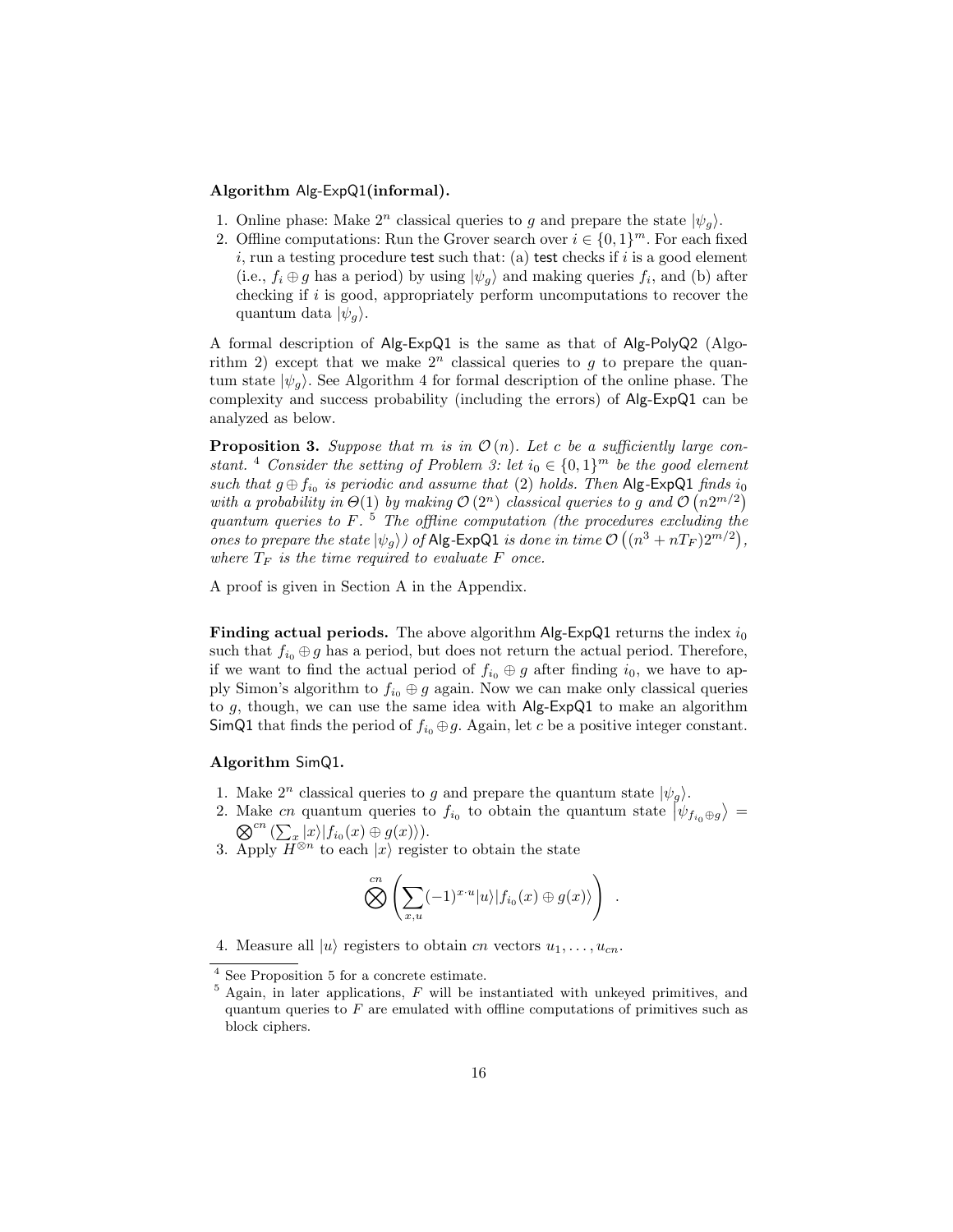5. Compute the dimension d of the vector space V spanned by  $u_1, \ldots, u_{cn}$ . If  $d \neq n-1$ , return  $\perp$ . If  $d = n-1$ , compute the vector  $v \neq 0^n \in \{0,1\}^n$  that is orthogonal to  $V$ .

Obviously the probability that the above algorithm SimQ1 returns the period of  $f_{i_0} \oplus g$  is the same as the probability that the original Simon's algorithm returns the period, under the condition that cn quantum queries can be made to the function  $f_{i_0} \oplus g$ . Thus, from Proposition 1, the following proposition holds.

**Proposition 4.** Suppose that  $f_{i_0} \oplus g$  has a period  $s \neq 0^n$  and satisfies

$$
\max_{t \neq \{s,0^n\}} \Pr_{x} [(f_{i_0} \oplus g)(x \oplus t) = (f_{i_0} \oplus g)(x)] \leq \frac{1}{2}.
$$
 (5)

Then SimQ1 returns s with a probability at least  $1-2^n \cdot (3/4)^{cn}$  by making  $\mathcal{O}(2^n)$ classical queries to g and cn quantum queries to  $f_{i_0}$ . The offline computation of  $\mathsf{SimQ1}\n$  (the procedures excluding the ones to prepare the state  $|\psi_g\rangle$ ) runs in time  $\mathcal{O}\left(n^3 + nT_f\right)$ , where  $T_f$  is the time required to evaluate  $f_{i_0}$  once.

Proposition 5 (Concrete cost estimates). In practice, for Propositions 2 and 3,  $c \simeq m/(n \log_2(4/3))$  is sufficient.

*Proof.* We need to have  $4|\pi/(4 \arcsin (2^{-m/2}))|2^{(n+1)/2}(3/4)^{cn/2} < 1/2$ .

In practice,  $arcsin(x) \simeq x$  and the rounding has a negligible impact. Hence, we need that  $m/2 + (n+1)/2 + \log_2(\pi) + \log_2(3/4)cn/2 < -1$ .

This reduces to  $c > \log_2(4/3)^{-1} (m + 3 + 2 \log_2(\pi)) / n \simeq m / (n \log_2(4/3)n)$ .

Remark 3. If  $m = n$ , this means  $c \approx 2.5$ , and if  $m = 2n$ ,  $c \approx 5$ .

# 4 Q2 Attacks on Symmetric Schemes with Reduced Query Complexity

This section shows that our new algorithm Alg-PolyQ2 can be used to construct Q2 attacks on various symmetric schemes. By using Alg-PolyQ2 we can exponentially reduce the number of quantum queries to the keyed oracle compared to previous Q2 attacks, with the same time cost.

In each application, we consider that one evaluation of each primitive (e.g., a block cipher) can be done in time  $\mathcal{O}(1)$ , for simplicity. For our practical estimates, we use the cost of the primitive as our unit, and consider that it is greater than the cost of solving the linear equation system. In addition, we assume that key lengths of *n*-bit block ciphers are in  $\mathcal{O}(n)$ , which is the case for usual block ciphers.

### 4.1 An Attack on the FX construction

Here we show a Q2 attack on the FX construction. As described in Section 3, the FX construction builds an *n*-bit block cipher  $FX_{k, k_{in}, k_{out}}$  with  $(2n + m)$ -bit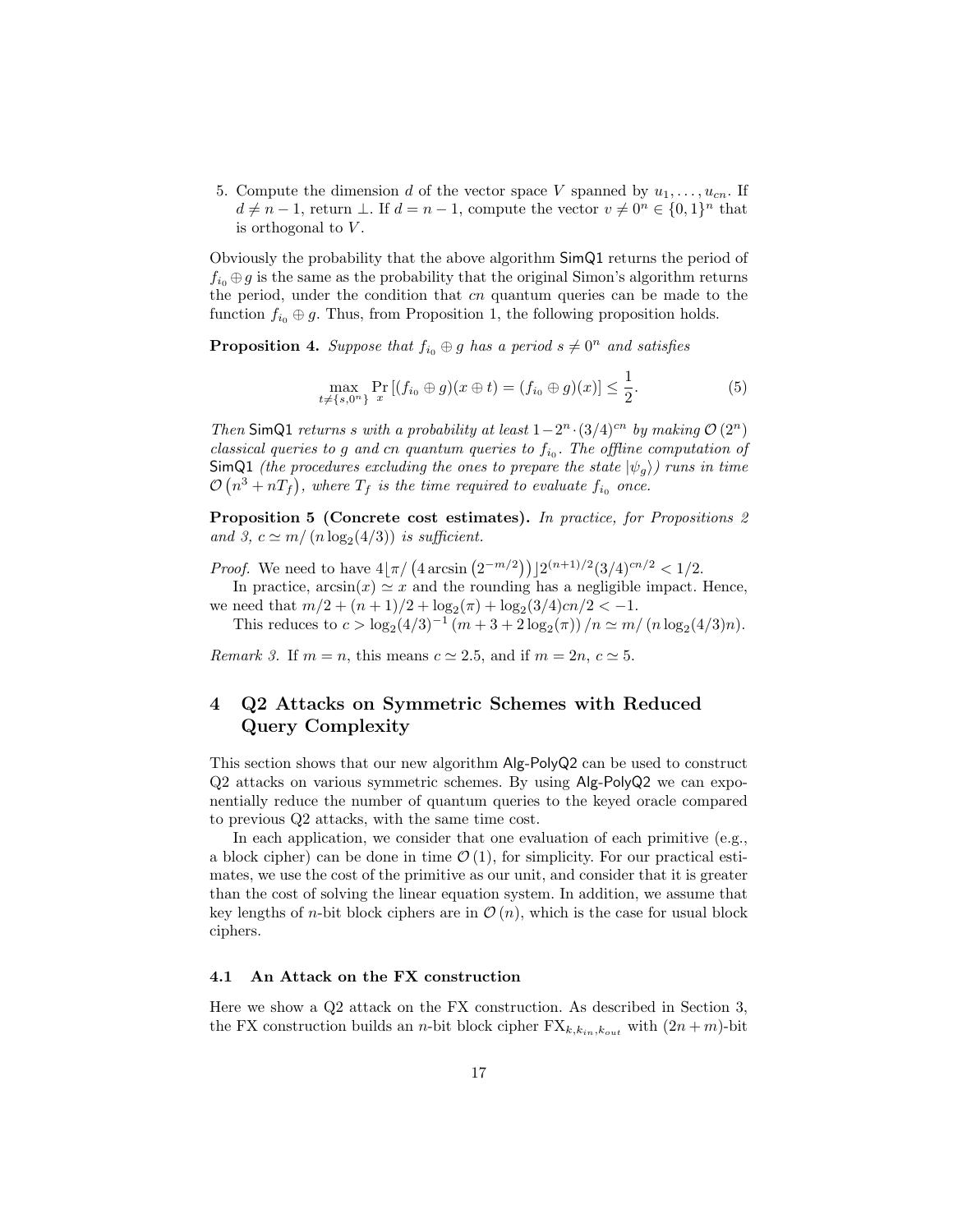keys  $(k_{in}, k_{out} \in \{0, 1\}^n$  and  $k \in \{0, 1\}^m$ ) from another *n*-bit block cipher  $E_k$ with  $m$ -bit keys as

$$
FX_{k,k_{in},k_{out}}(x) := E_k(x \oplus k_{in}) \oplus k_{out}.
$$
 (6)

This construction is used to obtain a block cipher with long  $((2n + m)$ -bit) keys from another block cipher with short  $(m\text{-bit})$  keys. Roughly speaking, in the classical setting, the construction is proven to be secure up to  $\mathcal{O}(2^{(n+m)/2})$ queries and computations if the underlying block cipher is secure [26].

Concrete block ciphers such as DESX, proposed by Rivest in 1984 and analyzed in [26], PRINCE [7], and PRIDE [1] are designed based on the FX construction. To estimate security of these block ciphers against quantum computers, it is important to study quantum attacks on the FX construction.

As briefly explained in Section 3, the previous Q2 attack by Leander and May [31] breaks the FX construction by making  $\mathcal{O}(n2^{m/2})$  quantum queries, and its time complexity is  $\mathcal{O}(n^3 2^{m/2})$ .

Application of our algorithm  $Alg-PolyQ2$ . Below we show that, by applying our algorithm Alg-PolyQ2, we can recover keys of the FX construction with only  $\mathcal{O}(n)$  quantum queries. Time complexity of our attack remains  $\mathcal{O}(n^3 2^{m/2}),$ which is the same as Leander and May's.

Attack idea. As explained in Section 3, the problem of recovering the keys  $k$ and  $k_{in}$  of the FX construction  $F_{k,k_{in},k_{out}}$  can be reduced to Problem 3: Define  $F: \{0,1\}^m \times \{0,1\}^n \rightarrow \{0,1\}^n$  and  $g: \{0,1\}^n \rightarrow \{0,1\}^n$  by

$$
F(i, x) = E_i(x) \oplus E_i(x \oplus 1)
$$
  

$$
g(x) = \text{FX}_{k, k_{in}, k_{out}}(x) \oplus \text{FX}_{k, k_{in}, k_{out}}(x \oplus 1).
$$

Then

$$
f_k(x) \oplus g(x) = f_k(x \oplus k_{in}) \oplus g(x \oplus k_{in})
$$
\n(7)

holds, i.e.,  $f_k \oplus g(x)$  has a period  $k_{in}$  (note that  $f_k(x) = F(k, x)$ ). If E is a secure block cipher and  $E_i$  is a random permutation for each i, intuitively,  $f_i \oplus g$ does not have any period for  $i \neq k$ . Thus the problem of recovering k and  $k_{in}$ is reduced to Problem 3 and we can apply our algorithm Alg-PolyQ2. Formally, the attack procedure is as follows.

Attack description.

- 1. Run Alg-PolyQ2 for the above  $F$  and  $q$  to recover  $k$ .
- 2. Apply Simon's algorithm to  $f_k \oplus g$  to recover  $k_{in}$ .
- 3. Compute  $k_{out} = E_k(0^n) \oplus \text{FX}_{k,k_{in},k_{out}}(0^n)$ .

Next we give a complexity analysis of the above attack.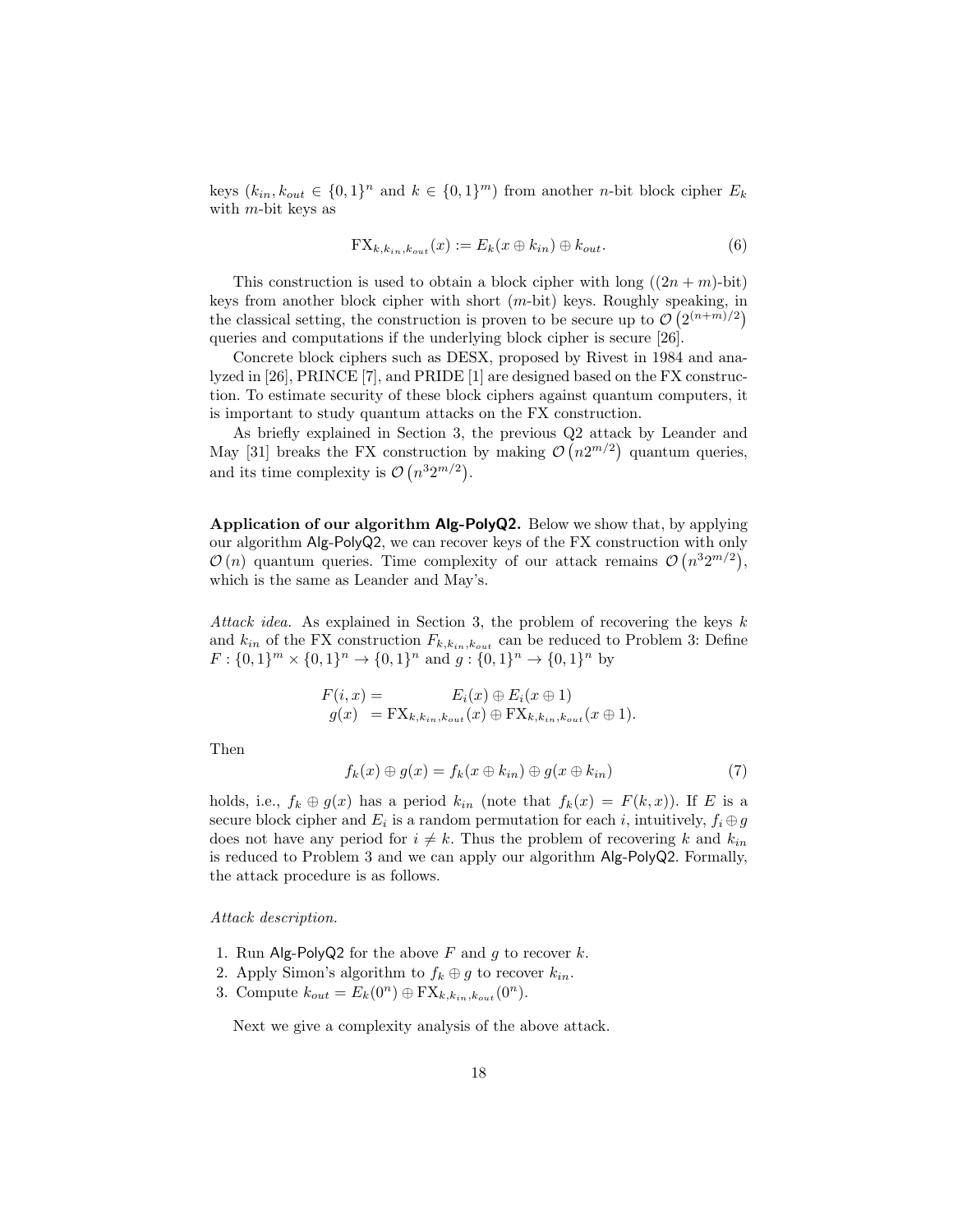Analysis. We assume that  $m = \mathcal{O}(n)$ , which is the case for usual block ciphers. If E is a secure block cipher and  $E_i$  is a random permutation for each  $i \in \{0,1\}^m$ , we can assume that  $f_k \oplus g = E_k \oplus E_k(\cdot \oplus 1) \oplus \text{FX}_{k,k_{in},k_{out}} \oplus \text{FX}_{k,k_{in},k_{out}}(\cdot \oplus 1)$ is far from periodic for all  $i \neq k$ , and that assumption (2) in Problem 3 holds.

Hence, by Proposition 2,  $\mathsf{Alg}\text{-}\mathsf{PolyQ2}$  recovers k with a high probability by making  $\mathcal{O}(n)$  quantum queries to g and  $\mathcal{O}(n2^{m/2})$  quantum queries to F, which implies that k is recovered only with  $\mathcal{O}(n)$  quantum queries made to  $\text{FX}_{k,k,n,k_{out}},$ and in time  $\mathcal{O}(n^3 2^{m/2})$ . (Note that one evaluation of g (resp., F) can be done by  $\mathcal{O}(1)$  evaluations of  $\text{FX}_{k,k_{in},k_{out}}$  (resp., E).)

From Proposition 1, the second step can be done with  $\mathcal{O}(n)$  quantum queries in time  $\mathcal{O}(n^3)$ . It is obvious that the third step can be done efficiently.

In summary, our attack recovers the keys of the FX construction with a high probability by making  $\mathcal{O}(n)$  quantum queries to the (keyed) online oracle, and it runs in time  $\mathcal{O}(n^3 2^{m/2})$ .

Applications to DESX, PRINCE and PRIDE. DESX [26] has a 64-bit state, two 64-bit whitening key and one 56-bit inner key. From Propositions 2 and 5, we can estimate that our attack needs roughly 135 quantum queries and 2 <sup>29</sup> quantum computations of the cipher circuit.

PRINCE [7], and PRIDE [1] are two ciphers using the FX construction with a 64-bit state, a 64-bit inner key and two 64-bit whitening keys. Hence, from Propositions 2 and 5, we can estimate that our attack needs roughly 155 quantum queries and 2<sup>33</sup> quantum computations of the cipher circuit.

### 5 Q1 Attacks on Symmetric Schemes

This section shows that our new algorithm Alg-ExpQ1 can be used to construct Q1 attacks on various symmetric schemes, with a tradeoff between online classical queries, denoted below by  $D$ , and offline quantum computations, denoted below by T.

All the algorithms that we consider run with a single processor, but they can use quantum or classical memories, whose amount is respectively denoted by  $Q$  (number of qubits) and  $M$ . Again, we consider that one evaluation of each primitive (e.g. a block cipher) can be done in time  $\mathcal{O}(1)$ , for simplicity, and we assume that key lengths of *n*-bit block ciphers are in  $\mathcal{O}(n)$ .

#### 5.1 Tradeoffs for the Even-Mansour Construction

The Even-Mansour construction [19] is a simple construction to make an  $n$ -bit block cipher  $E_{k_1,k_2}$  from an *n*-bit public permutation P and two *n*-bit keys  $k_1, k_2$ (see Fig. 3). The encryption  $E_{k_1,k_2}$  is defined as  $E_{k_1,k_2}(x) := P(x \oplus k_1) \oplus k_2$ , and the decryption is defined accordingly.

In the classical setting, roughly speaking, the Even-Mansour construction is proven secure up to  $\mathcal{O}(2^{n/2})$  online queries and offline computations [19]. In fact there exists a classical attack with tradeoff  $TD = 2<sup>n</sup>$ , which balances at  $T = D = 2^{n/2}$  [15].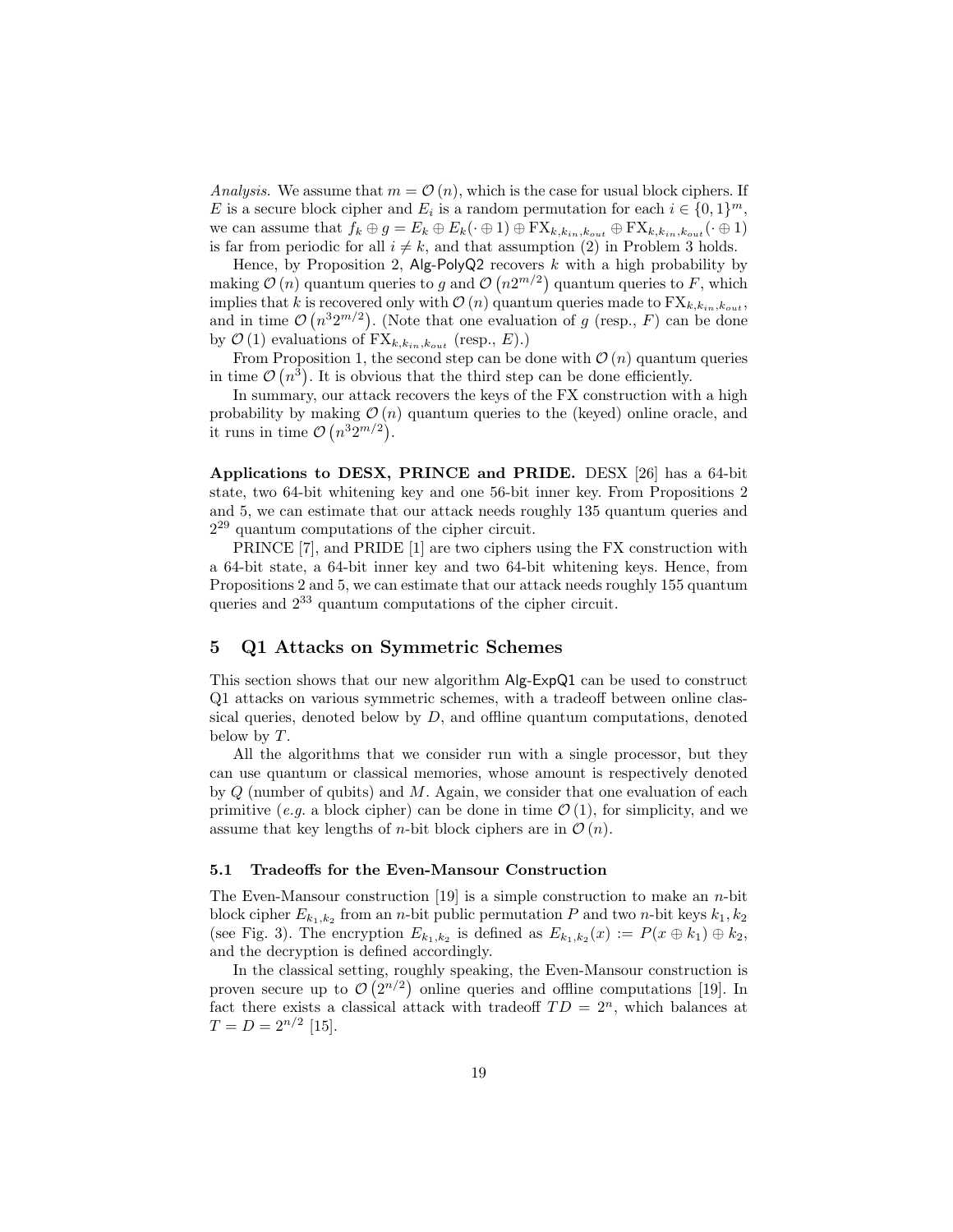

Fig. 3. The Even-Mansour construction.

Previous Q1 attacks on the Even-Mansour construction. Kuwakado and Morii gave a Q1 attack that recovers keys of the Even-Mansour construction with  $\mathcal{O}(2^{n/3})$  classical queries and qubits, and  $\mathcal{O}(2^{n/3})$  offline quantum computations [30]. Their attack is based on a claw-finding algorithm by Brassard *et al.* [9], and gives the tradeoff  $T^2D = 2^n$ , with additional  $Q = D$  qubits. The balanced point  $2^{n/3}$  is significantly smaller than the classical balanced point  $2^{n/2}$ . However, if we want to recover keys with this attack in time  $T \ll 2^{n/2}$ , we need an exponential amount of qubits.

Main previous attacks with polynomial qubits The best classical attacks allow a trade-off of  $D \cdot T = 2^n$  (see [18] for other trade-offs involving memory). With Grover we could recover the keys with a complexity of  $2^{n/2}$  and 2 plaintextsciphertext pairs,  $(P_1, C_1)$  and  $(P_2, C_2)$ , by performing an exhaustive search over the value of  $k_1$  that would verify  $P(P_1 \oplus k_1) \oplus P(P_2 \oplus k_1) = C_1 \oplus C_2$ . In [23], Hosoyamada and Sasaki also gave a tradeoff  $D \cdot T^6 = 2^{3n}$  for  $D \leq 2^{3n/7}$  under the condition that only polynomially many qubits are available, by using the multi-target preimage search by Chailloux et al [12]. D and T are balanced at  $D = T = 2^{3n/7}$ , which is smaller than the classical balanced point  $2^{n/2}$ . The attack uses only polynomially many qubits, but requires  $M = D^{1/3} = 2^{n/7}$ classical memory. At the balanced point, this still represents an exponentially large storage. Note that this is the only previous work that recover keys in time  $T \ll 2^{n/2}$  with polynomially many qubits.

| Reference                        | Classical attack  | Grover             | $\left[ 23\right]$                                                                                                                                      | [30]      | [Ours]    |
|----------------------------------|-------------------|--------------------|---------------------------------------------------------------------------------------------------------------------------------------------------------|-----------|-----------|
| Tradeoff of<br>$D$ and $T$       | $D \cdot T = 2^n$ |                    | $T = 2^{n/2},$<br>$D = \text{constant} \begin{vmatrix} D \cdot T^6 = 2^{3n} \\ (D \le 2^{3n/7}) \end{vmatrix}$<br>$T = 2^{n/3},$<br>$D \cdot T^2 = 2^n$ |           |           |
| Num. of qubits                   |                   | $\mathsf{poly}(n)$ | $\mathsf{poly}(n)$                                                                                                                                      | $2^{n/3}$ | poly(n)   |
| Classical memory                 |                   | poly(n)            | $D^{1/3}$                                                                                                                                               | poly(n)   | poly(n)   |
| Balanced point<br>of $D$ and $T$ | $2^{n/2}$         |                    | $2^{3n/7}$                                                                                                                                              |           | $2^{n/3}$ |

Table 2. Tradeoffs for Q1 attacks on the Even-Mansour construction. In this table we omit to write order notations, and ignore polynomial factors in the first and last rows.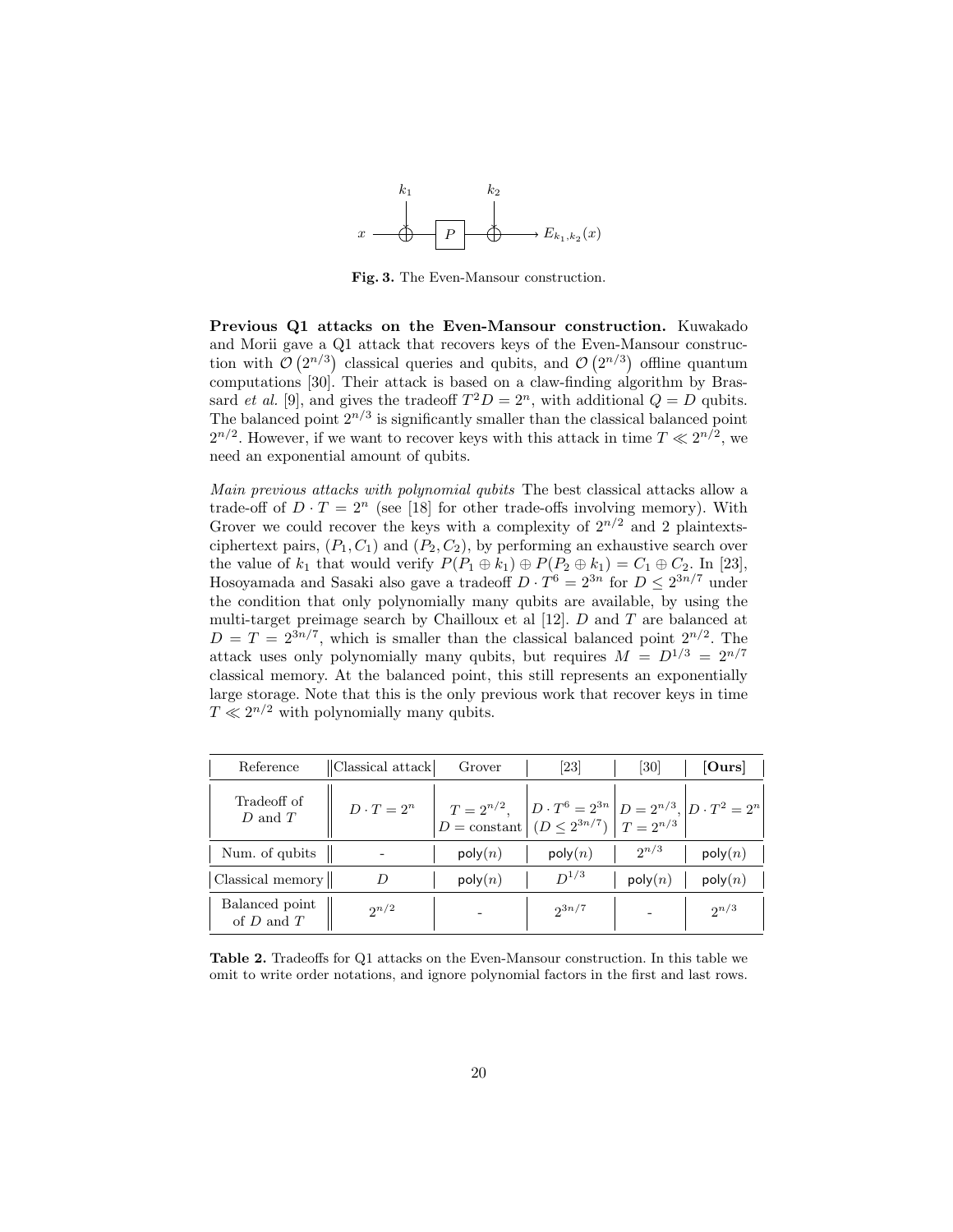Application of Alg-ExpQ1. We explain how to use our algorithm Alg-ExpQ1 to attack the Even-Mansour construction. The tradeoff that we obtain is  $T^2$ .  $D = 2<sup>n</sup>$ , the same as the attack by Kuwakado and Morii above. It balances at  $T = D = 2^{n/3}$ , but we use only poly $(n)$  qubits and poly $(n)$  classical memory. See Table 2 for comparison of attack complexities under the condition that  $poly(n)$ many qubits are available.

Attack idea. The core observation of Kuwakado and Morii's polynomial-time attack in the Q2 model [30] is that the *n*-bit secret key  $k_1$  is the period of the function  $E_{k_1,k_2}(x) \oplus P(x)$ , and thus Simon's algorithm can be applied if quantum queries to  $E_{k_1,k_2}$  are allowed. The key to this exponential speed up (compared to the classical attack) is to exploit the algebraic structure of  $E_{k_1,k_2}$  (the hidden period of the function) with Simon's algorithm.

On the other hand, the previous Q1 (classical query) attacks described above use only generic multi-target preimage search algorithms that do not exploit any algebraic structures. Hence being able to exploit the algebraic structure in the Q1 model should give us some advantage.

Our algorithm Alg-ExpQ1 realizes this idea. It first makes classical online queries to emulate the quantum queries required by Simon's algorithm (the gdatabase above) and then runs a combination of Simon's and Grover's algorithms offline (Grover search is used to find the additional m-bit secret information). A naive way to attack in the Q1 model would be to immediately combine Kuwakado and Morii's Q2 attack with Alg-ExpQ1. However, we would have to query the whole classical codebook to emulate quantum queries, which is too costly (and there is no Grover search step).

Our new attack is as follows: We divide the *n*-bit key  $k_1$  in  $k_1^{(1)}$  of *u* bits and 1  $k_1^{(2)}$  of  $n - u$  bits and apply Simon's algorithm to recover  $k_1^{(1)}$ , while we guess  $k_1^{(2)}$  by the Grover search (see Fig. 4). Then, roughly speaking, Alg-ExpQ1 recovers the key by making  $D = 2^u$  classical queries and  $T = 2^{(n-u)/2}$  offline Grover search iterations (note that the offline computation cost for Simon's algorithm is  $\mathsf{poly}(n)$  and we ignore polynomial factors here for simplicity), which yields the tradeoff  $D \cdot T^2 = 2^n$ , only with poly $(n)$  qubits and poly $(n)$  classical space.



Fig. 4. Idea of our Q1 attack on the Even-Mansour construction.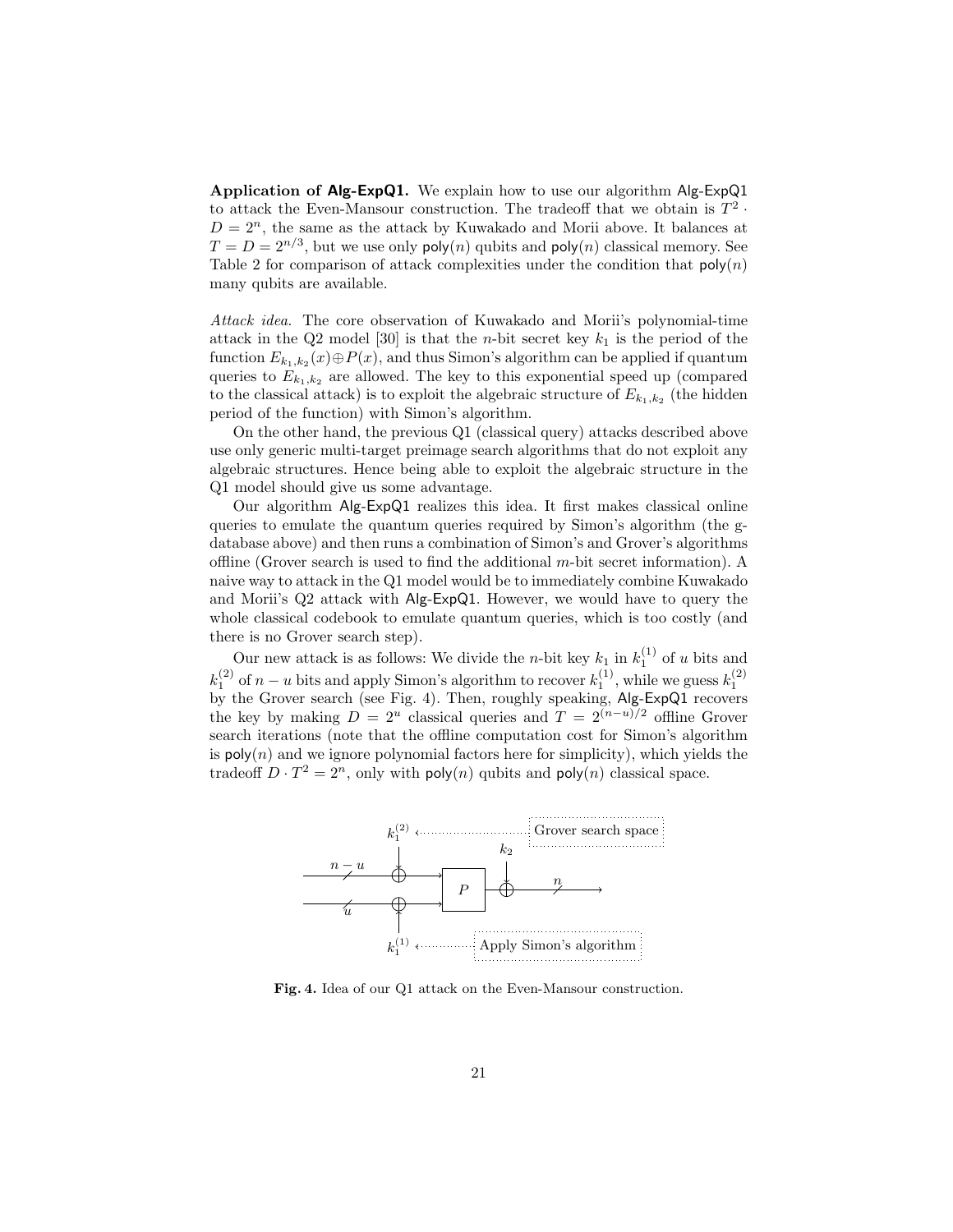Attack description. Here we give the description of our Q1 attack. Let u be an integer such that  $0 \le u \le n$ . Define  $F: \{0,1\}^{n-u} \times \{0,1\}^u \rightarrow \{0,1\}^n$  by

$$
F(i,x) = P(x||i),\tag{8}
$$

and define  $g: \{0,1\}^u \to \{0,1\}^n$  by  $g(x) = E_{k_1,k_2}(x||0^{n-u}).$ 

Note that  $F(k_1^{(2)},x) \oplus g(x)$  has the period  $k_1^{(1)}$  since  $F(k_1^{(2)},x) \oplus g(x) =$  $P(x||k_1^{(2)}) \oplus P((x \oplus k_1^{(1)})||k_1^{(2)}) \oplus k_2$ . Our attack is described as the following procedure:

- 1. Run Alg-ExpQ1 for the above F and g to recover  $k_1^{(2)}$ .
- 2. Recover  $k_1^{(1)}$  by applying SimQ1 to  $f_{k_1^{(2)}}$  and g.
- 3. Compute  $k_2 = E_{k_1,k_2}(0^n) \oplus P(k_1)$ .

Analysis. Below we assume that u is not too small, e.g.,  $u \ge n/\log_2 n$ . This assumption is not an essential restriction since, if  $u$  is too small, then the complexity of the first step becomes almost the same as the Grover search on  $k_1$ , which is not of interest.

If P is a random permutation, we can assume that  $f_i \oplus g = P(\cdot || i) \oplus$  $E_{k_1,k_2}(\cdot||0^{n-u})$  is far from periodic for all  $i \neq k_1^{(2)}$ , and that assumption (2) in Problem 3 holds.

Hence, by Proposition 3,  $\mathsf{Alg}\text{-}\mathsf{Exp}\mathsf{Q1}$  in Step 1 recovers  $k_1^{(2)}$  with a high probability by making  $\mathcal{O}(2^u)$  classical queries to g and the offline computation of Alg-ExpQ1 runs in time  $\mathcal{O}(n^3 2^{(n-u)/2})$ . Here, notice that one evaluation of g (resp. F) can be done in  $\mathcal{O}(1)$  evaluations of  $E_{k_1,k_2}$  (resp. P). In addition, from Proposition 4,  $\textsf{SimQ1}$  in Step 2 recovers  $k_1^{(1)}$  with a high probability by making  $\mathcal{O}(2^u)$  classical queries to g and the offline computation of Alg-ExpQ1 runs in time  $\mathcal{O}(n^3)$ . Step 3 requires  $\mathcal{O}(1)$  queries to  $E_{k_1,k_2}$  and  $\mathcal{O}(1)$  offline computations.

In summary, our attack recovers keys of the Even-Mansour construction with a high probability by making  $D = \mathcal{O}(2^u)$  classical queries to  $E_{k_1,k_2}$  and doing  $T = \mathcal{O}(n^3 2^{(n-u)/2})$  offline computations, which balances at  $T = D = \tilde{\mathcal{O}}(2^{n/3})$ . By construction of Alg-ExpQ1 and SimQ1, our attack uses  $poly(n)$  qubits and  $poly(n)$  classical memory.

Applications to concrete instances. The Even-Mansour construction is a commonly used cryptographic construction. The masks used in Even-Mansour are often derived from a smaller key, which can make a direct key-recovery using Grover's algorithm more efficient. This is for example the case in the CAESAR candidate Minalpher [38]. In general, we need to have a secret key of at least two thirds of the state size for our attack to beat the exhaustive search.

The Farfalle construction [2] degenerates to an Even-Mansour construction if the input message is only 1 block long. Instances of this construction use variable states and key sizes. The Kravatte instance [2] has a state size of 1600 bits, and a key size between 256 and 320 bits, which leads to an attack at a whopping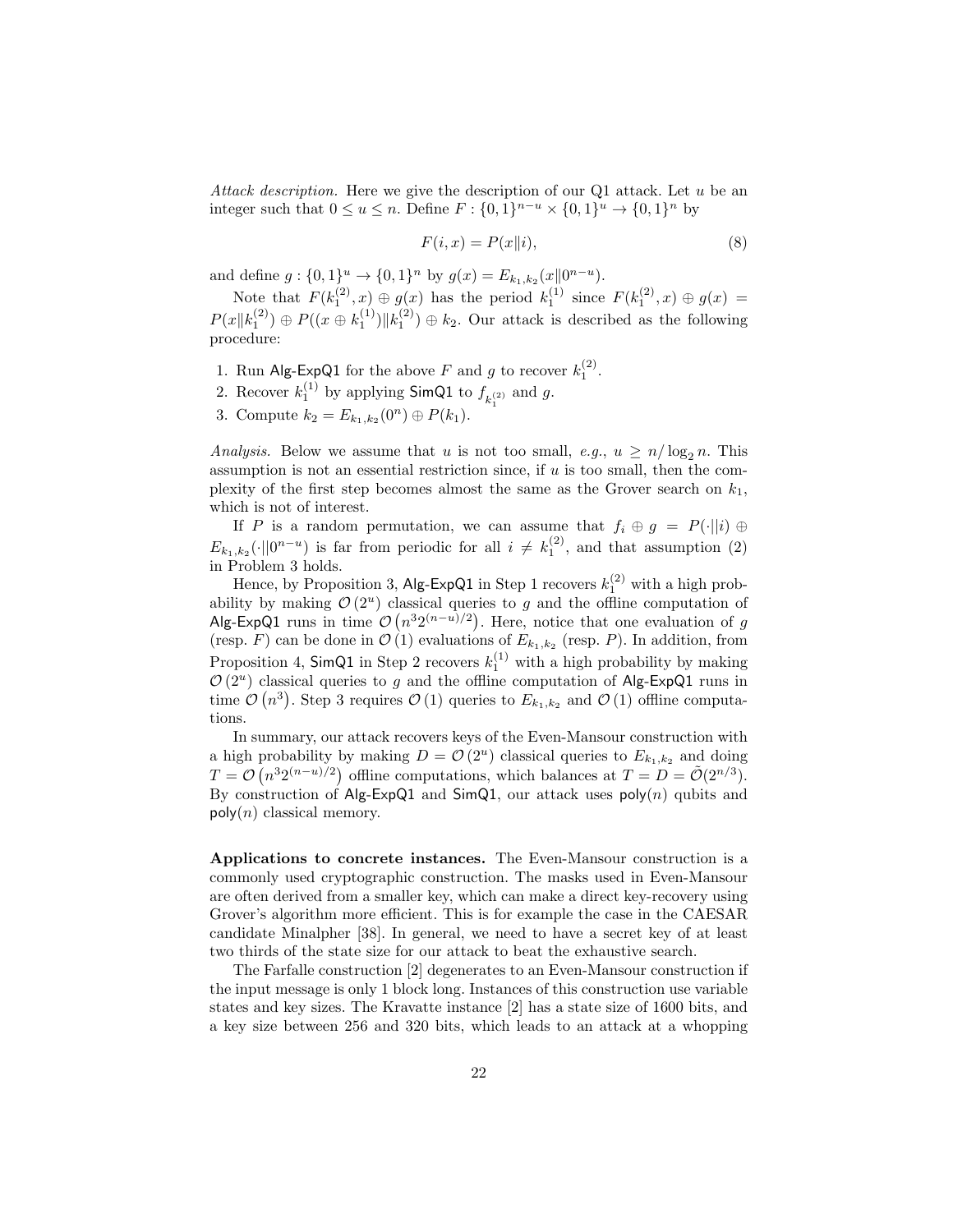cost of 2<sup>533</sup> data and time, while the direct key exhaustive seach would cost at most 2160. Xoofff [16] has a state size of 384 bits and a key size between 192 and 384 bits. Our attack needs  $2^{128}$  data, which is exactly the data limit of Xoofff. Hence, it is relevant if the key size is greater than 256.



Fig. 5. One-block Farfalle.

#### 5.2 Tradeoffs for the FX Construction

The FX construction [26]  $\text{FX}_{k, k_{in}, k_{out}}$ , computes a ciphertext c from a plaintext p by  $c \leftarrow E_k(p \oplus k_{in}) \oplus k_{out}$ , where E is a block cipher, k is an m-bit key and  $k_{in}$ ,  $k_{out}$  are two *n*-bit keys. In the classical setting, there exists a classical attack with tradeoff  $TD = 2^{n+m}$ , which balances at  $T = D = 2^{(n+m)/2}$  (see, for example, [17] for more details and memory trade-offs).

Previous Q1 attacks on the FX construction. Applying Grover as we did before on Even-Mansour on the keys  $k_{in}$  and k, we can recover the keys with only two pairs of plaintext-ciphertext and a time complexity of  $2^{(n+m)/2}$ , while only needing a polynomial number of qubits.

In [23], Hosoyamada and Sasaki proposed a tradeoff  $D \cdot T^6 = 2^{3(n+m)}$  for  $D \leq \min\{2^n, 2^{3(n+m)/7}\}\$  with a polynomial amount of qubits, by using the multitarget preimage search by Chailloux et al [12]. The balance occurs at  $D = T =$  $2^{3(n+m)/7}$  (if  $m \leq 4n/3$ ), which is smaller than the classical balanced point  $2^{(n+m)/2}$ . The attack requires  $M = D^{1/3}$  classical memory, thus the attack still requires exponentially large space at the balanced point. This was the only Q1 attack with time  $T \ll 2^{(n+m)/2}$  and a polynomial amount of qubits.

Application of Alg-ExpQ1. We explain how to apply our algorithm Alg-ExpQ1 to the FX construction. Our new tradoff is  $T^2 \cdot D = 2^{n+m}$  for  $D \leq 2^n$ , which balances at  $T = D = 2^{(n+m)/3}$  (for  $m \leq 2n$ ), using only poly $(n)$  qubits and  $poly(n)$  classical memory. See Table 3 for comparison of attack complexities under the condition that only  $poly(n)$  qubits are available.

Attack idea. Recall that, in the Q1 attack on the Even-Mansour construction in Section 5.1, we divided the first key  $k_1$  to two parts  $k_1^{(1)}$  and  $k_1^{(2)}$  and applied Simon's algorithm to  $k_1^{(1)}$  while we performed Grover search on  $k_1^{(2)}$ .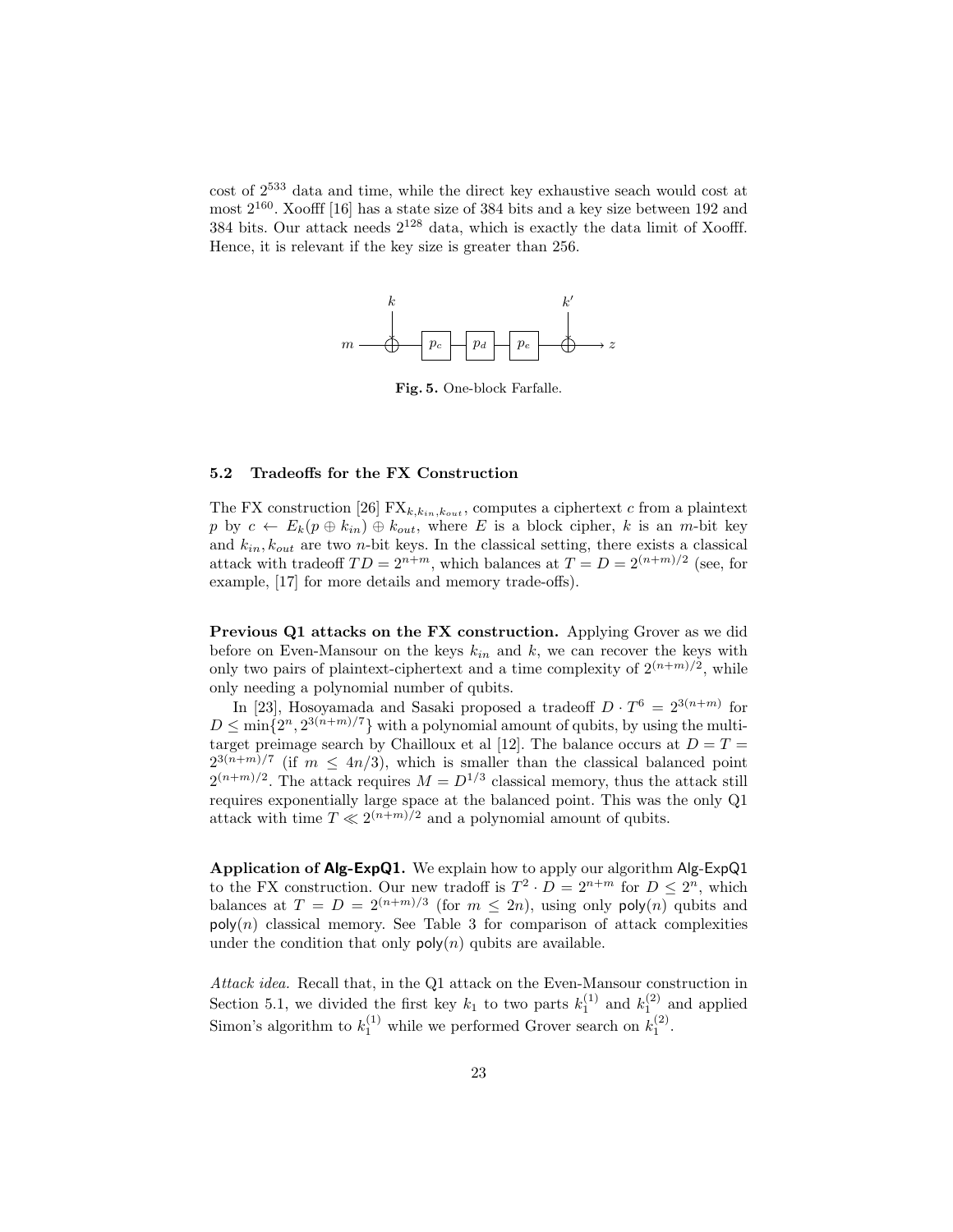| Reference                        | Classical attack                        | Grover             | [23]                                                                                            | Ours                                      |
|----------------------------------|-----------------------------------------|--------------------|-------------------------------------------------------------------------------------------------|-------------------------------------------|
| Tradeoff of<br>$D$ and $T$       | $D \cdot T = 2^{n+m}$<br>$(D \leq 2^n)$ | $T = 2^{(n+m)/2}$  | $D \cdot T^6 = 2^{3(n+m)}$<br>$D = \text{constant} \left( D \leq \min\{2^n, 2^{3n/7}\} \right)$ | $D \cdot T^2 = 2^{n+m}$<br>$(D \leq 2^n)$ |
| Num. of qubits $\parallel$       |                                         | $\mathsf{poly}(n)$ | $\mathsf{poly}(n)$                                                                              | $\mathsf{poly}(n)$                        |
| Class. memory $\parallel$        |                                         | poly(n)            | $D^{1/3}$                                                                                       | poly(n)                                   |
| Balanced point<br>of $D$ and $T$ | $2(n+m)/2$<br>$(m \leq n)$              |                    | $2^{3(n+m)/7}$<br>$(m \leq 4n/3)$                                                               | $2(n+m)/3$<br>$(m \leq 2n)$               |

Table 3. Tradeoffs for Q1 attacks on the FX construction. In this table we omit to write order notations, and ignore polynomial factors in the first and last rows.

In a similar manner, for the FX construction  $\text{FX}_{k,k_{in},k_{out}}$  we divide the *n*-bit key  $k_{in}$  in  $k_{in}^{(1)}$  of u bits and  $k_{in}^{(2)}$  of  $(n - u)$  bits. We apply Simon's algorithm to recover  $k_{in}^{(1)}$  while we perform Grover search on k in addition to  $k_{in}^{(2)}$  (see Fig. 6).



Fig. 6. Idea of our Q1 attack on the FX construction.

Then, roughly speaking, by applying Alg-ExpQ1 we can recover the key by making  $D = 2^u$  classical queries and  $T = 2^{(n-u)/2}$  offline Grover iterations (note that the offline computation cost for the Simon's algorithm is  $poly(n)$ ) and we ignore polynomial factors here for simplicity), which yields the tradeoff  $D \cdot T^2 = 2^{(n+m)}$  for  $D \leq 2^n$ , with only poly $(n)$  qubits and poly $(n)$  classical memories.

Attack description. Here we give the description of our Q1 attack. Let u be an integer such that  $0 \le u \le n$ . Define  $F: \{0,1\}^{m+(n-u)} \times \{0,1\}^u \rightarrow \{0,1\}^n$  by

$$
F(i||j, x) = E_i(x||j)(i \in \{0, 1\}^m, j \in \{0, 1\}^{n-u}),
$$
\n(9)

and define  $g: \{0,1\}^u \to \{0,1\}^n$  by  $g(x) = \text{FX}_{k,k_{in},k_{out}}(x||0^{n-u}).$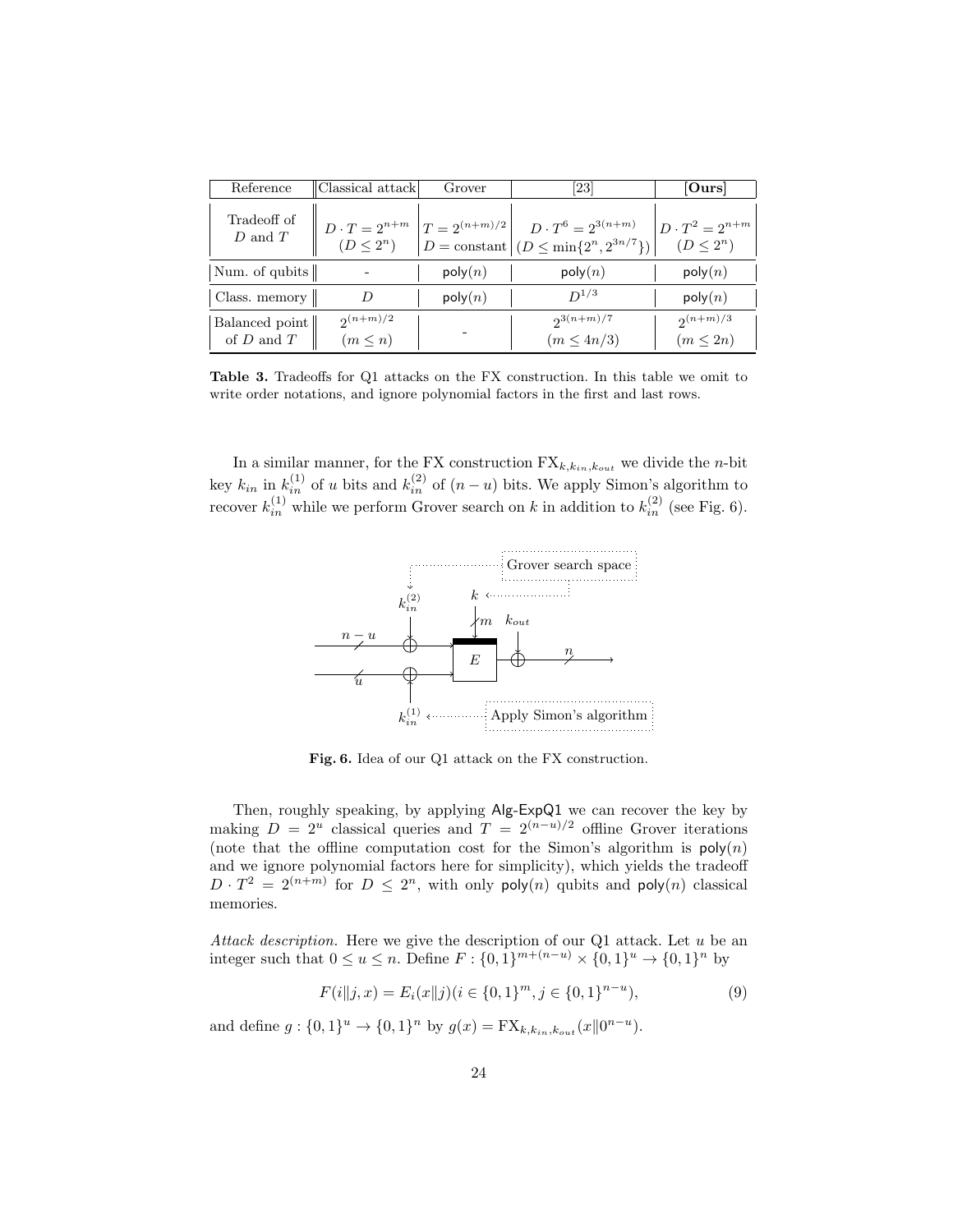Note that  $F(k||k_{in}^{(2)}, x) \oplus g(x)$  has the period  $k_{in}^{(1)}$  since  $F(k||k_{in}^{(2)}, x) \oplus g(x) =$  $E_k(x||k_{in}^{(2)}) \oplus E_k((x \oplus k_{in}^{(1)})||k_{in}^{(2)}) \oplus k_{out}$ . Our attack procedure runs as follows:

- 1. Run Alg-ExpQ1 for the above F and g to recover k and  $k_{in}^{(2)}$ .
- 2. Recover  $k_{in}^{(1)}$  by applying  $\textsf{SimQ1}$  to  $f_{k \parallel k_{in}^{(2)}}$  and g.
- 3. Compute  $k_{out} = \text{FX}_{k,k_{in},k_{out}}(0^n) \oplus E_k(k_{in}).$

Analysis. We assume that  $m = \mathcal{O}(n)$ , which is the case for usual block ciphers. In the same way as in the analysis for the attack on the Even-Mansour construction in Section 5.1, if  $E$  is a (pseudo) random permutation family and  $u$  is not too small  $(e.g. u \ge n/\log_2 n)$ , we observe that the assumption (2), rephrased as:

$$
\max_{t \in \{0,1\}^n \setminus \{0^n\}} \Pr_{x \in \{0,1\}^n} \left[ E_i(x||j) \oplus E_i(x \oplus t||j) \oplus E_k\left(x \oplus k_{in}^{(1)}||k_{in}^{(2)}\right) \right]
$$

$$
\oplus E_k\left(x \oplus t \oplus k_{in}^{(1)}||k_{in}^{(2)}\right) = 0 \right] \le 1/2 \tag{10}
$$

holds for all  $(i, j) \neq (k, k_1^{(2)})$  with overwhelming probability. This again implies that the claims of Propositions 3 and 4 hold for Alg-ExpQ1 in Step 1 and SimQ1 in Step 2, respectively.

Thus our attack recovers keys of the FX construction with a high probability by making  $D = \mathcal{O}(2^u)$  classical queries to  $FX_{k,k_{in},k_{out}}$  and doing  $T =$  $\mathcal{O}(n^3 2^{(m+n-u)/2})$  offline computations for  $D \leq 2^n$ , which balances at  $T = D =$  $\tilde{O}(2^{(n+m)/3})$  if  $m \leq 2n$ . Our attack uses only poly $(n)$  qubits and poly $(n)$  classical memory by construction of Alg-ExpQ1 and SimQ1.

Application to concrete instances. DESX [26] has a 64-bit state, two 64 bit whitening key and one 56-bit inner key. From Propositions 2 and 5, we can estimate that our attack needs roughly  $2^{42}$  classical queries and  $2^{40}$  quantum computations of the cipher circuit.

PRINCE [7], and PRIDE [1] are two ciphers using the FX construction with a 64-bit state, a 64-bit inner key and two 64-bit whitening keys. Hence, from Propositions 2 and 5, we can estimate that our attack needs roughly  $2^{45}$  quantum queries and 2<sup>43</sup> quantum computations of the cipher circuit.

We can also see some encryption modes as an instance of the FX construction. This is for example the case of the XTS mode [32], popular for disk encryption. It is generally used with AES-256 and two whitening keys that depend on the block number and another 256-bit key. Hence, with the full codebook of one block, we can obtain the first key and the value of the whitening keys of the corresponding block. Once the first key is known, the second can easily be brute-forced from a few known plaintext-ciphertext couples in other blocks.

Adiantum [14] is another mode for disk encryption that uses a variant of the FX construction with AES-256 and Chacha. There is however one slight difference: the FX masking keys are added with a modular addition instead of a xor. The FX construction is still vulnerable [5], but we will need to use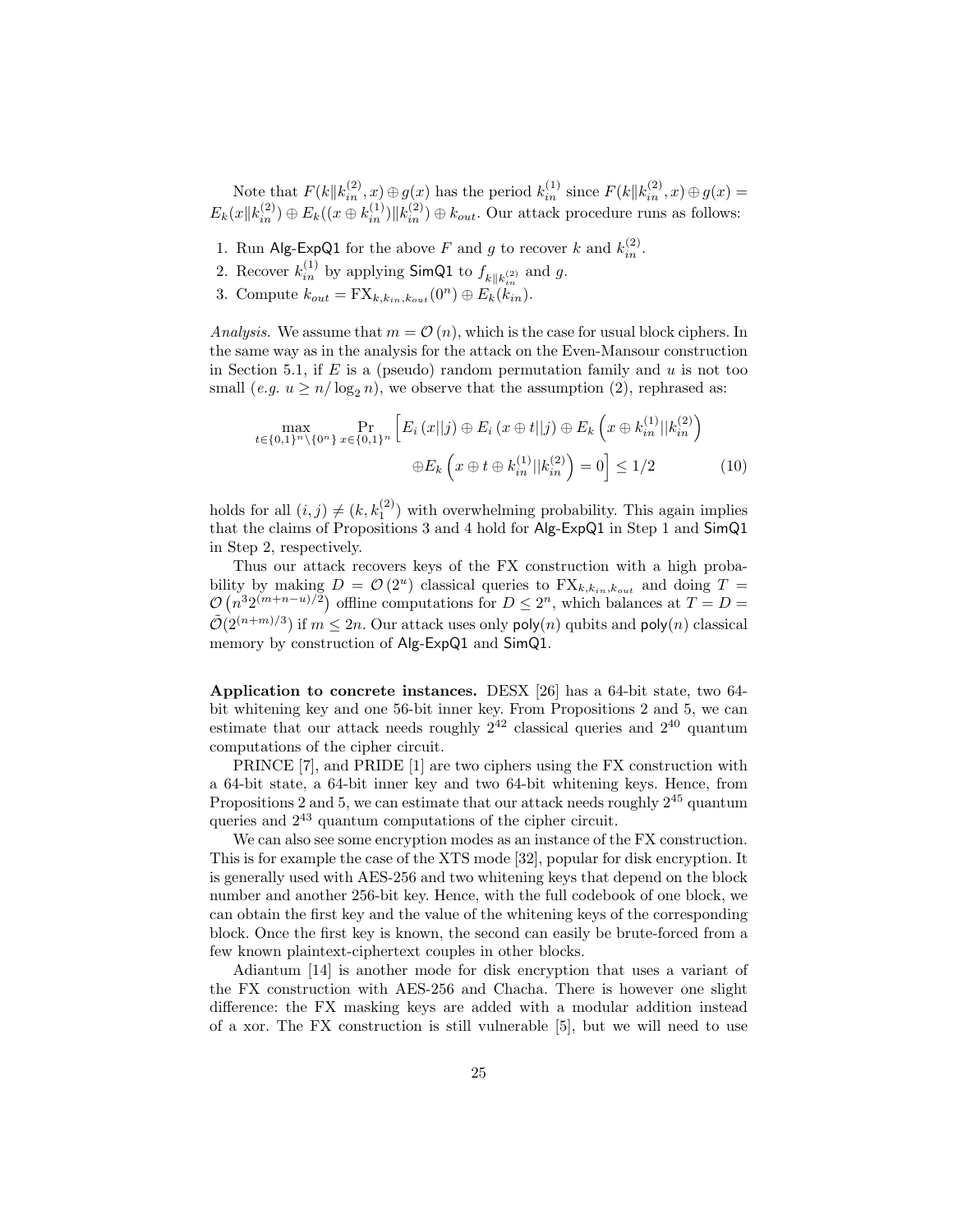Kuperberg's algorithm [28] instead of Simon's algorthm. As before, with the full codebook on one block, we can recover the AES and Chacha keys in a time slightly larger than  $2^{256}$ .

#### 5.3 Other Applications

Chaskey. The lightweight MAC Chaskey [33] is very close to an Even-Mansour construction (see Figure 7). Since the last message block  $(m_2 \text{ in Figure 7})$  is XORed to the key  $K_1$ , we can immediately apply our Q1 attack and recover  $K_1$  and the value of the state before the xoring of the last message block. As  $\pi$ is a permutation easy to invert, this allows to retrieve  $K$ . The Chaskey round function applies on 128 bits. It contains 16 rounds with 4 modular additions on 32 bits,  $4 \text{ XORs}$  on 32 bits and some rotations. With a data limit of  $2^{48}$ , as advocated in the specification, our attack would require roughly  $2^{(128-48)/2} \times 2^{19} = 2^{59}$ quantum gates, where the dominant cost is solving the 80-dimensional linear system inside each iteration of Grover's algorithm.



Fig. 7. Two-block Chaskey example.

Sponges Our attack can be used on sponges if there is an input injected on a fixed state. In general, it has two drawbacks: the nonce has to be fixed, and the cost of the attack is at least  $2^{c/2}$  with c the capacity of the sponge, which is often the classical security parameter. However, there are some cases where our attack is of interest.

In particular, our attack needs a set of values that contains an affine space. If a nonce was injected the same way the messages are, then we only need to know the encryptions of identical messages, with a set of nonces that fills an affine space. Nonce-respecting adversaries are generally allowed to choose the nonce, but here, the mere assumption that the nonce is incremented for each message (which is the standard way nonces are processed in practice) is sufficient: A set of  $2^k$  consecutive values contains an affine space of  $(\mathbb{Z}/(2))^{k-1}$ .

This is the case in the Beetle mode of lightweight authenticated encryption [13], whose initialization phase is described as  $(K_1 \oplus N)$ | $K_2 \mapsto f((K_1 \oplus$  $(N||K_2)$ , where  $K_1, N \in \{0,1\}^r$ ,  $K_2 \in \{0,1\}^c$ , and f is a  $(r+c)$ -bit permutation.

Here, the nonce is directly added to the key  $K_1$ , but as the key has the same length as the state, the attack would still work if the nonce was added after the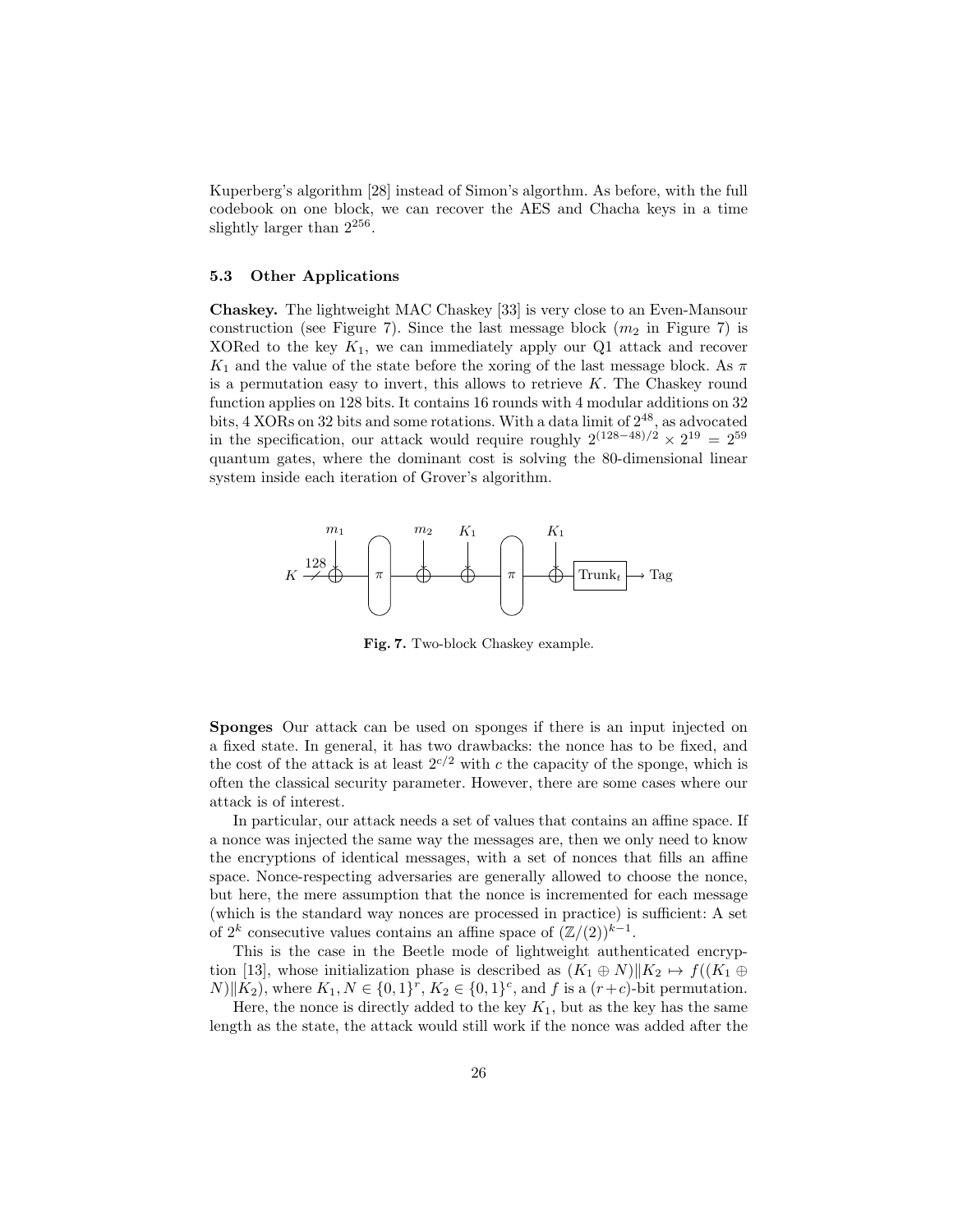first permutation. In Beetle [Light+], the rate is  $r = 64$  bits and the capacity  $c = 80$  bits. The rate is sufficiently large to embed 48 varying bits for the nonce; in that case, by making  $2^{48}$  classical queries and  $2^{48}$  Grover iterations, we can recover the secret  $K_1||K_2$ . In Beetle Secure+,  $r = c = 128$  bits. We can recover  $K_1||K_2$  with  $2^{85}$  messages and Grover iterations.



Fig. 8. Beetle state initialization.

### 6 Discussion

In this section, we discuss on the application of our attack idea to relatedkey attacks, to some slide attacks, and to an extension of Problem 3. See also Section B in the Appendix for discussions on adaptive attacks and non-adaptive attacks.

#### 6.1 Related Keys

Consider a block cipher  $E_k$  with a key and block size of n bits. In the related-key setting, as introduced in [41], we are not only allowed to make chosen plaintext or ciphertext queries to a secret-key oracle hiding k, but also to query  $E_{k \oplus \ell}(m)$  for any *n*-bit difference  $\ell$  and message m. Classically, this is a very powerful model, but it becomes especially meaningful when the block cipher is used inside a mode of operation (e.g. a hash function) in which key differences can be controlled by the attacker. It is shown in [41] that a secret key recovery in this model can be performed in  $2^{n/2}$  operations, as it amounts to find a collision between some query  $E_{k \oplus \ell}(m)$  and some offline computation  $E_{\ell'}(m)$  (we can use more than a single plaintext  $m$  to ensure an overwhelming success probability).

Rötteler and Steinwandt [37] noticed that, if a quantum adversary has superposition access to the oracle that maps  $\ell$  to  $E_{k\oplus\ell}(m)$ , it can mount a key-recovery in polynomial time using Simon's algorithm. Indeed, one can define a function:

$$
f(x) = E_{k \oplus x}(m) \oplus E_x(m)
$$

which has  $k$  as hidden period, apply Simon's algorithm and recover  $k$ . This attack works for any block cipher, even ideal. In contrast, in the Q2 quantum attacker model, we know that some constructions are broken, but it does not seem to be the case for all of them.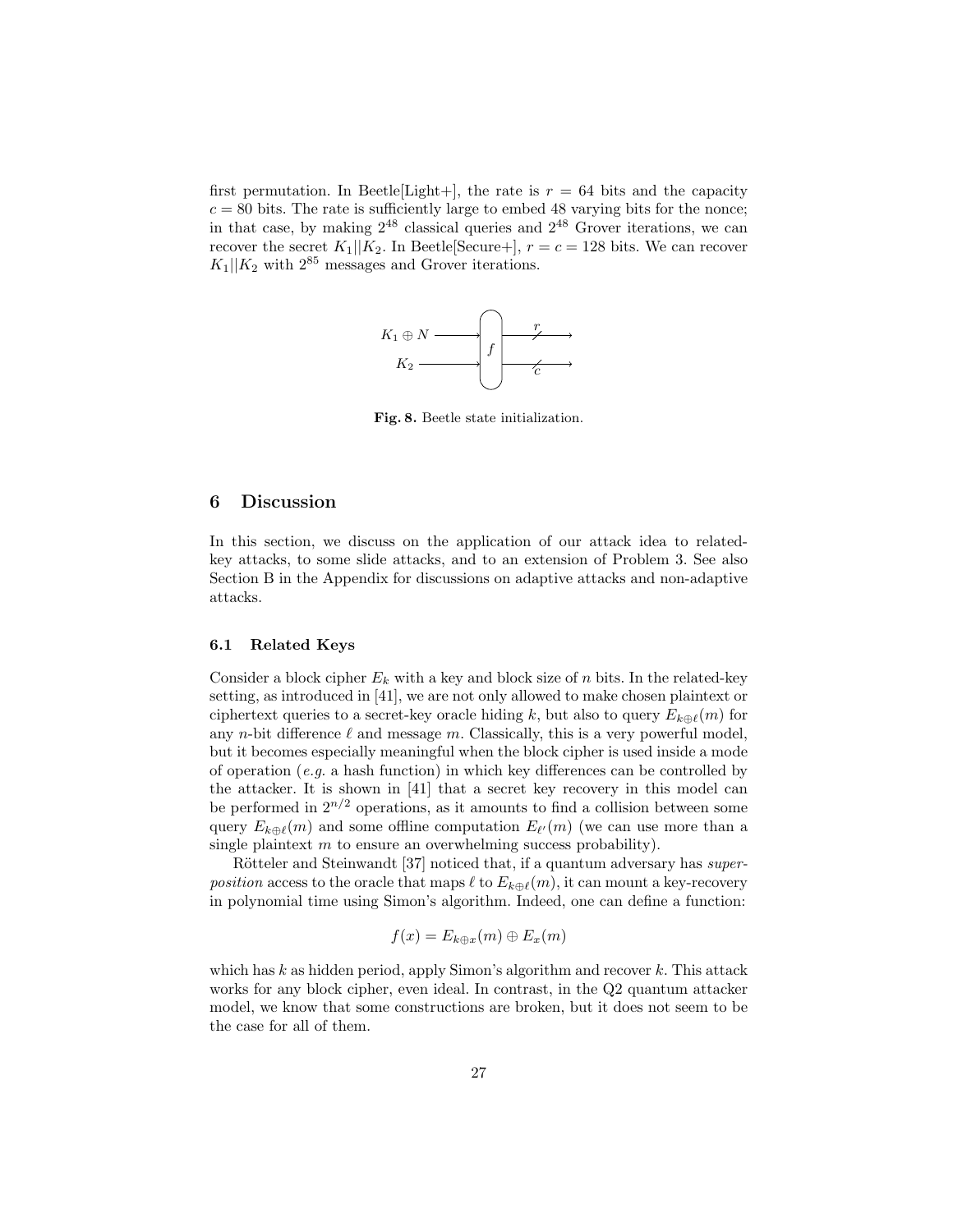With our algorithm Alg-ExpQ1, we are able to translate this related-key superposition attack into an attack where the related-key oracle is queried only classically, but the attacker has quantum computing power. We write  $k = k_1||k_2$ where  $k_1$  has  $n/3$  bits and  $k_2$  has  $2n/3$  bits. We query  $E_{(k_1||k_2)\oplus(\ell_1||0)}(m)$  for a fixed m and all  $n/3$ -bit differences  $\ell_1$ . Then we perform a Grover search on  $k<sub>2</sub>$ . The classical security level in presence of a related-key oracle of this form, which is  $2^{n/2}$ , is reduced quantumly to  $2^{n/3}$ . This shows that the transition to a quantum setting has an impact on the related-key security even if the oracle remains classical.

As a consequence, we could complete the security claims of the 16-round version of the block cipher SATURNIN [10], a submission to the ongoing NIST lightweight cryptography competition<sup>6</sup>. The authors of SATURNIN gave security claims against quantum attackers meeting the best generic attacks. No claims were given regarding the  $Q_1$  model for related-key attacks. Our result gives the best generic quantum related-key attack on ideal block ciphers without superposition queries, and sets the level of security that should be expected from a block cipher in this setting: the key can be recovered in quantum time  $\tilde{\mathcal{O}}(2^{n/3})$ for a block cipher of n bits (and using  $2^{n/3}$  classical related-key queries). The corresponding security level for  $SATURNIN_{16}$ , which has blocks of 256 bits, lies at  $2^{256/3} = 2^{85}$ : we can say that in the  $Q_1$  related-key setting, SATURNIN<sub>16</sub> should have no attack with time complexity lower than  $2^{85}$ .

### 6.2 Slide Attacks

Quantum slide attacks are a very efficient quantum counterpart of the classical slide attacks [3]. They have been introduced in [24], with a polynomial-time attack on 1-round self-similar ciphers. In many cases, our algorithm does not improve these attacks, because they are already too efficient and do not rely on a partial exhaustive search. Still, some of them use a partial exhaustive search. This is the case of the slide attack against 2 round self-similar ciphers of [31] and the slide attacks against whitened Feistels of [6].

For example, we can see a 2 round self-similar cipher as an example of iterated FX cipher, as in Figure 9. Define functions  $p_i$ ,  $F_i$ , and g as

$$
p_i((b,x)) = \begin{cases} (0, E_i(x)) \text{ if } b = 0 \\ (1,x) \text{ if } b = 1 \end{cases}, \quad F_i((b,x),y) = \begin{cases} y \oplus x & \text{if } b = 0 \\ E_i(y) \oplus x & \text{if } b = 1 \end{cases},
$$

and  $g((b, x)) = iFX(x)$ . We have the property that  $iFX(E_{k_2}(x \oplus k_1)) \oplus (x \oplus k_1) =$  $E_{k_2}(\text{iFX}(x)) \oplus x$ . Hence, we have the hidden period  $(1, k_1)$  in the function  $f_{k_2}((b,x)) = F_{k_2}((b,x), g(p_{k_2}(b,x)))$ . To apply our attack, we need to compute  $\sum_{x,b}|x\rangle|b\rangle|f_i((b,x))\rangle$  from the state  $\sum_x|x\rangle|\text{iFX}(x)\rangle$ . We first need to add one qubit to obtain  $\sum_{x} |x\rangle (|0\rangle + |1\rangle)|$  if  $X(x)$ . Then, conditioned on the second register to be 0, we transform x into  $E_i^{-1}(x)$ . Next, conditioned on the second register to be 1, we transform  $iFX(x)$  into  $E_i(iFX(x))$ . Finally, we add the first register to the third. Hence, we can apply our attack, and retrieve  $k_1$  and  $k_2$  using  $\mathcal{O}(|k_1|)$  queries and  $\mathcal{O}(|k_1|^3 2^{|k_2|/2})$  time, assuming  $|k_1| = \Omega(|k_2|)$ .

 $6 \text{ https://csrc.nist.gov/Projects/Lightweight-Cryptography}$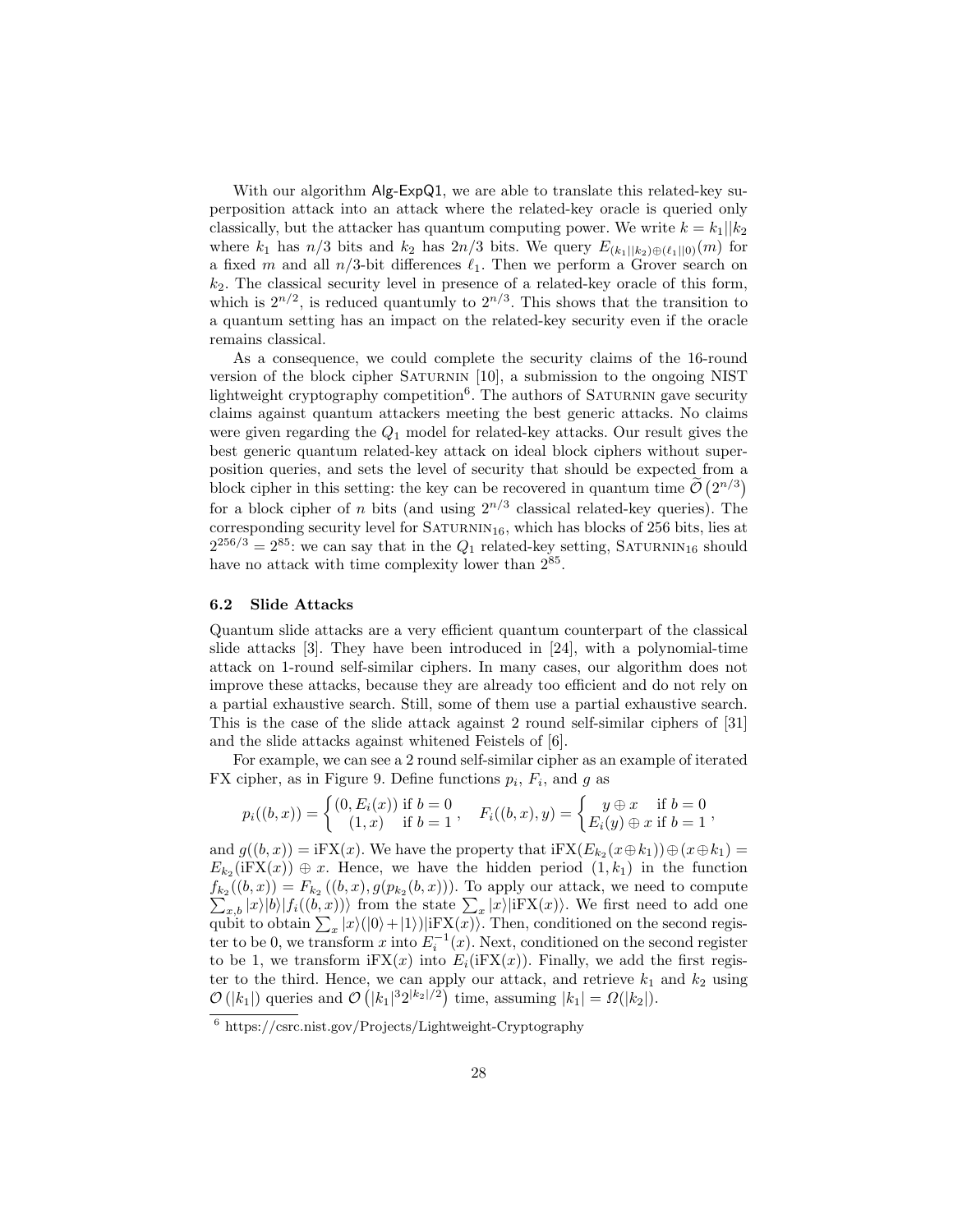

Fig. 9. Iterated-FX cipher.

The above problem of recovering keys can be generalized as the following problem, which can be solved by the same strategy as above.

Problem 4 (Constructing and Finding a Hidden Period). Let  $g : \{0,1\}^n \rightarrow$  $\{0,1\}^{\ell}$  be a function,  $i \in I$ ,  $p_i : \{0,1\}^n \to \{0,1\}^n$  be a permutation and  $F_i$ :  $\{0,1\}^n \times \{0,1\}^{\ell} \to \{0,1\}^{\ell}$  be a function such that  $F_i(x, \cdot)$  is a permutation. Assume that there exists  $i_0 \in I$  such that  $f_{i_0}(x) = F_{i_0}(x, g(p_{i_0}(x)))$  has a period, *i.e.*:  $\forall x \in \{0,1\}^n, f_{i_0}(x) = f_{i_0}(x \oplus s)$  for some *s*. Assume that we are given quantum oracle access to  $F_i$  and  $p_i$  and classical or quantum oracle access to g. (In the Q1 setting, g will be a classical oracle. In the Q2 setting, g will be a quantum oracle.) Then find  $i_0$  and s.

This problem assumes that  $g$  is a keyed function, and that we can reversibly transform  $(x, g(x))$  into a couple  $(y, f_i(y))$ , with  $f_i$  a periodic function if  $i = i_0$ . We can see this transformation as a generalization of the CCZ equivalence [11], where the function mapping the graph of g and the graph of  $f_i$  do not need to be an affine function. There may also be more than one solution (in which case we just want to find one), or there may be none, just as Grover's algorithm can handle cases with many expected solutions, or distinguish whether there is a solution or not. Note that Problem 3 is a special case of the above problem, in the case where  $p_i$  is the identity, and  $F_i$  is only the xoring of g and another function.

# 7 Conclusion

In this paper, we have introduced a new quantum algorithm, in which we make use of Simon's algorithm in an *offline* way. The idea of making  $poly(n)$  superposition queries to the oracle (with, as input, a uniform superposition), storing them as some compressed database on  $n^2$  qubits, and reusing them during the iterations of a Grover search, yielded surprising results. This idea, initially targeting the query complexity of some Q2 attacks on cryptographic schemes, enabled us to find new quantum-time/classical-data tradeoffs. Our result has three consequences, each of which answers a long-standing question in post-quantum cryptography.

Simon's Algorithm can be Used in An Offline Setting. We provided the first example of use of Simon's algorithm (or more precisely, its core idea) in an offline setting, without quantum oracle queries.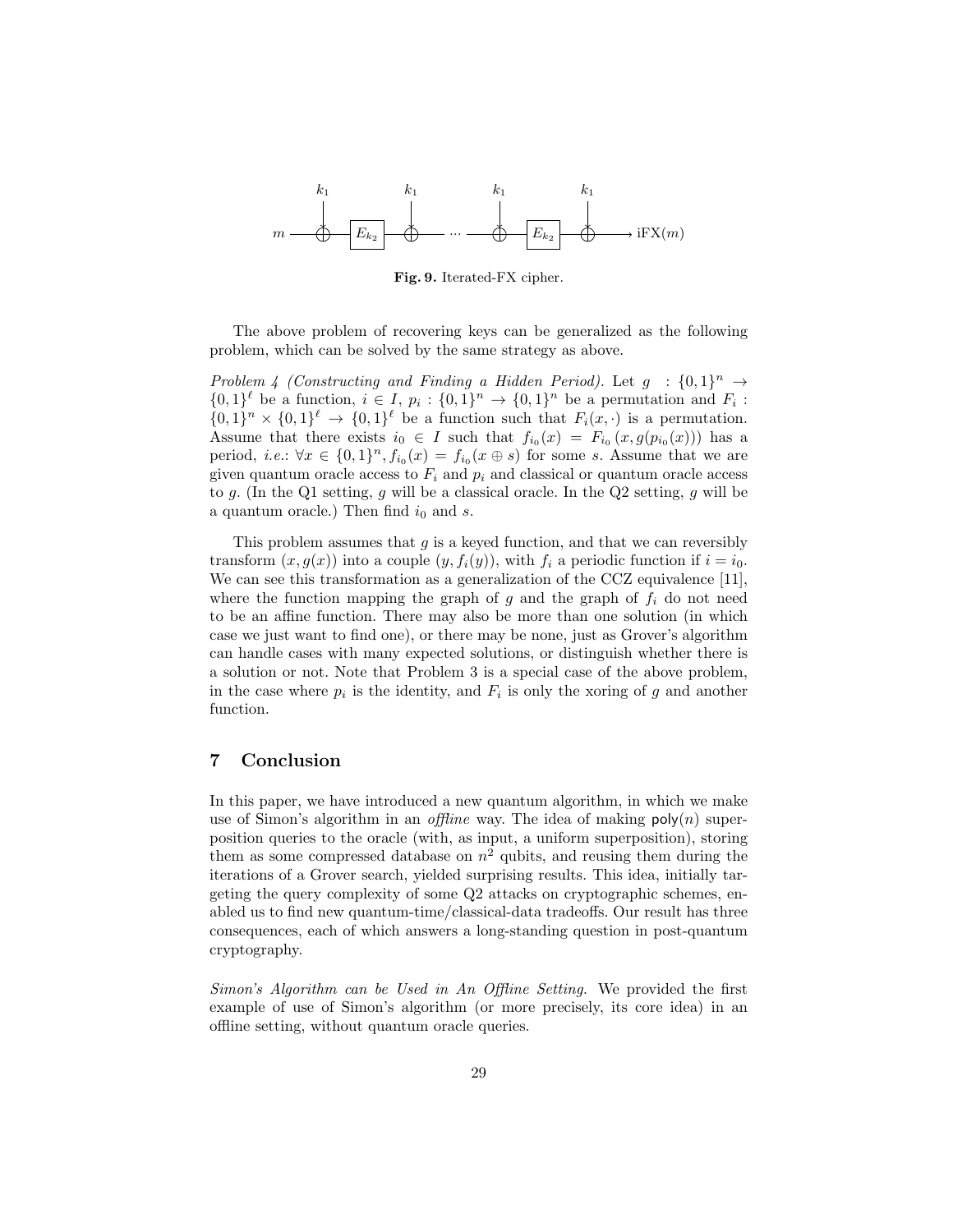Improving More than the Time Complexity. Consider the example of our attack on the Even-Mansour construction in quantum time  $\tilde{\mathcal{O}}(2^{n/3})$  and classical queries  $\mathcal{O}(2^{n/3})$ . With the same number of queries, the classical attack requires  $\mathcal{O}(2^{2n/3})$  time and  $\mathcal{O}(2^{n/3})$  classical memory to store the queries. In our attack, we do not need this storage. To the best of our knowledge, this is the first time that a quantum Q1 attack provides a quadratic speedup while the needs of hardware are also reduced.

Q2 Attacks Make a Difference. Schemes which do not have an attack in the superposition model cannot be attacked by our algorithm. We showed that their algebraic structure, which makes the superposition attack possible, indeed made a practical difference when it came to Q1 attacks. We believe that this question needs further investigation.

Acknowledgements. The authors thank Léo Perrin for proofreading this article and Elena Kirshanova for helpful remarks. This project has received funding from the European Research Council (ERC) under the European Union's Horizon 2020 research and innovation programme (grant agreement  $n^{\circ}$  714294 acronym QUASYModo).

# References

- 1. Albrecht, M.R., Driessen, B., Kavun, E.B., Leander, G., Paar, C., Yalçin, T.: Block ciphers - focus on the linear layer (feat. PRIDE). In: CRYPTO (2). Lecture Notes in Computer Science, vol. 8616, pp. 57–76. Springer (2014)
- 2. Bertoni, G., Daemen, J., Hoffert, S., Peeters, M., Assche, G.V., Keer, R.V.: Farfalle: parallel permutation-based cryptography. IACR Trans. Symmetric Cryptol. 2017(4), 1–38 (2017), https://tosc.iacr.org/index.php/ToSC/article/view/801
- 3. Biryukov, A., Wagner, D.A.: Slide attacks. In: FSE. Lecture Notes in Computer Science, vol. 1636, pp. 245–259. Springer (1999)
- 4. Bonnetain, X.: Quantum key-recovery on full AEZ. In: Selected Areas in Cryptography - SAC 2017. Lecture Notes in Computer Science, vol. 10719, pp. 394–406. Springer (2018)
- 5. Bonnetain, X., Naya-Plasencia, M.: Hidden shift quantum cryptanalysis and implications. In: ASIACRYPT 2018. Lecture Notes in Computer Science, vol. 11272, pp. 560–592. Springer (2018)
- 6. Bonnetain, X., Naya-Plasencia, M., Schrottenloher, A.: On quantum slide attacks. In: Selected Areas in Cryptography - SAC 2019. Lecture Notes in Computer Science, Springer (2020)
- 7. Borghoff, J., Canteaut, A., Güneysu, T., Kavun, E.B., Knezevic, M., Knudsen, L.R., Leander, G., Nikov, V., Paar, C., Rechberger, C., Rombouts, P., Thomsen, S.S., Yalçin, T.: PRINCE - A low-latency block cipher for pervasive computing applications - extended abstract. In: ASIACRYPT. Lecture Notes in Computer Science, vol. 7658, pp. 208–225. Springer (2012)
- 8. Brassard, G., Hoyer, P., Mosca, M., Tapp, A.: Quantum amplitude amplification and estimation. Contemporary Mathematics 305, 53–74 (2002)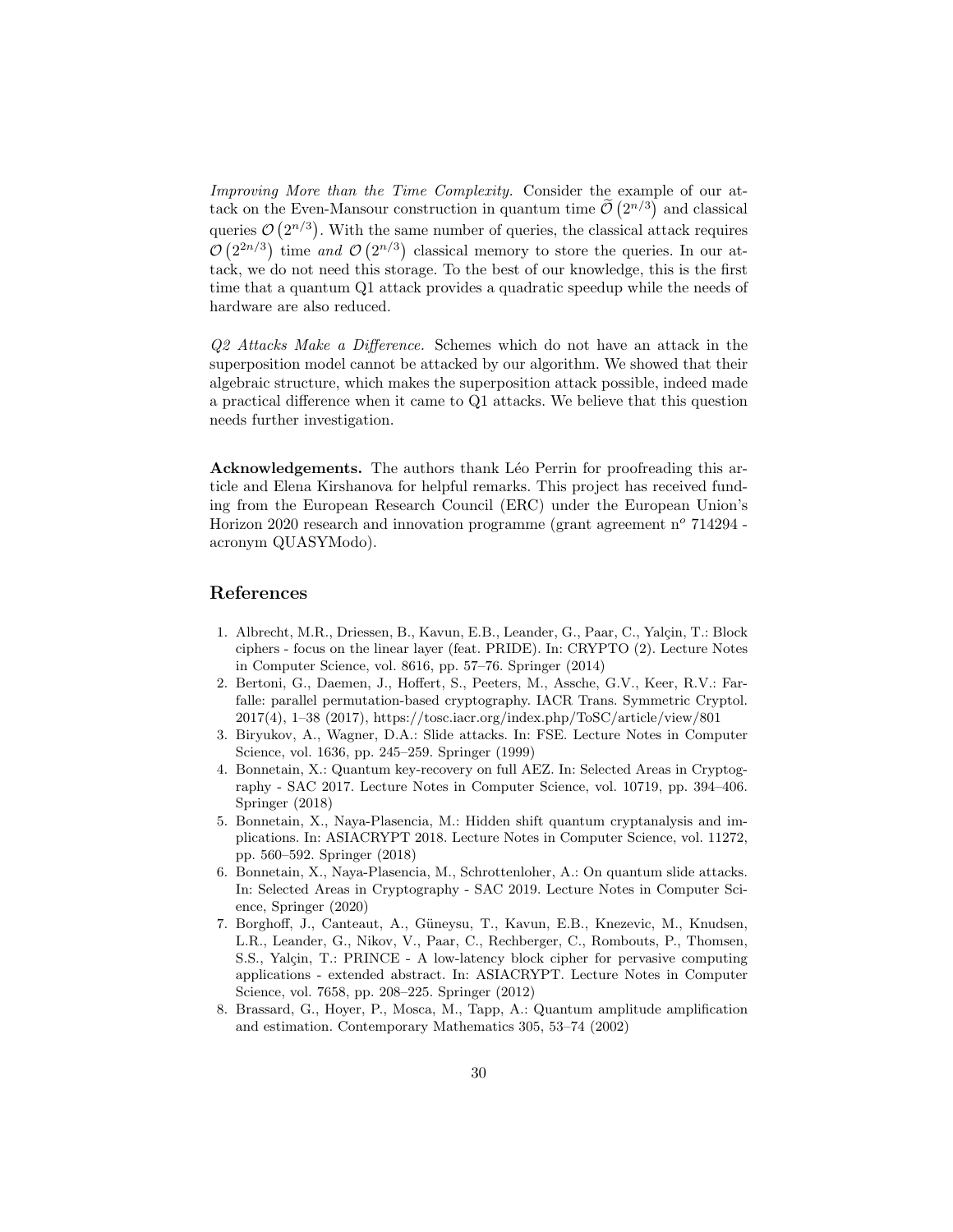- 9. Brassard, G., Høyer, P., Tapp, A.: Quantum cryptanalysis of hash and claw-free functions. In: Lucchesi, C.L., Moura, A.V. (eds.) LATIN '98: Theoretical Informatics, Third Latin American Symposium, Campinas, Brazil, April, 20-24, 1998, Proceedings. Lecture Notes in Computer Science, vol. 1380, pp. 163–169. Springer (1998), https://doi.org/10.1007/BFb0054319
- 10. Canteaut, A., Duval, S., Leurent, G., Naya-Plasencia, M., Perrin, L., Pornin, T., Schrottenloher, A.: Saturnin: a suite of lightweight symmetric algorithms for post-quantum security (2019), https://project.inria.fr/saturnin/files/2019/05/SATURNIN-spec.pdf
- 11. Carlet, C., Charpin, P., Zinoviev, V.: Codes, bent functions and permutations suitable for DES-like cryptosystems. Designs, Codes and Cryptography 15(2), 125– 156 (1998)
- 12. Chailloux, A., Naya-Plasencia, M., Schrottenloher, A.: An efficient quantum collision search algorithm and implications on symmetric cryptography. In: ASI-ACRYPT (2). Lecture Notes in Computer Science, vol. 10625, pp. 211–240. Springer (2017)
- 13. Chakraborti, A., Datta, N., Nandi, M., Yasuda, K.: Beetle family of lightweight and secure authenticated encryption ciphers. IACR Trans. Cryptogr. Hardw. Embed. Syst. 2018(2), 218–241 (2018), https://doi.org/10.13154/tches.v2018.i2.218-241
- 14. Crowley, P., Biggers, E.: Adiantum: length-preserving encryption for entrylevel processors. IACR Trans. Symmetric Cryptol. 2018(4), 39–61 (2018), https://doi.org/10.13154/tosc.v2018.i4.39-61
- 15. Daemen, J.: Limitations of the even-mansour construction. In: ASIACRYPT 1991. Lecture Notes in Computer Science, vol. 739, pp. 495–498. Springer (1991)
- 16. Daemen, J., Hoffert, S., Assche, G.V., Keer, R.V.: The design of xoodoo and xoofff. IACR Trans. Symmetric Cryptol. 2018(4), 1–38 (2018), https://doi.org/10.13154/tosc.v2018.i4.1-38
- 17. Dinur, I.: Cryptanalytic time-memory-data tradeoffs for fx-constructions with applications to PRINCE and PRIDE. In: EUROCRYPT 2015. Lecture Notes in Computer Science, vol. 9056, pp. 231–253. Springer (2015)
- 18. Dinur, I., Dunkelman, O., Keller, N., Shamir, A.: Cryptanalysis of iterated evenmansour schemes with two keys. In: ASIACRYPT 2014. Lecture Notes in Computer Science, vol. 8873, pp. 439–457. Springer (2014)
- 19. Even, S., Mansour, Y.: A construction of a cipher from a single pseudorandom permutation. J. Cryptology 10(3), 151–162 (1997), http://dx.doi.org/10.1007/s001459900025
- 20. Gagliardoni, T.: Quantum Security of Cryptographic Primitives. Ph.D. thesis, Darmstadt University of Technology, Germany (2017), http://tuprints.ulb.tudarmstadt.de/6019/
- 21. Grassl, M., Langenberg, B., Roetteler, M., Steinwandt, R.: Applying grover's algorithm to AES: quantum resource estimates. In: PQCrypto. Lecture Notes in Computer Science, vol. 9606, pp. 29–43. Springer (2016)
- 22. Grover, L.K.: A Fast Quantum Mechanical Algorithm for Database Search. In: Miller, G.L. (ed.) Proceedings of the Twenty-Eighth Annual ACM Symposium on the Theory of Computing, Philadelphia, Pennsylvania, USA, May 22-24, 1996. pp. 212–219. ACM (1996), http://doi.acm.org/10.1145/237814.237866
- 23. Hosoyamada, A., Sasaki, Y.: Cryptanalysis against symmetric-key schemes with online classical queries and offline quantum computations. In: CT-RSA. Lecture Notes in Computer Science, vol. 10808, pp. 198–218. Springer (2018)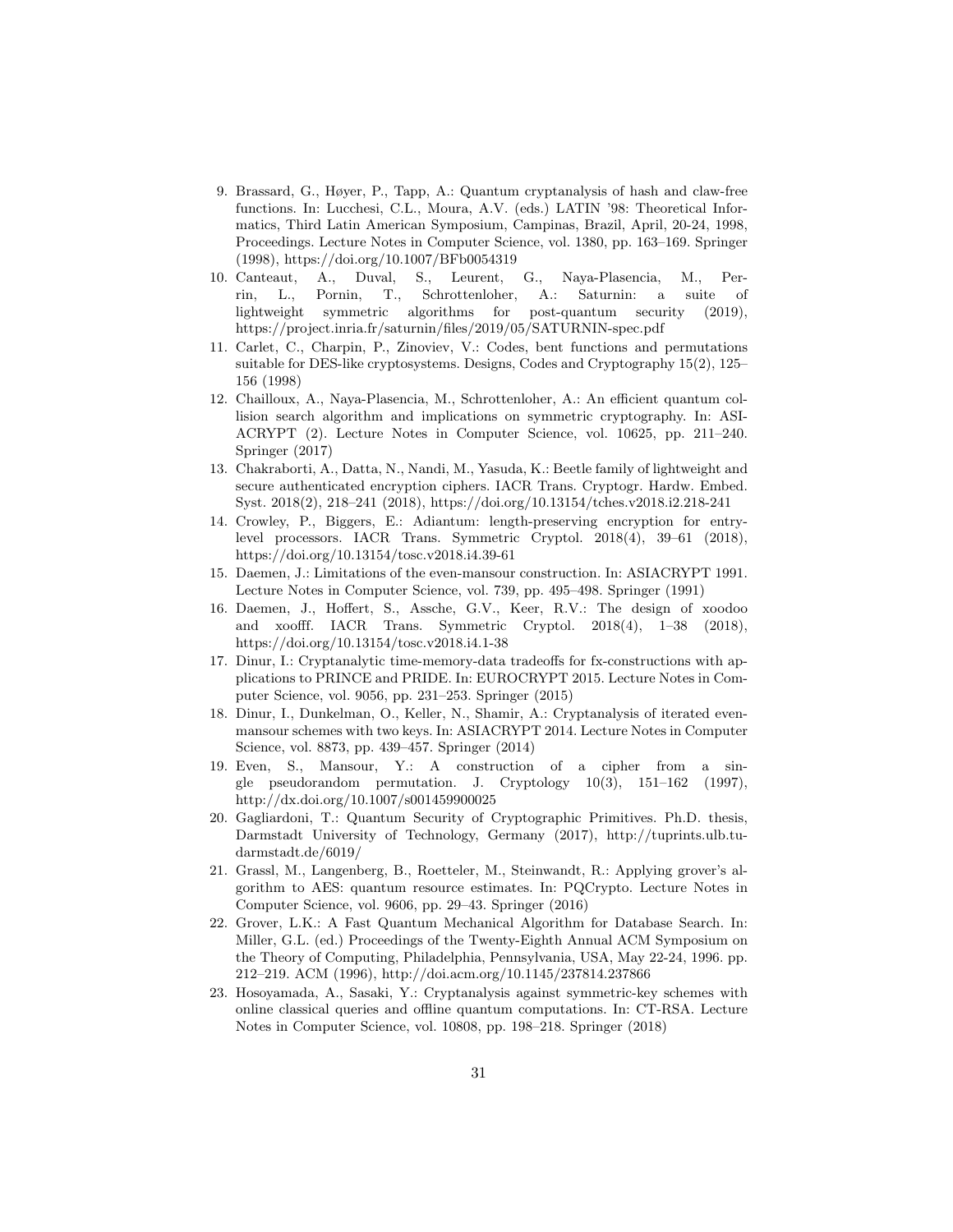- 24. Kaplan, M., Leurent, G., Leverrier, A., Naya-Plasencia, M.: Breaking symmetric cryptosystems using quantum period finding. In: CRYPTO (2). Lecture Notes in Computer Science, vol. 9815, pp. 207–237. Springer (2016)
- 25. Kaplan, M., Leurent, G., Leverrier, A., Naya-Plasencia, M.: Quantum differential and linear cryptanalysis. IACR Trans. Symmetric Cryptol. 2016(1), 71–94 (2016), http://tosc.iacr.org/index.php/ToSC/article/view/536
- 26. Kilian, J., Rogaway, P.: How to protect DES against exhaustive key search. In: CRYPTO. Lecture Notes in Computer Science, vol. 1109, pp. 252–267. Springer (1996)
- 27. Kuperberg, G.: A subexponential-time quantum algorithm for the dihedral hidden subgroup problem. SIAM J. Comput. 35(1), 170–188 (2005), https://doi.org/10.1137/S0097539703436345
- 28. Kuperberg, G.: Another subexponential-time quantum algorithm for the dihedral hidden subgroup problem. In: TQC 2013. LIPIcs, vol. 22, pp. 20–34. Schloss Dagstuhl - Leibniz-Zentrum fuer Informatik (2013)
- 29. Kuwakado, H., Morii, M.: Quantum distinguisher between the 3-round feistel cipher and the random permutation. In: IEEE International Symposium on Information Theory, ISIT 2010, Proceedings. pp. 2682–2685. IEEE (2010)
- 30. Kuwakado, H., Morii, M.: Security on the quantum-type even-mansour cipher. In: Proceedings of the International Symposium on Information Theory and its Applications, ISITA 2012. pp. 312–316. IEEE (2012)
- 31. Leander, G., May, A.: Grover Meets Simon Quantumly Attacking the FXconstruction. In: ASIACRYPT 2017. Lecture Notes in Computer Science, vol. 10625, pp. 161–178. Springer (2017)
- 32. Martin, L.: XTS: A mode of AES for encrypting hard disks. IEEE Security & Privacy 8(3), 68–69 (2010), https://doi.org/10.1109/MSP.2010.111
- 33. Mouha, N., Mennink, B., Herrewege, A.V., Watanabe, D., Preneel, B., Verbauwhede, I.: Chaskey: An efficient MAC algorithm for 32-bit microcontrollers. In: Selected Areas in Cryptography. Lecture Notes in Computer Science, vol. 8781, pp. 306–323. Springer (2014)
- 34. National Academies of Sciences, Engineering, and Medicine: Quantum Computing: Progress and Prospects. The National Academies Press, Washington, DC (2018), https://www.nap.edu/catalog/25196/quantum-computing-progress-and-prospects
- 35. National Institute of Standards and Technlology: Submission requirements and evaluation criteria for the post-quantum cryptography standardization process (2016), https://csrc.nist.gov/CSRC/media/ Projects/Post-Quantum-Cryptography/documents/call-for-proposals-final-dec-2016.pdf
- 36. Nielsen, M.A., Chuang, I.: Quantum computation and quantum information. AAPT (2002)
- 37. Rötteler, M., Steinwandt, R.: A note on quantum related-key attacks. Inf. Process. Lett. 115(1), 40–44 (2015), https://doi.org/10.1016/j.ipl.2014.08.009
- 38. Sasaki, Y., Todo, Y., Aoki, K., Naito, Y., Sugawara, T., Murakami, Y., Matsui, M., Hirose, S.: Minalpher v1.1. CAESAR competition. (2015), https://competitions.cr.yp.to/round2/minalpherv11.pdf
- 39. Shor, P.W.: Algorithms for quantum computation: Discrete logarithms and factoring. In: 35th Annual Symposium on Foundations of Computer Science. pp. 124–134. IEEE Computer Society (1994)
- 40. Simon, D.R.: On the Power of Quantum Computation. In: 35th Annual Symposium on Foundations of Computer Science. pp. 116–123 (1994)
- 41. Winternitz, R.S., Hellman, M.E.: Chosen-key attacks on a block cipher. Cryptologia 11(1), 16–20 (1987), https://doi.org/10.1080/0161-118791861749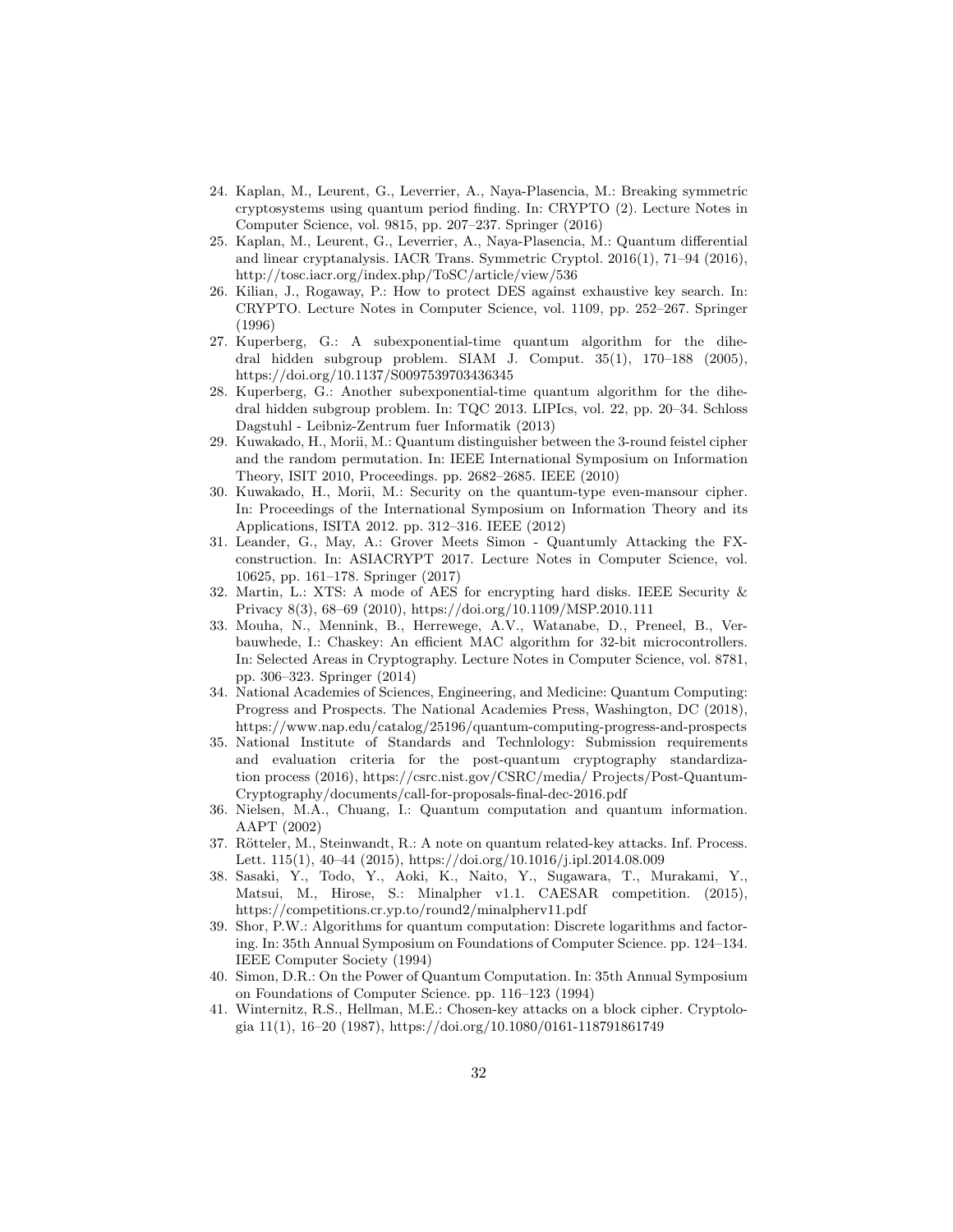### A Proofs for Propositions 2 and 3

Here we give error and complexity analyses for Alg-ExpQ1 and Alg-PolyQ2, and give proofs for Propositions 2 and 3.

Recall that, in both of Alg-ExpQ1 and Alg-PolyQ2, we run a testing procedure test in each iteration of the Grover search. For each  $i \in \{0,1\}^m$  ( $\{0,1\}^m$  is the search space), we expect that test checks whether  $i$  is a good element by using auxiliary quantum data  $|\psi_q\rangle$ , without changing  $|\psi_q\rangle$ . However, in fact test outputs results only with some errors, and  $|\psi_q\rangle$  is slightly modified at each test. Thus we have to do two kinds of analyses:

- 1. Analyses on the error of the procedure test.
- 2. Analyses on how much the error of test affects the success probability of the entire Grover search.

In Section A.1, we give error analyses of the testing procedure test. In Section A.2, we analyze how the error of test affects the success probability of the Grover search, in a general setting. Actually we discuss about the quantum amplitude amplification (QAA) technique, which is a generalization of the entire Grover search. Finally, in Section A.3, we prove Propositions 2 and 3 by using the results in Sections A.1 and A.2.

### A.1 Error Analyses for the testing procedure test

Recall that, for each function  $g: \{0,1\}^n \to \{0,1\}^{\ell}$  and a fixed positive integer c, the quantum state  $|\psi_a\rangle$  is defined as

$$
|\psi_g\rangle := \bigotimes_{x \in \{0,1\}^n} \sum_{x \in \{0,1\}^n} |x\rangle |g(x)\rangle \tag{11}
$$

Roughly speaking, we expect that the unitary operator test satisfies

$$
\text{test}|i\rangle|\psi_g\rangle|b\rangle = \begin{cases} |i\rangle|\psi_g\rangle|b\rangle & \text{if } (f_i \oplus g) \text{ does not have a period,} \\ |i\rangle|\psi_g\rangle|b \oplus 1\rangle & \text{if } (f_i \oplus g) \text{ has a period.} \end{cases}
$$
(12)

holds with a small error. Recall that test is defined as a unitary operator that realizes the following procedures:

1. Query  $cn$  times to  $F$  to obtain

$$
|i\rangle \otimes \left(\sum_{x_1 \in \{0,1\}^n} |x_1\rangle |(f_i \oplus g)(x_1)\rangle \right) \otimes \cdots
$$

$$
\cdots \otimes \left(\sum_{x_{cn} \in \{0,1\}^n} |x_{cn}\rangle |(f_i \oplus g)(x_{cn})\rangle \right) \otimes |b\rangle. \tag{13}
$$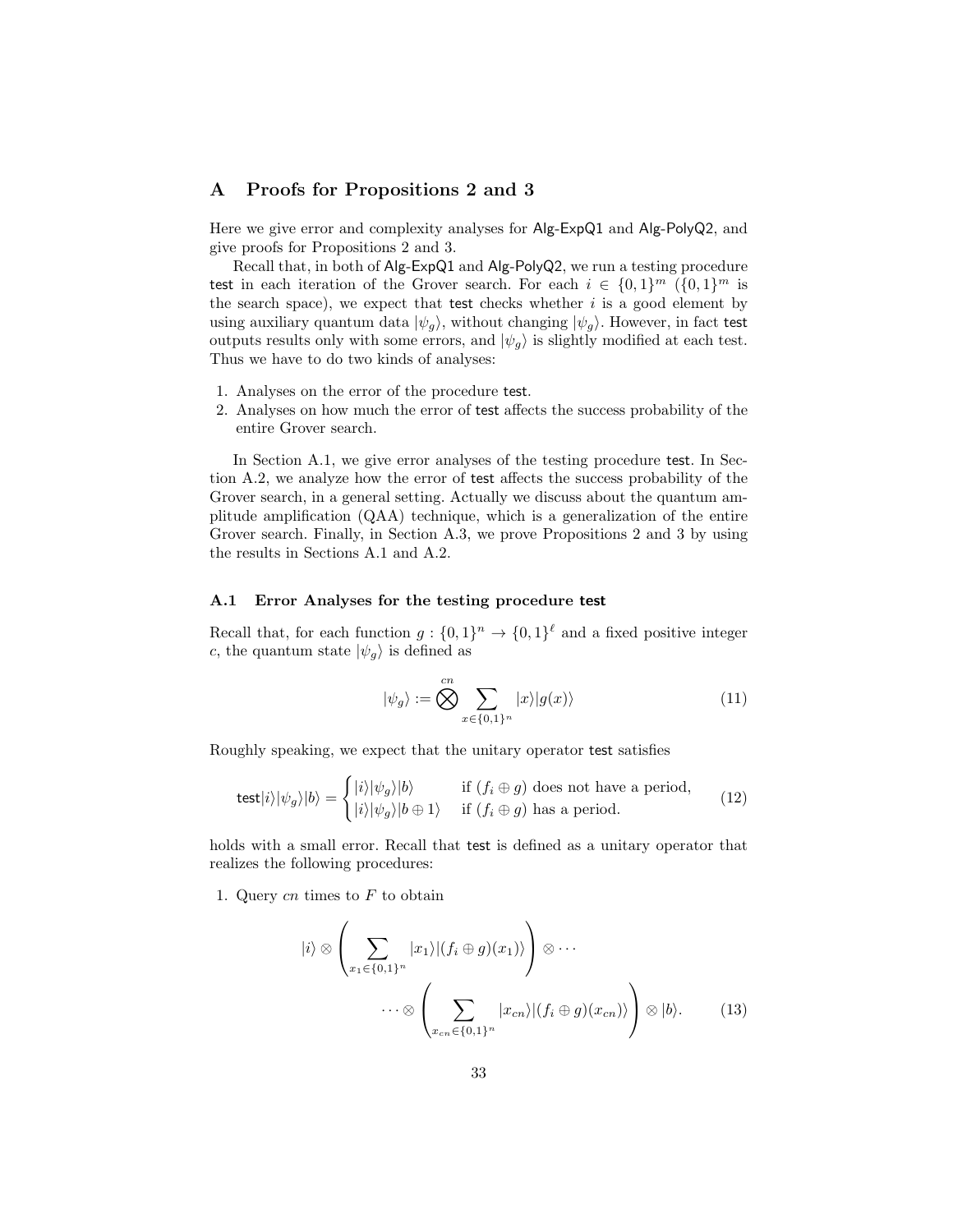2. Apply  $I_m \otimes (H^{\otimes n} \otimes I_\ell)^{cn} \otimes I_1$  to obtain

$$
|i\rangle \otimes \left(\sum_{u_1, x_1 \in \{0, 1\}^n} (-1)^{u_1 \cdot x_1} |u_1\rangle |(f_i \oplus g)(x_1)\rangle \right) \otimes \cdots
$$

$$
\cdots \otimes \left(\sum_{u_{cn}, x_{cn} \in \{0, 1\}^n} (-1)^{u_{cn} \cdot x_{cn}} |u_{cn}\rangle |(f_i \oplus g)(x_{cn})\rangle \right) \otimes |b\rangle.
$$
(14)

3. Compute  $d := \dim(\text{Span}(u_1, \ldots, u_{cn}))$ , set  $r := 0$  if  $d = n$  and  $r := 1$  if  $d < n$ , and add r to b. Then uncompute d and r, and obtain

$$
|i\rangle \otimes \sum_{\substack{u_1,\ldots,u_{cn} \\ x_1,\ldots,x_{cn}}} (-1)^{u_1 \cdot x_1} |u_1\rangle |(f_i \oplus g)(x_1)\rangle \otimes \cdots
$$

$$
\cdots \otimes (-1)^{u_{cn} \cdot x_{cn}} |u_{cn}\rangle |(f_i \oplus g)(x_{cn})\rangle \otimes |b \oplus r\rangle. \qquad (15)
$$

#### 4. Uncompute Steps 1 and 2.

Note that if  $(f_i \oplus g)$  has a period, then  $r = 1$  always holds and test $|i\rangle |\psi_g\rangle |b\rangle =$  $|i\rangle|\psi_g\rangle|b\oplus 1\rangle$  follows. On the other hand, even if  $(f_i \oplus g)$  does not have any period, test $|i\rangle|\psi_g\rangle|b\rangle$  is not necessarily equal to  $|i\rangle|\psi_g\rangle|b\rangle$ . However, we expect that test $|i\rangle|\psi_g\rangle|b\rangle = |i\rangle|\psi_g\rangle|b\rangle + |\delta\rangle$  holds for some small error term  $|\delta\rangle$ .

Moreover, in our attack setting we apply the operator test to a superposition:

$$
\sum_{f_i \in F_0} \alpha_i |i\rangle |\psi_g\rangle |b\rangle + \sum_{f_i \in F_1} \beta_i |i\rangle |\psi_g\rangle |b\rangle, \tag{16}
$$

where  $\sum |\alpha_i|^2 + \sum |\beta_i|^2 = 1$ , and  $F_0, F_1$  are the subsets of F defined as

 $F_0 := \{f_i \in F | f_i \oplus g \text{ does not have any period}\},\$  $F_1 := \{f_i \in F | f_i \oplus g \text{ has a period}\}\.$ 

Roughly speaking, we expect that, when we apply test to the state (16), it changes to

$$
\sum_{f_i \in F_0} \alpha_i |i\rangle |\psi_g\rangle |b\rangle + \sum_{f_i \in F_1} \beta_i |i\rangle |\psi_g\rangle |b \oplus 1\rangle \tag{17}
$$

up to a small error term.

We can show the following lemma, which guarantees that the operator test works as we expect if  $c$  is sufficiently large.

Lemma 1. It holds that

$$
\text{test}\left(\sum_{f_i \in F_1} \beta_i |i\rangle |\psi_g\rangle |b\rangle\right) = \sum_{f_i \in F_1} \beta_i |i\rangle |\psi_g\rangle |b \oplus 1\rangle\tag{18}
$$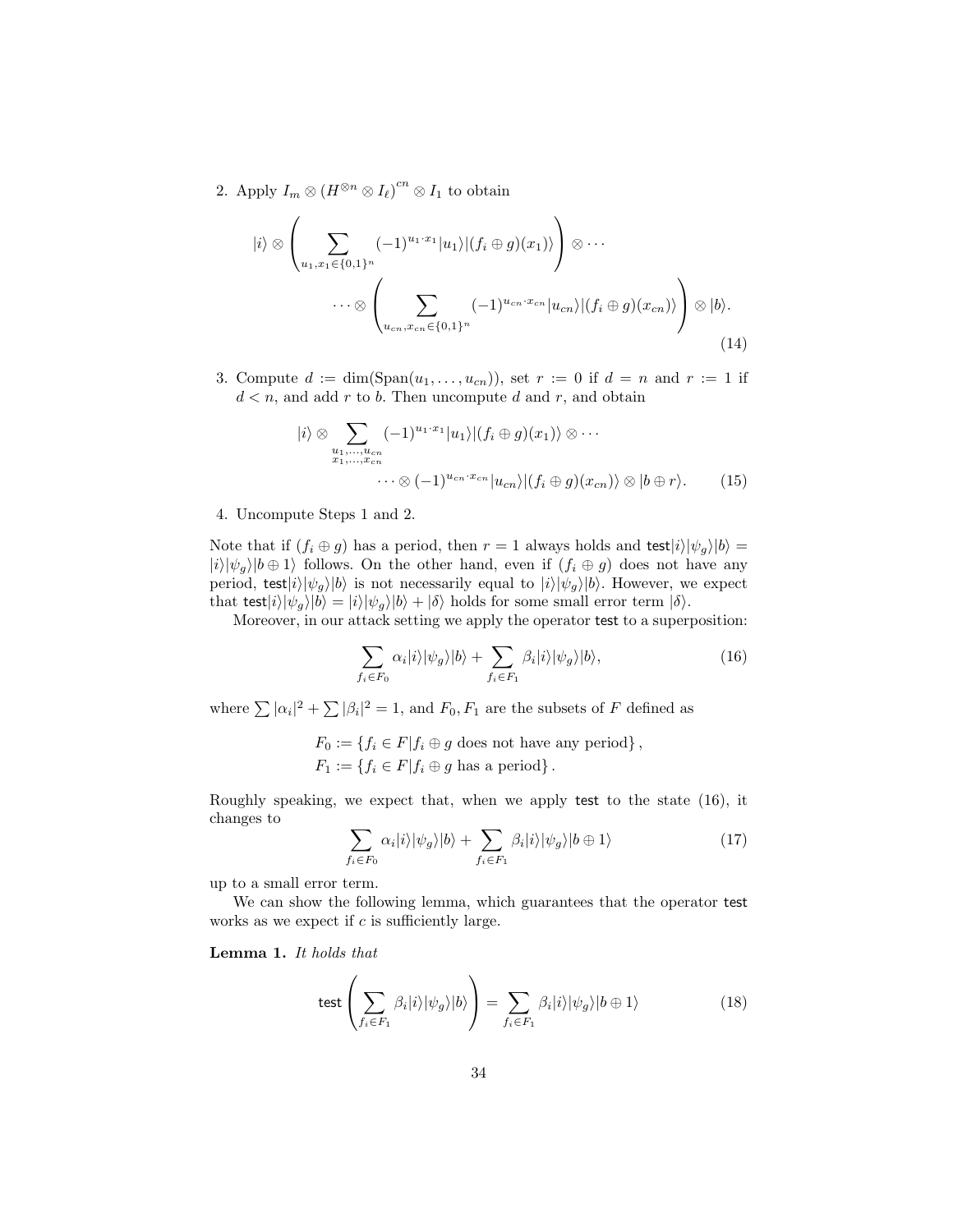for  $b \in \{0,1\}$ . In addition, suppose that there exists a constant  $0 \leq \epsilon < 1$  such that the following condition holds:

$$
\max_{\substack{t \in \{0,1\}^n \setminus \{0^n\} \ x \leftarrow \{0,1\}^n}} \Pr_{\substack{(f_i \oplus g)(x \oplus t) = (f_i \oplus g)(x)] \le \epsilon} \epsilon
$$
\n(19)

Then, for arbitrary  $b \in \{0,1\}$ , there exists a vector  $|\delta_b\rangle$  such that  $||\delta_b\rangle|| <$  $2^{(n+1)/2}((1+\epsilon)/2)^{cn/2}$  and

$$
\text{test}\left(\sum_{f_i \in F_0} \alpha_i |i\rangle |\psi_g\rangle |b\rangle\right) = \sum_{f_i \in F_0} \alpha_i |i\rangle |\psi_g\rangle |b\rangle + |\delta_b\rangle\tag{20}
$$

holds.

*Proof.* (18) obviously follows from the definition of test and  $F_1$ . Below we show that (20) holds. Notice that (19) holds when the  $f_i \in F_0$  are almost random and summarizes that each of them is far from periodic.

Let  $U_1$ ,  $U_2$ , and  $U_3$  be the unitary operators that realize Steps 1, 2 and 3 of test, respectively.  $(U_1^*$  and  $U_2^*$  correspond to uncomputing  $U_1$  and  $U_2$ , respectively, and test =  $U_1^* U_2^* U_3 U_2 U_1$  holds.) Note that  $U_1|i\rangle |\psi_g\rangle |b\rangle = |i\rangle |\psi_{f_i\oplus g}\rangle |b\rangle$ holds for each *i*.

Let  $\langle \psi_2^{(i)} \rangle := U_2 U_1 |i\rangle |\psi_g\rangle |b\rangle = U_2 |i\rangle |\psi_{fi\oplus g}\rangle |b\rangle$ . In addition, let us decompose  $\vert_{\gamma/2}(i)\setminus$  $|\psi_2^{(i)}\rangle$  as

$$
\left|\psi_2^{(i)}\right\rangle = |i\rangle \otimes \left|\eta_{\text{good}}^{(i)}\right\rangle \otimes |b\rangle + |i\rangle \otimes \left|\eta_{\text{bad}}^{(i)}\right\rangle \otimes |b\rangle,\tag{21}
$$

where  $\left|\eta_{\text{good}}^{(i)}\right\rangle$  and  $\left|\eta_{\text{bad}}^{(i)}\right\rangle$  are the vectors projected to the subspaces that correspond to the tuple  $(u_1, \ldots, u_{cn})$  such that  $\dim(\text{Span}(u_1, \ldots, u_{cn})) = n$  and  $\dim(\text{Span}(u_1, \ldots, u_{cn})) < n$ , respectively, in Step 2 of test. In particular,

$$
\left|\eta_{\text{bad}}^{(i)}\right\rangle = \sum_{\substack{x_1,\ldots,x_{cn} \\ u_1,\ldots,u_{cn} \\ \dim(\text{Span}(u_1,\ldots,u_{cn})) < n}} (-1)^{u_1 \cdot x_1} |u_1\rangle |(f_i \oplus g)(x_1)\rangle \otimes \cdots
$$

$$
\cdots \otimes (-1)^{u_{cn} \cdot x_{cn}} |u_{cn}\rangle |(f_i \oplus g)(x_{cn})\rangle \tag{22}
$$

holds. Then

$$
U_3 U_2 U_1 |i\rangle |\psi_g\rangle |b\rangle = U_3 \left| \psi_2^{(i)} \right\rangle = |i\rangle \left| \eta_{\text{good}}^{(i)} \right\rangle |b\rangle + |i\rangle \left| \eta_{\text{bad}}^{(i)} \right\rangle |b \oplus 1\rangle \tag{23}
$$

and

test
$$
|i\rangle |\psi_g\rangle |b\rangle = U_1^* U_2^* U_3 U_2 U_1 |i\rangle |\psi_g\rangle |b\rangle
$$
  
\n
$$
= U_1^* U_2^* \left( |i\rangle \otimes \left| \eta_{\text{good}}^{(i)} \right\rangle \otimes |b\rangle + |i\rangle \otimes \left| \eta_{\text{bad}}^{(i)} \right\rangle |b\rangle \right)
$$
  
\n
$$
+ U_1^* U_2^* \left( |i\rangle \left| \eta_{\text{bad}}^{(i)} \right\rangle |b \oplus 1\rangle - |i\rangle \left| \eta_{\text{bad}}^{(i)} \right\rangle |b\rangle \right)
$$
  
\n
$$
= |i\rangle |\psi_g\rangle |b\rangle + |\delta_{b,i}\rangle
$$
 (24)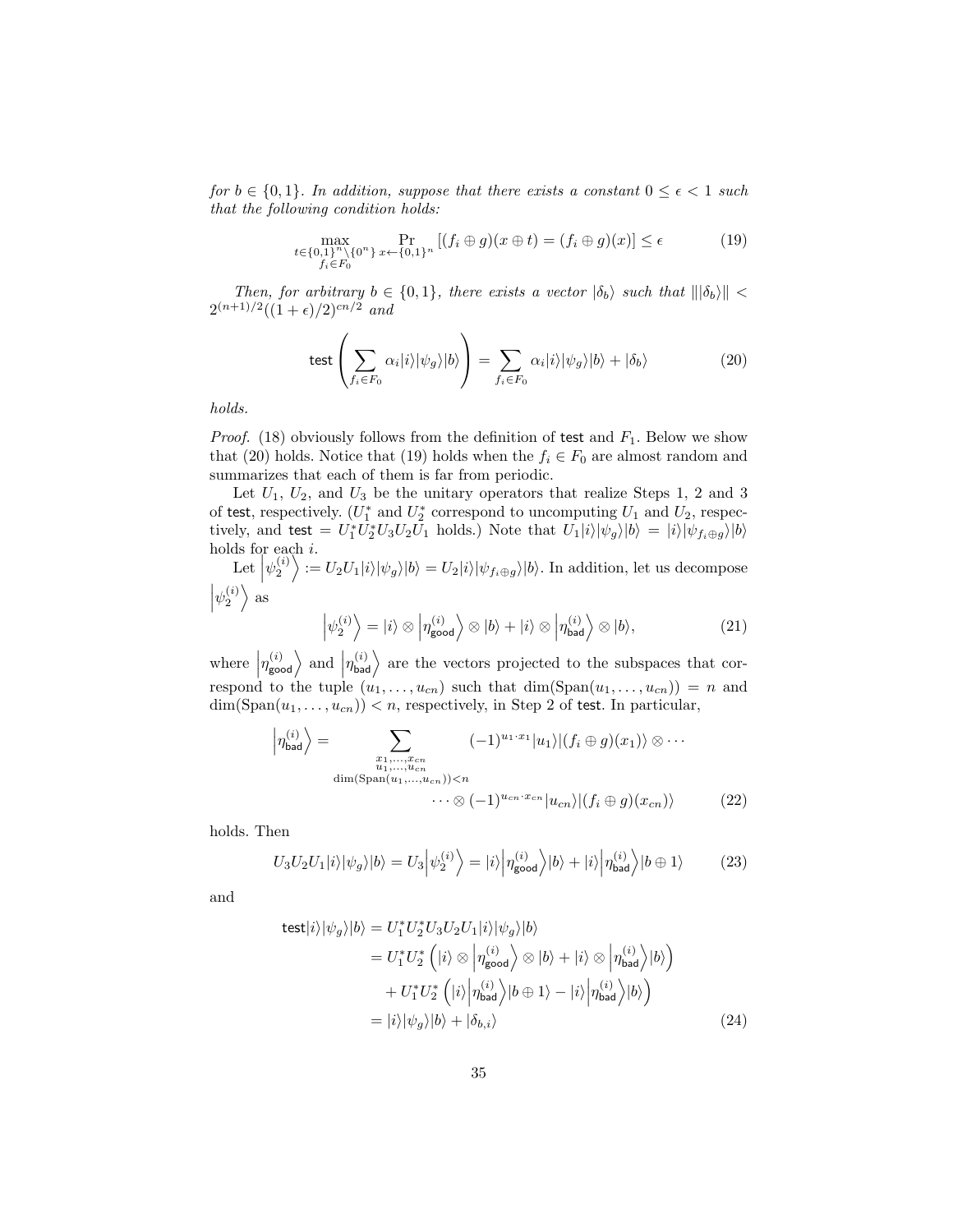follows, where  $|\delta_{b,i}\rangle = U_1^* U_2^* \left( |i\rangle \Big| \eta_{\text{bad}}^{(i)} \Big\rangle |b \oplus 1\rangle - |i\rangle \Big| \eta_{\text{bad}}^{(i)} \Big\rangle |b\rangle \right)$ . Therefore we have

$$
\text{test}\left(\sum_{f_i \in F_0} \alpha_i |i\rangle |\psi_g\rangle |b\rangle\right) = \sum_{f_i \in F_0} \alpha_i |i\rangle |\psi_g\rangle |b\rangle + |\delta_b\rangle,\tag{25}
$$

where  $|\delta_b\rangle = \sum_{f_i \in F_0} \alpha_i |\delta_{b,i}\rangle$ . Note that

$$
\|\left|\delta_{b}\right\rangle\| = \sqrt{2} \left\| \sum_{f_{i} \in F_{0}} \alpha_{i} |i\rangle \left| \eta_{\text{bad}}^{(i)} \right\rangle |b\rangle \right\| \tag{26}
$$

holds.

By orthogonality of the  $|i\rangle$ , we have:

$$
\| |\delta_b\rangle \|^2 = 2 \sum_{f_i \in F_0} |\alpha_i|^2 \left\| \left| \eta_{\text{bad}}^{(i)} \right\rangle \right\|^2 \le 2 \sum_{f_i \in F_0} |\alpha_i|^2 \max_{f_i \in F_0} \left\| \left| \eta_{\text{bad}}^{(i)} \right\rangle \right\|^2 \le 2 \max_{f_i \in F_0} \left\| \left| \eta_{\text{bad}}^{(i)} \right\rangle \right\|^2 \tag{27}
$$

which means that it suffices to focus on a single  $f_i$  and bound  $p_{\text{bad}}^{(i)} := \|\cdot\|$  $\left|\eta_\mathsf{bad}^{(i)}\right>\right|$ 2 . This is the probability of obtaining, for this function  $f_i$ , a tuple  $(u_1, \ldots, u_{cn})$ such that  $\dim(\text{Span}(u_1,\ldots,u_{cn})) < n$  upon measurement of the state  $|\psi_2^{(i)}\rangle =$  $|i\rangle \otimes (| \eta_{\text{good}}^{(i)} \rangle + | \eta_{\text{bad}}^{(i)} \rangle) \otimes |b\rangle$ . We just have to make sure that it is low for all  $f_i$ .  $\dim(\text{Span}(u_1, \ldots, u_{cn})) < n$  holds if and only if there exists  $t \in \{0, 1\}^n \setminus \{0^n\}$ such that  $t \perp u_j$  for all  $1 \leq j \leq cn$ . In addition, the registers  $|u_1\rangle, \ldots, |u_{cn}\rangle$  of  $\left|\psi_2^{(i)}\right\rangle$  are unentangled from each other. Thus we have that

$$
p_{\text{bad}}^{(i)} = \Pr\left[ (u_1, \dots, u_{cn}) \leftarrow \left( \text{measure} \Big| \psi_2^{(i)} \right) \right) : \n\exists t \neq 0^n \text{ s.t. } t \perp u_j \text{ for } 1 \leq j \leq cn \right] \n\leq \sum_{t \in \{0,1\}^n \setminus \{0^n\}} \Pr\left[ (u_1, \dots, u_{cn}) \leftarrow \left( \text{measure} \Big| \psi_2^{(i)} \right) \right) : \n\quad t \perp u_j \text{ for } 1 \leq j \leq cn \right] \n= \sum_{t \in \{0,1\}^n \setminus \{0^n\}} \left( \Pr\left[ u \leftarrow \left( \text{measure} \Big| \Psi^{(i)} \right) \right) : t \perp u \right] \right)^{cn} \n\leq 2^n \left( \max_{t \in \{0,1\}^n \setminus \{0^n\}} \Pr\left[ u \leftarrow \left( \text{measure} \Big| \Psi^{(i)} \right) \right) : t \perp u \right] \right)^{cn}
$$
\n(28)

holds, where  $|\Psi^{(i)}\rangle = \sum_{u,x} (-1)^{u \cdot x} |u\rangle |(f_i \oplus g)(x)\rangle$ .

Now we use the following claim as a fact, which is shown as a subordinate result in the proof of Theorem 1 in [24].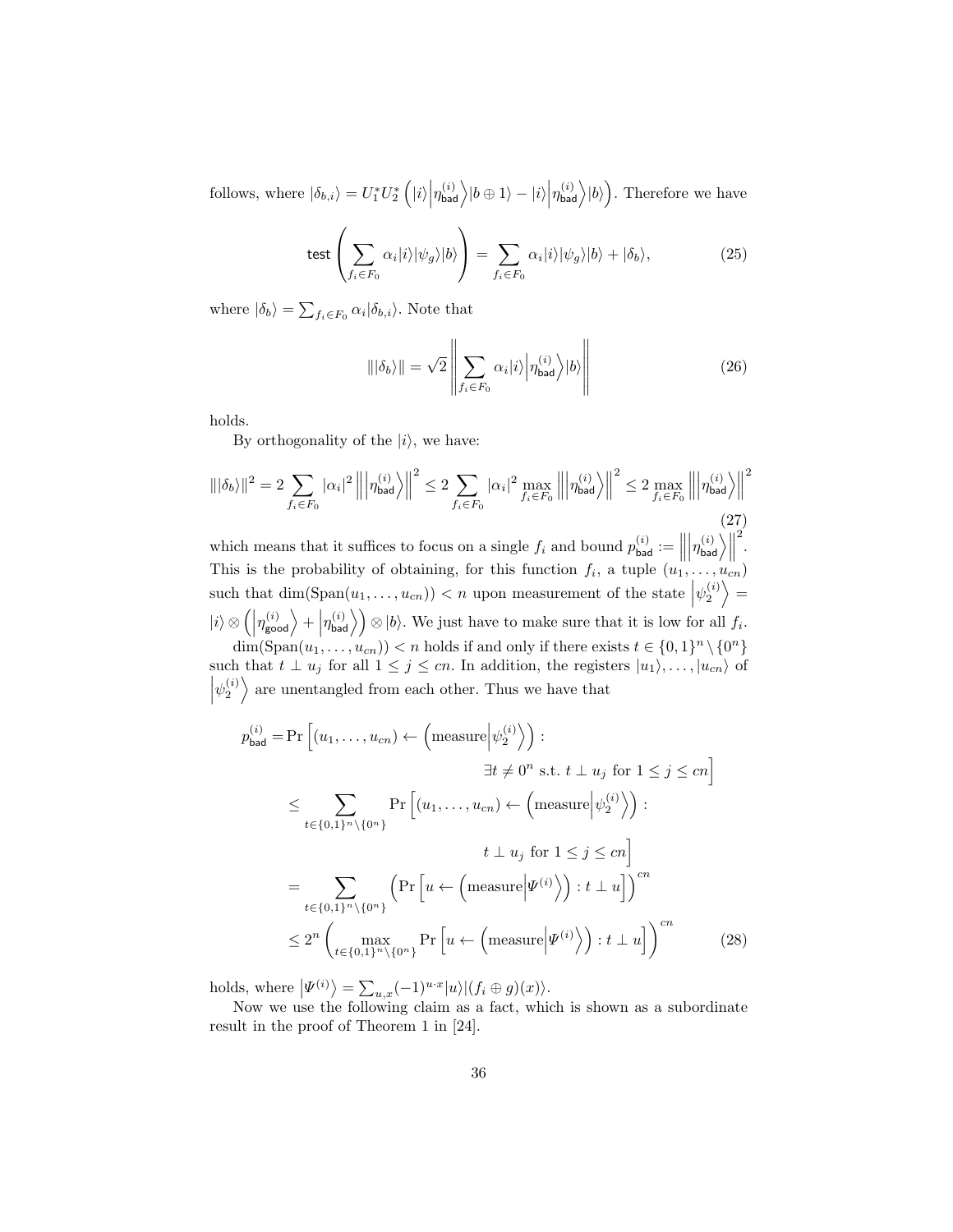*Claim.* Let  $h: \{0,1\}^n \to \{0,1\}^{\ell}$  be a function and  $|\Phi\rangle := \sum_{u,x}(-1)^{u \cdot x}|u\rangle |h(x)\rangle$ . Then, for each  $t \in \{0,1\}^n \setminus \{0^n\},\$ 

$$
\Pr\left[u \leftarrow \left(\text{measure }|\Phi\rangle\right) : t \perp u\right] = \frac{1}{2} \left(1 + \Pr_{x \leftarrow \{0,1\}^n} \left[h(x \oplus t) = h(x)\right]\right) \tag{29}
$$

holds.

Applying this claim with  $(f_i \oplus g)$  and  $|\Psi^{(i)}\rangle$  instead of h and  $|\Phi\rangle$ , from (28) it follows that  $p_{\text{bad}}^{(i)}$  is upper bounded by

$$
2^{n} \left( \frac{1}{2} \left( 1 + \max_{t \in \{0,1\}^n \setminus \{0^n\}} \Pr_{x \leftarrow \{0,1\}^n} \left[ (f_i \oplus g)(x \oplus t) = (f_i \oplus g)(x) \right] \right) \right)^{cn}.
$$
 (30)

In addition, by the condition (19),

$$
\max_{\substack{t \in \{0,1\}^n \setminus \{0^n\} \ x \leftarrow \{0,1\}^n}} \Pr_{\substack{(f_i \oplus g)(x \oplus t) = (f_i \oplus g)(x)] \le \epsilon} \tag{31}
$$

holds for all  $f_i \in F_0$ . Thus

$$
p_{\text{bad}}^{(i)} \le 2^n \left(\frac{1+\epsilon}{2}\right)^{cn}.\tag{32}
$$

follows.

From (27) and (32),

$$
\|\delta_b\|^2 \le 2^{n+1} \left(\frac{1+\epsilon}{2}\right)^{cn} \tag{33}
$$

follows, which completes the proof.

$$
\Box
$$

### A.2 Error Propagation Analyses for QAA

Here we analyze how the error of testing procedures affects success probability and complexity of the entire Grover search. For generality, we analyze the quantum amplitude amplification  $(QAA)$  technique by Brassard *et al.* [8] rather than the original Grover search. We first review the original QAA technique, and then give error analyses in our setting, explaining the difference between our setting and the original one.

The Original Quantum Amplitude Amplification Let  $A$  be a unitary operator that acts on *n*-qubit states and  $\chi : \{0,1\}^n \to \{0,1\}$  be a function. Suppose that we obtain x such that  $\chi(x) = 1$  when we measure the state  $\mathcal{A}|0^n\rangle$ with a probability  $a > 0$ . We say that  $x \in \{0,1\}^n$  is good if  $\chi(x) = 1$  and x is bad otherwise. In addition, we say that a vector is good (resp. bad) if it is in the space spanned by  $\{|x\rangle\}_{x:\text{good}}$  (resp.,  $\{|x\rangle\}_{x:\text{bad}}$ ). Our goal is to amplify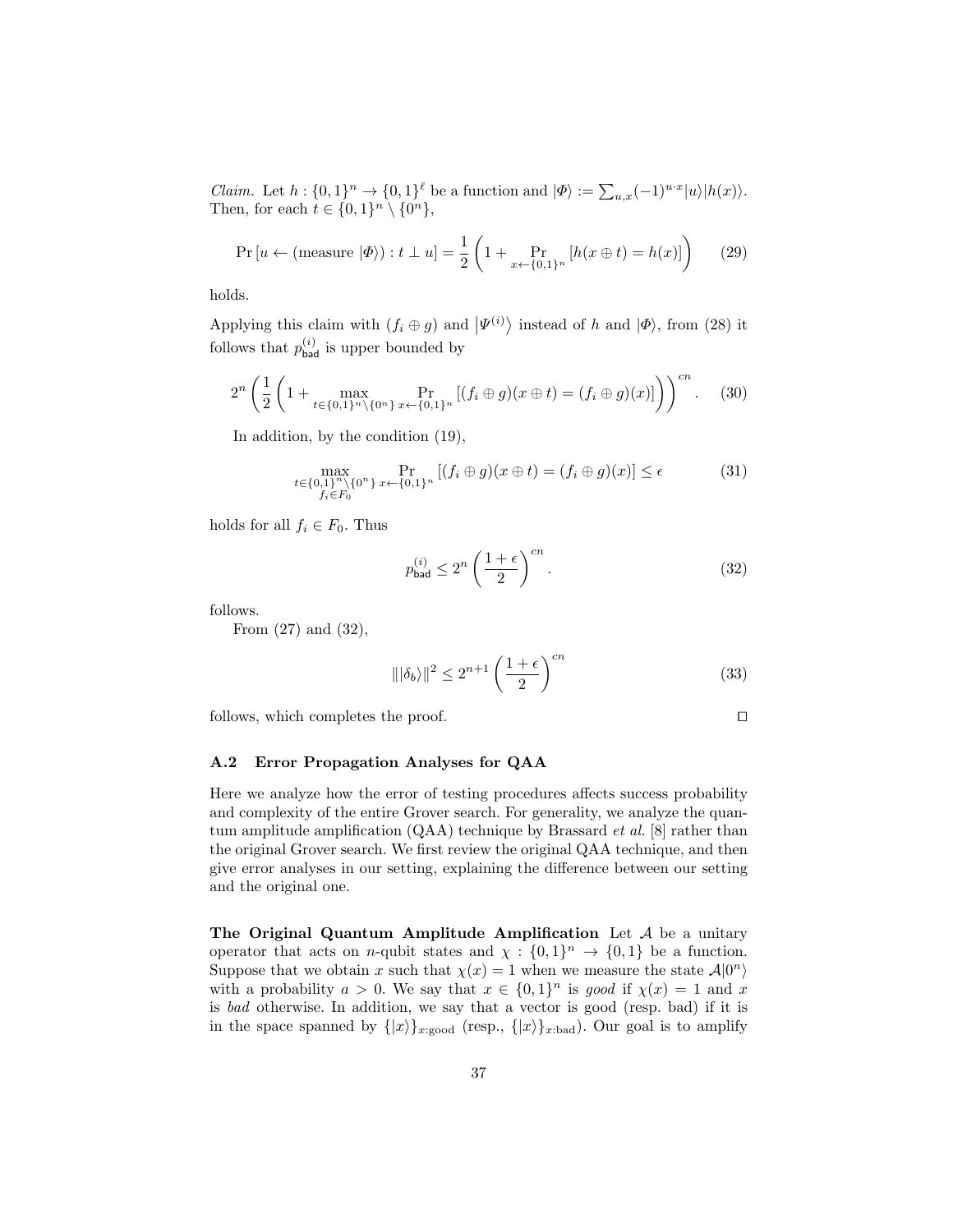the probability a and get "good"  $x \in \{0,1\}^n$  such that  $\chi(x) = 1$  with a high probability.

Let  $\mathcal{S}_{\chi}$  be the unitary operator defined as

$$
\mathcal{S}_{\chi}|x\rangle := \begin{cases} -|x\rangle & \text{if } \chi(x) = 1, \\ |x\rangle & \text{if } \chi(x) = 0. \end{cases}
$$
 (34)

Below we call  $\mathcal{S}_\chi$  checking procedure since it checks whether  $\chi(x) = 1$  and changes the phase accordingly. In addition, let  $S_0$  denote  $S_{\chi_0}$ , where  $\chi_0$  is the function such that  $\chi_0(x) = 1$  if and only if  $x = 0^n$ . Define a unitary operator  $Q = Q(\mathcal{A}, \chi)$ by  $Q := -\mathcal{A}\mathcal{S}_0\mathcal{A}^{-1}\mathcal{S}_\chi$ . Then the following proposition holds.

**Proposition 6 (Theorem 2 in [8].).** Set  $r := |\pi/4\theta_a|$ , where  $\theta_a$  is the parameter such that  $\sin^2 \theta_a = a$  and  $0 < \theta_a \leq \pi/2$  (note that  $r \approx \sqrt{1/a}$  holds if a is sufficiently small). When we measure  $Q^r \mathcal{A} | 0^n$ , we obtain  $x \in \{0,1\}^n$  such that  $\chi(x) = 1$  with a probability at least max  $(1 - a, a)$ .

Here we give a rough overview of a proof of the above proposition. Let us put  $|\phi\rangle := \mathcal{A}|0^n\rangle$ , and decompose  $|\phi\rangle$  as  $|\phi\rangle = \cos\theta_a |\phi_0\rangle + \sin\theta_a |\phi_1\rangle$ , where  $|\phi_0\rangle$  and  $|\phi_1\rangle$  are good and bad vectors, respectively. Note that  $|\phi_0\rangle$  and  $|\phi_1\rangle$  are uniquely determined from  $|\phi\rangle$ . Then we can show the following lemma, which claims that Q can be regarded as a rotation matrix on the space spanned by  $|\phi_0\rangle$  and  $|\phi_1\rangle$ .

Lemma 2 (Lemma 1 in  $[8]$ ). It holds that

$$
Q|\phi_1\rangle = \cos 2\theta_a |\phi_1\rangle - \sin 2\theta_a |\phi_0\rangle,
$$
  
\n
$$
Q|\phi_0\rangle = \sin 2\theta_a |\phi_1\rangle + \cos 2\theta_a |\phi_0\rangle.
$$

From the above lemma, we have that

$$
Q^r \mathcal{A} |0^n\rangle = \sin((2r+1)\theta_a)|\phi_1\rangle + \cos((2r+1)\theta_a)|\phi_0\rangle,\tag{35}
$$

which implies that we obtain  $x \in \{0,1\}^n$  such that  $\chi(x) = 1$  since  $(2r+1)\theta_a \approx$  $\pi/2$ .

Our Setting: Uncertain Checking Procedures Unlike the original technique, in our setting we consider the situation that the checking procedure can be done only with some errors. That is, we have access to a unitary operator  $\mathcal{S}_{\chi}^{\gamma}$ such that

$$
\widehat{S'_{\lambda}}|\phi_1\rangle|\psi\rangle|b\rangle = |\phi_1\rangle|\psi\rangle|b\oplus 1\rangle + |\delta_{1,b}\rangle,\tag{36}
$$

$$
\widehat{S}_{\chi}|\phi_0\rangle|\psi\rangle|b\rangle = |\phi_0\rangle|\psi\rangle|b\rangle + |\delta_{0,b}\rangle,\tag{37}
$$

where  $|\psi\rangle$  is an auxiliary data and  $b \in \{0, 1\}$ , and there exists an  $\epsilon \geq 0$  such that  $\|\delta_{a,b}\| \leq \epsilon$  holds for  $a, b \in \{0, 1\}$ . (In our attack, the operator  $\mathcal{S}'_{\chi}$  is denoted by test.)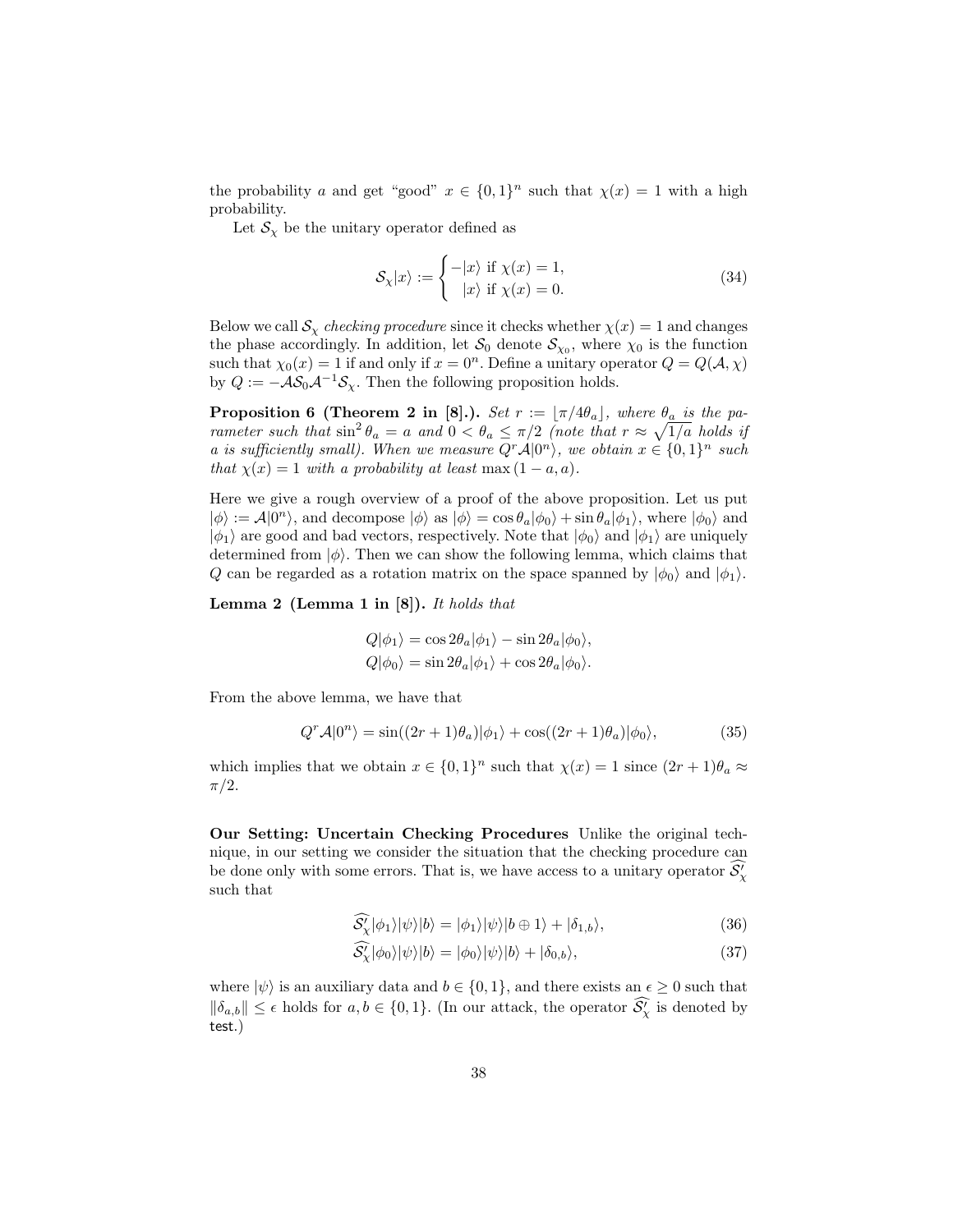Note that, given such  $S'_\chi$ , by using an ancilla qubit we can implement a unitary operator  $S'_{\chi}$  such that

$$
\mathcal{S}'_{\chi}|\phi_1\rangle|\psi\rangle = -|\phi_1\rangle|\psi\rangle + |\delta_1\rangle,\tag{38}
$$

$$
S'_{\chi}|\phi_0\rangle|\psi\rangle = |\phi_0\rangle|\psi\rangle + |\delta_0\rangle,\tag{39}
$$

where  $\| \delta_0 \rangle \|$ ,  $\| \delta_1 \rangle \| \leq 2\epsilon$  holds, since

$$
\widehat{S}_{\chi}^{\prime}|\phi_{a}\rangle|\psi\rangle|-\rangle = (-1)^{a}|\phi_{a}\rangle|\psi\rangle|-\rangle + \frac{1}{\sqrt{2}}(|\delta_{a,0}\rangle - |\delta_{a,1}\rangle) \tag{40}
$$

holds for  $a \in \{0,1\}$ , here  $|-\rangle := \frac{1}{\sqrt{2}}$  $\frac{1}{2}(|0\rangle - |1\rangle).$ 

Let us define  $Q' := -((\mathcal{AS}_0 \mathcal{A}^{-1}) \otimes I)\mathcal{S}'_{\chi}$ . Then the following lemma holds.

**Lemma 3.** There exist vectors  $|\delta_0\rangle, |\delta_1\rangle$  such that  $|||\delta_0\rangle||, |||\delta_1\rangle|| \leq 2\epsilon$  and

$$
\begin{split} Q'|\phi_1\rangle|\psi\rangle &= \left(\cos2\theta_a|\phi_1\rangle - \sin2\theta_a|\phi_0\rangle\right)|\psi\rangle + |\delta_1'\rangle,\\ Q'|\phi_0\rangle|\psi\rangle &= \left(\sin2\theta_a|\phi_1\rangle + \cos2\theta_a|\phi_0\rangle\right)|\psi\rangle + |\delta_0'\rangle \end{split}
$$

hold.

Proof. We have that

$$
||Q'|\phi_1\rangle|\psi\rangle - (Q \otimes I)|\phi_1\rangle|\psi\rangle|| = ||S'_{\chi}|\phi_1\rangle|\psi\rangle - (S_{\chi} \otimes I)|\phi_1\rangle|\psi\rangle|| = ||\delta_1|| \leq 2\epsilon
$$
 (41)

holds. Therefore the first equality follows from Lemma 2. We can show the second equality in the same way.  $\Box$ 

By using this lemma we can show the following proposition.

Proposition 7 (QAA with uncertain checking procedures.). Let  $\epsilon$  be the error of  $S'_\chi$  described above. Then we have that

$$
\left| \Pr \left[ x \leftarrow \left( \text{measure } Q'^{j} \mathcal{A} | 0^{n} \rangle | \psi \rangle \right) : \chi(x) = 1 \right] - \Pr \left[ x \leftarrow \left( \text{measure } Q^{j} \mathcal{A} | 0^{n} \rangle \right) : \chi(x) = 1 \right] \right| \le 4j\epsilon \tag{42}
$$

holds for all  $x \in \{0,1\}^n$ . In particular, for  $r := \lfloor \pi/4\theta_a \rfloor$ , we obtain  $x \in \{0,1\}^n$ such that  $\chi(x) = 1$  with a probability at least max  $(1 - a, a) - 4r\epsilon$  when we measure  $Q^{\prime r} \mathcal{A} |0^n\rangle |\psi\rangle$ .

*Proof.* From Lemma 3, it follows that there exists a vector  $|\delta^{(j)}\rangle$  such that  $\| |\delta^{(j)}\rangle \| \leq 4j\epsilon$  and

$$
Q'^{j} \mathcal{A} |0^{n}\rangle |\psi\rangle = (\sin((2j+1)\theta_{a})|\phi_{1}\rangle + \cos((2j+1)\theta_{a})|\phi_{0}\rangle) \otimes |\psi\rangle + \left|\delta^{(j)}\right\rangle
$$

$$
= (Q^{j} \mathcal{A} |0^{n}\rangle)|\psi\rangle + \left|\delta^{(j)}\right\rangle
$$
(43)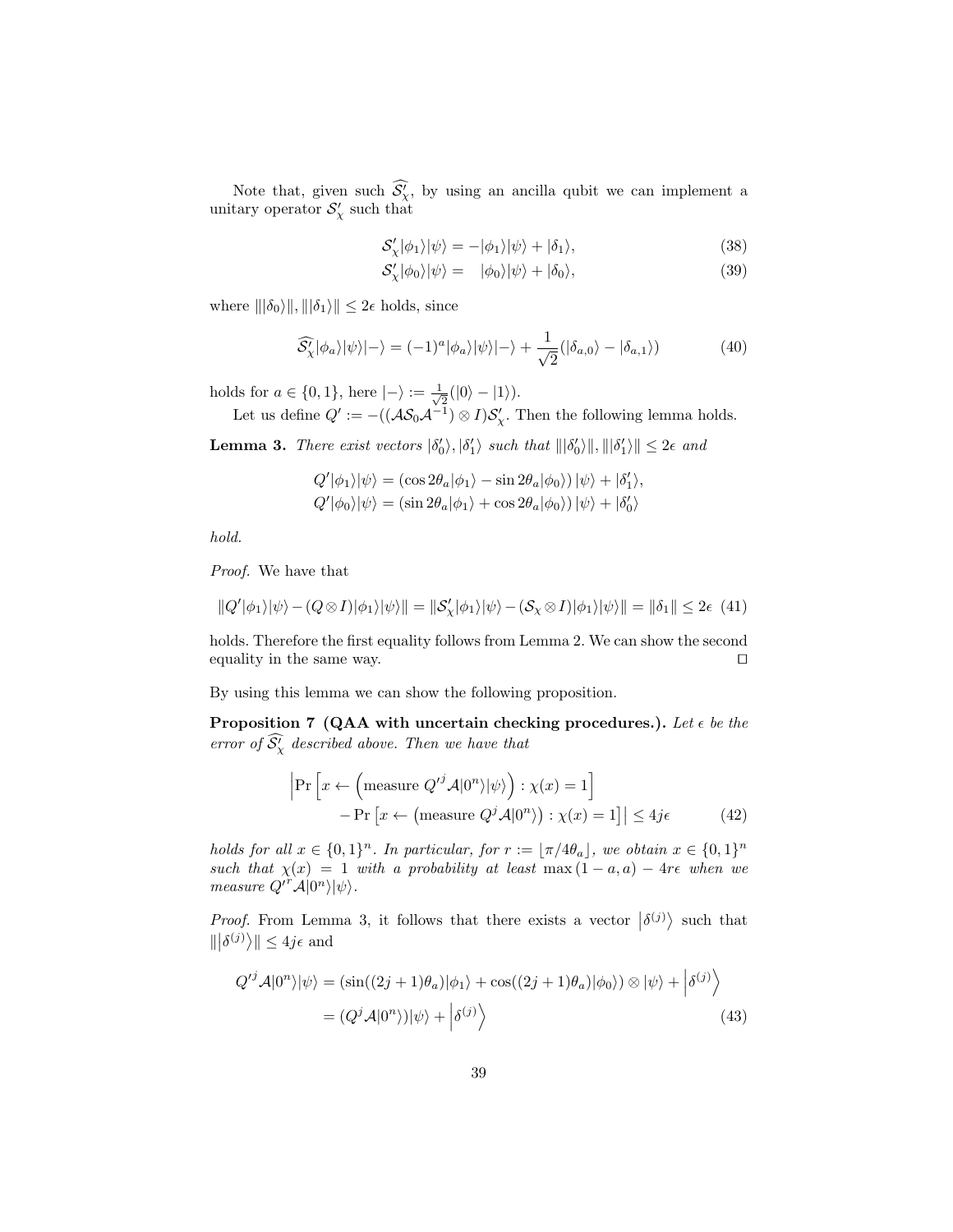holds. Let us put

$$
p' := \Pr\left[x \leftarrow \left(\text{measure } Q'^{j} \mathcal{A} | 0^{n} \rangle | \xi\rangle\right) : \chi(x) = 1\right] \tag{44}
$$

and

$$
p := \Pr\left[x \leftarrow \left(\text{measure } Q^j \mathcal{A} | 0^n \right) : \chi(x) = 1\right].\tag{45}
$$

Then, since

$$
p = \Pr\left[x \leftarrow \left(\text{measure } (Q^{j} \mathcal{A} | 0^{n})\right) | \psi\rangle\right) : \chi(x) = 1\right]
$$
\n(46)

holds, we have that

$$
|p - p'| \le ||(Q^j \mathcal{A}|0^n\rangle)|\psi\rangle - Q'^j \mathcal{A}|0^n\rangle|\psi\rangle||
$$
  
=  $\|\delta^{(j)}\| \le 4j\epsilon,$  (47)

which completes the proof.  $\Box$ 

### A.3 Finishing the Proofs

Here we complete the proofs for Propositions 2 and 3. Since the number of queries required to make the state  $|\psi_g\rangle$  is obviously cn in the Q2 model and  $2^n$  in the Q1 model, we give proofs for the statements on the offline computation (i.e., complexities and success probabilities for the procedures excluding the ones to prepare the state  $|\psi_{q}\rangle$ ). Hence it suffices to show the following lemma to prove Propositions 2 and 3.

**Lemma 4.** Suppose that m is in  $\mathcal{O}(n)$ . Let c be a sufficiently large constant,<sup>7</sup> and let  $i_0 \in \{0,1\}^m$  be the good element such that  $g \oplus f_i$  is periodic. Assume that

$$
\max_{\substack{i \leftarrow \{0,1\}^m \setminus \{i_0\} \ x \leftarrow \{0,1\}^n}} \Pr_{t \in \{0,1\}^n \setminus \{i_0\} \ x \leftarrow \{0,1\}^n} [(f_i \oplus g)(x \oplus t) = (f_i \oplus g)(x)] \le \frac{1}{2}
$$
(48)

holds, and the quantum state  $|\psi_q\rangle$  is given. Then, the offline phase of Alg-ExpQ1 and Alg-PolyQ2 finds a good  $i \in \{0,1\}^m$  with a probability in  $\Theta(1)$  by making  $\mathcal{O}(n2^{m/2})$  quantum queries to F. In addition, the offline computation is done in time  $O((n^3 + nT_F)2^{m/2})$ , where is  $T_F$  the time required to evaluate F once.

Proof. Let  $|\phi_1\rangle := |i_0\rangle |\psi_{f_{i_0}\oplus g}\rangle$  and  $|\phi_0\rangle := \sum_{i\in\{0,1\}^m\setminus\{i_0\}} \frac{1}{\sqrt{2^m-1}}|i\rangle |\psi_{f_i\oplus g}\rangle$ . Then, by the condition (48) and Lemma 1, we have that

$$
\begin{aligned} \text{test}|\phi_1\rangle &= |\phi_1\rangle, \text{ and} \\ \text{test}|\phi_0\rangle &= |\phi_0\rangle + |\delta\rangle, \end{aligned} \tag{49}
$$

<sup>&</sup>lt;sup>7</sup> Strictly speaking, it is sufficient if c satisfies  $4|\pi/4\theta|2^{(n+1)/2}(3/4)^{cn/2} < 1/2$ , where  $\theta$  is a positive value such that  $0 < \theta < \pi/2$  and  $\sin^2 \theta = 1/2^m$ .